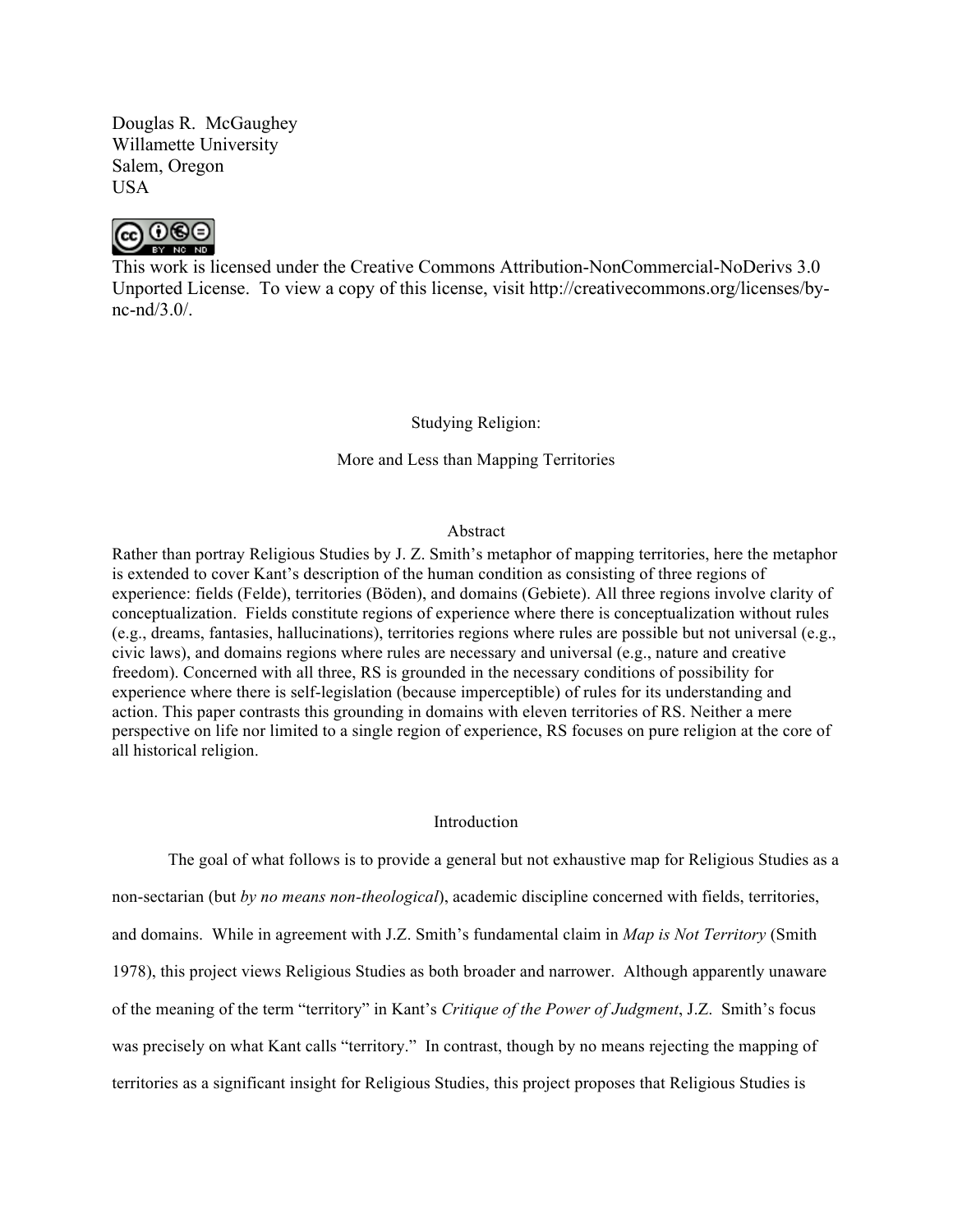grounded in the universal regions of experience that are called "domains,<sup>1</sup>" and we will find that there is an important role to be played by "fields" in Religious Studies, as well.

Territory I: Smith employed the analogy between a map that one holds in one's hands and the particular territory that the map is supposed to represent. For Smith, territory constitutes the object of a particular study (e.g., cargo-cults in the South Pacific). Smith's point is that understanding a territory involves an imaginative, creative exercise that says as much (if not more) about the scholar generating the "map" (understanding) of the territory than it does about the object of study or the self-understanding by persons within the tradition that is the source of the data of the study. The latter, too, are engaged in their own construction of their territory.

As a consequence, J.Z. Smith's insistence that map is not territory can be understood as a territorial project according to the schema of field, territory, and domain (described below). Rather than Religious Studies merely confirming the metaphysical convictions with which one is most comfortable as he accused Mircea Eliade of doing (Smith 1978: 89f.), Smith wants to stress the significance of surprise and the incongruous in the encounter with religious phenomena, and he frequently invokes a slightly, but perhaps not insignificant, revision of Paul Ricoeur's aphorism that "the symbol gives rise to thought" (Ricoeur 1974: 285) by claiming that in Religious Studies "the incongruous gives rise to thought<sup>2</sup>" (Smith 1978: 300) Because Smith rejects all speculative, metaphysical claims, he views the map of the territory of religion to be *entirely a creative construction*. The map is a *possible* way among other ways of understanding the territory, and all ways of understanding such phenomena are subject to revision to the degree that their conclusions are tentative and can be doubted with respect to their adequacy. There is nothing *necessary* about the map.

-----------------------------------

<sup>1.</sup> On the differences among "field" (*Feld*), "territory" (*Boden*), and "domain" (*Gebiet*) see below and (Kant 2001:61–62).

<sup>2.</sup> Ricoeur's aphorism places emphasis upon a subjective capacity whereas Smith's aphorism places its emphasis on phenomena.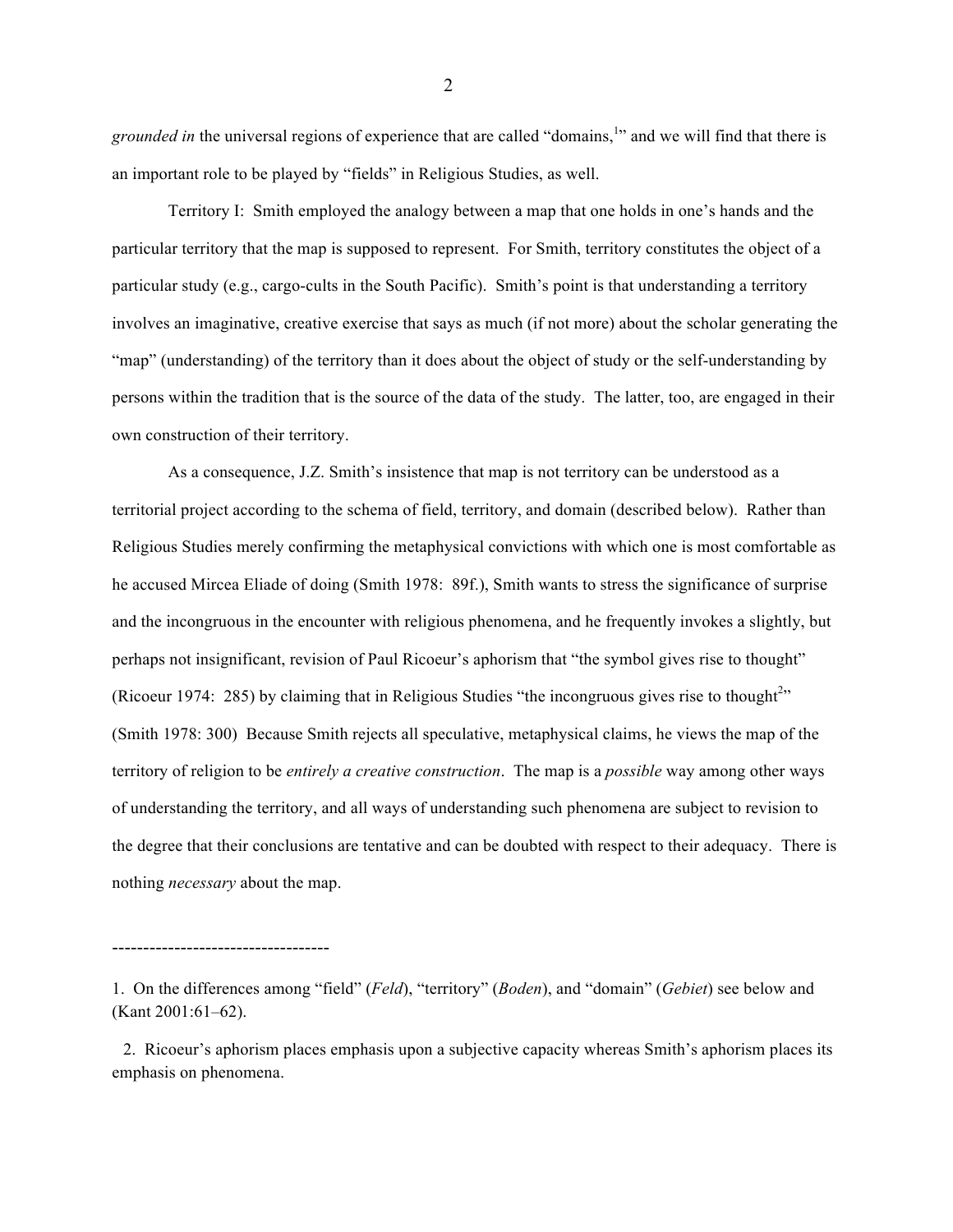*The focus of the present project is broader* than the mapping of territories, then, in that it employs Immanuel Kant's distinctions among "field," "territory," and "domain" to propose that, the Religious Studies scholar's concern is more than with ambiguous and debatable *objective* territories that require creative construction in order to be understood. In addition, it is concerned 1) with dream worlds, fantasies, and hallucination (*fields*), the interpretation of which, clearly, is not merely a creative construction but capriciously speculative as well as 2) with two *domains*, knowledge of the physical world and the exercising of human creativity, which are universal conditions of possibility for all understanding and acting and, given humanity's creative capacity, (almost) uniquely make us moral beings who can take responsibility for exercising our autonomous, creative freedom.

What follows *is not only broader but also narrower* than J.Z. Smith's thesis, then, because it is concerned to ground Religious Studies in law-governed phenomena (*domains*). In other words, Religious Studies is concerned not merely with the relationship of observer to observed phenomena (constructed *territories*) and subjective *dreams, fantasies, and speculations* but also includes the *domains* of experience (physical nature and freedom) that are universally *necessary* to be(com)ing human.

## Fields, Territories, and Domains

We begin with a descriptive definition of fields, territories, and domains. First and perhaps most perplexing of the three regions of experience, the "field" of experience contains phenomena that can be understood conceptually but without any lawful order (e.g., dreams, fantasies, and hallucinations) (see Kant 1965: B 520-521; 1983: 860, 885, 927; 1998a: 154). This region consists of experiences that do not involve any rational necessity.<sup>3</sup> Nonetheless, by confronting us with supersensible phenomena, fields

-----------------------------------

<sup>3. &</sup>quot;Rational" here means "supersensible *order*," which is graspable only by finite consciousness – as far as we can know, given our limits. In other words, reason is not absolute but profoundly limited! It includes in addition to lawfulness of domains of the physical world and creative freedom, the schemas of concepts and the various, *limited*, capacities of judgment (i.e., all those *necessary* elements that consciousness *adds to* phenomena in order to understand, to act, and to take responsibility for its actions).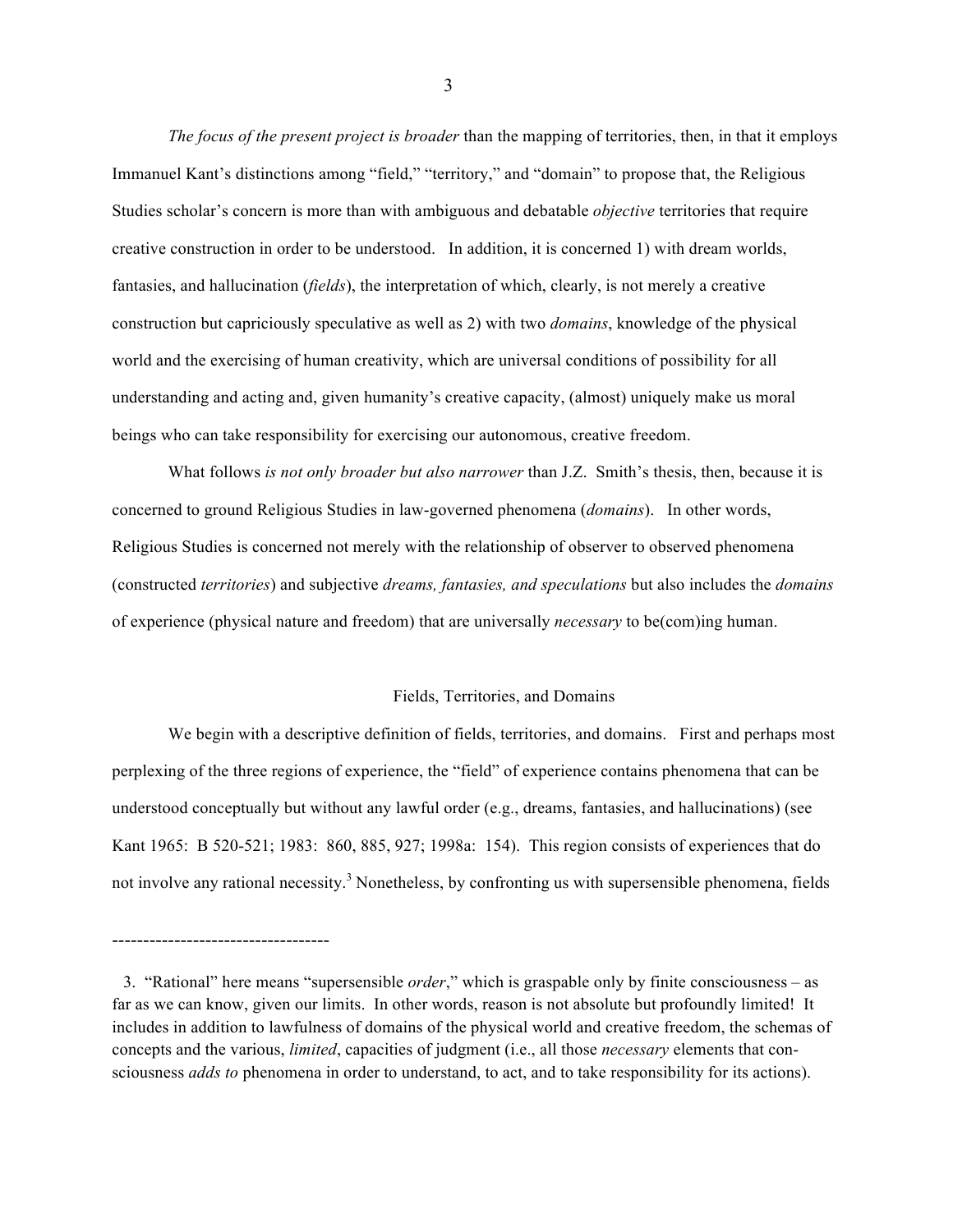enable us to draw at least two important lessons with respect to supersensible, conscious experience:<sup>4</sup> 1) that the supersensible involves a crucial set of capacities of experience independent of, but never separable from sense perception (so far as we experience) that are not to be ignored and are vital to what it means to be human; and 2) that, in dramatic contrast to these fields without laws, their very causal capriciousness underscores the profound significance of our supersensible capacities that constitute two *domains that are* (!) governed by predictable laws (the domains of nature and creative freedom).

"Territory," the second region of experience, which stands in contrast to fields and domains, is concerned with that experience for which laws are at least in principle *possible* because they involves regions of predictable phenomena, but the sought-after order/laws of territories are actually subjectively and/or culturally constructed, hence, relative. Territory is the term that applies to all speculative, putatively, objective knowledge that is incapable of subsumption under a *necessary* "law" or "maxim." It is because *territories* are not concerned with necessary laws that they involve speculative, constructive judgments that are relative to the observer/agent.

 "Domains," the third region of experience, consist of those regions of experience for which we not only can but also do grasp and legislate, necessary *a priori* laws either of theoretical reason (the laws of physical phenomena) or practical reason (the laws of moral responsibility that accompany our autonomous, creative freedom<sup>5</sup>). Autonomous, creative freedom is the degree to which we are capable of initiating a sequence of events that nature cannot accomplish on its own. Freedom is not simply the ability to decide between existing options.

Because the domain of freedom is inseparable from autonomy ( $\alpha\dot{\alpha}$ -νομος = self-legislation of law) and, because autonomous, *creative* freedom is *a universal condition of possibility for human experience*, the notion of domain escapes the cultural imperialism that accompanies the speculative maps

-----------------------------------

<sup>4.</sup> Given the absence of laws, there can be no true understanding of fields, only descriptions.

<sup>5.</sup> For a discussion of the meaning of *autonomous* freedom (not to be confused with the rejection of tradition), see McGaughey, "Freedom! What's It Good For?" at http://www.criticalidealism.org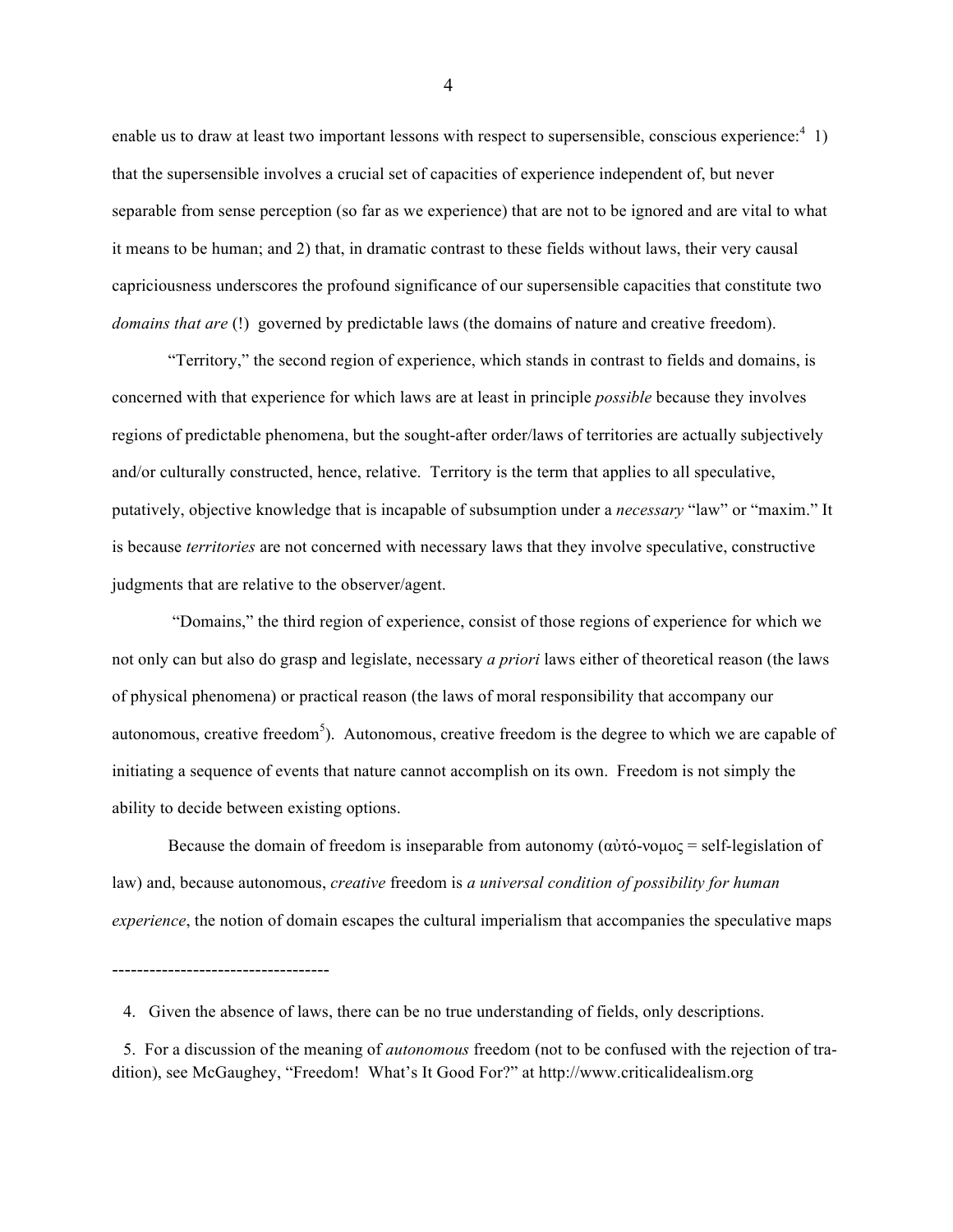of territories. It does so because, when it comes to these two domains, we're concerned with a universal capacity possessed by every human being (Kant would say, "rational" being) regardless of cultural context.

Furthermore, the "*adding*" of laws to the two domains of nature and autonomous freedom does not mean that humanity creates those laws or that there would be no lawful order in the absence of humanity. Rather, our understanding and action requirethat we add the laws to the phenomena because the laws are imperceptible. As Kant stressed already in the *Critique of Pure Reason*: By placing "cause" in the list of "categories of the understanding" that must be added to phenomena, autonomous, creative freedom constitutes a causal capacity incapable of proof or disproof.<sup>6</sup> Nonetheless, it is a necessary assumption on our part in order for us to understand who we are and what we do in the order of things.

As long as Religious Studies is concerned with describing fields and interpreting territories, it is clearly speculative because, with only phenomena and without laws, there can be no necessity driving understanding. However, once it comes to the discernment of the physical laws and *categorical necessities* of experience, there we enter the two *domains* of the natural sciences and autonomous, creative freedom, with the former constituting the domain of *theoretical reason* (i.e., understanding phenomena) and the latter the domain of *practical reason* (i.e., exercising one's autonomous, creative freedom morally responsibly).

Furthermore, of no little insignificance for Religious Studies, these *domains* of nature and freedom provide criteria for adjudicating the ethical adequacy of territorial interpretations mapped by the Religious Studies scholar without succumbing to cultural imperialism. Rather than moral principles consisting of a *heteronomous,* external imposition of principles upon ourselves or others, they, in fact, are only an activity of *autonomous*, internal imposition by the individual. To be sure, they depend upon a

-----------------------------------

<sup>6.</sup> On our inability to prove or disprove autonomous freedom (as well as the other two "pure ideas" of reason: God and the soul), see *Critique of Pure Reason* B 585-586, *Metaphysik Mrongovious* (Kant 1983: 1021), *Kritik der praktischen Vernunft* (1974: 109), and the final paragraph of Section Two of the *Groundwork of the Metaphysics of Morals*.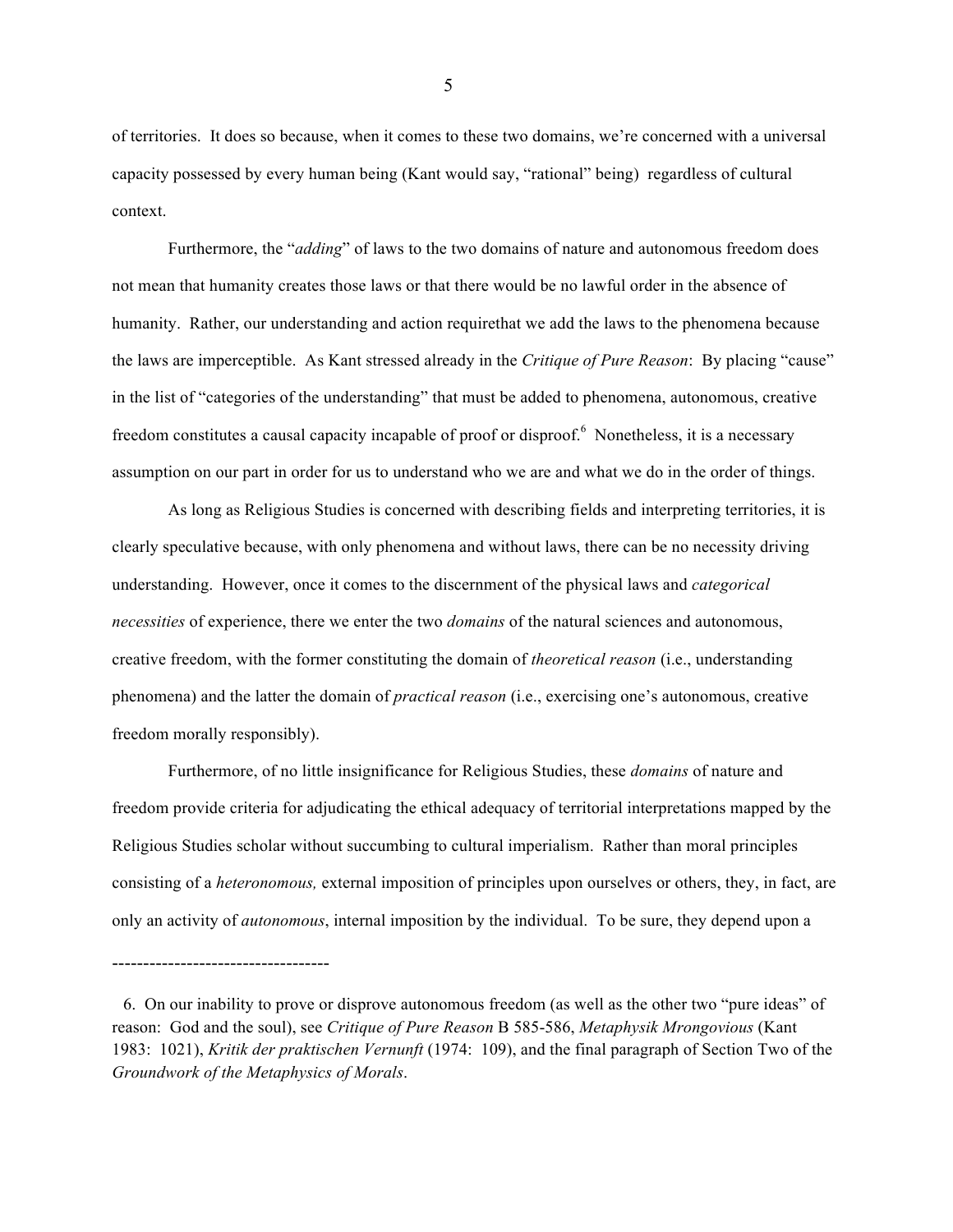culture that encourages the exercising of practical reason by the individual and that stands by the individual when s/he acts on a moral principle contrary to her/his personal interest. However, this notion of culture encourages each individual to exercise and assume moral responsibility for her/his own creativity. Here universal capacities are anchored in the individual and all are to some degree capable of exercising these capacities regardless of physical or mental limitations. In other words, the creativity that makes the assumption of moral responsibility by the individual *necessary* is not (!) limited to the "culture of skills" (see Kant 200: 299) manifest by a hierarchy that leads to the few "geniuses." The culture that cultivates the individual's exercising of her/his creativity is an inclusive culture. "Moral critique" for the culture that promotes moral responsibility is not a social imposition of rules on the individual. In a culture that promotes morality, "moral critique" consists in pointing out when the other denies, represses, exploits, oppresses, and persecutes the conditions of possibility for experience and creativity of individuals because it is violating truly, universal capacities shared by all human beings. In short, "moral critique" does not consist in "moral formation" of individuals by society or the legislating of morality by means of the civic law.

To the extent that Religious Studies has ignored its domains and limited itself to the speculative construction of fields and territories, it has become politically correct to reject heteronomous values and moral formation when it comes to criticism of religious territories. Yet, by bracketing critique, Wendy Doniger reminds us, the Religious Studies scholar can become complicitous in the exploitation, persecution, and oppression of the territory s/he studies. Doniger wrote in *The Implied Spider*: "When cultural studies silences the cross-cultural critique …, it may back into another political problem by implicitly validating injustices committed within another culture—just as cultural relativism often does …" (Doniger 2011: 50) Here Critical Idealism makes a crucial contribution to Religious Studies: The conditions of possibility of experience are neither particular nor heteronomous but universal and autonomous, and they provide legitimate criteria for adjudicating territories and domains with respect to justice.

In what follows, Religious Studies is *grounded in* (but by no means limited to) the two domains of nature and autonomous, creative freedom, not the mere description of fields or the mapping of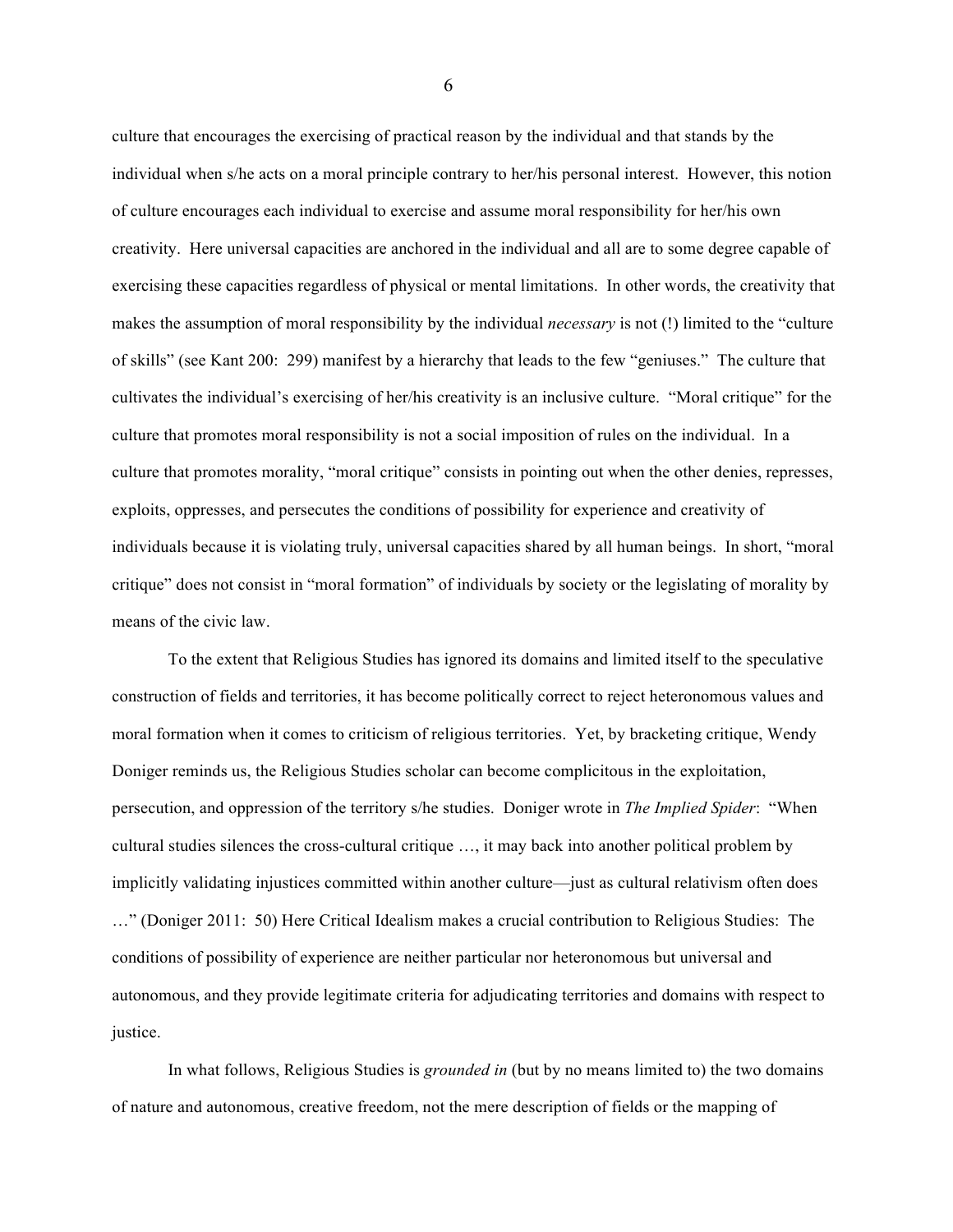territories. In other words, Religious Studies involves identification of those imperceptible, universal, supersensible, conditions of possibility that make any and all experience possible and that make it possible for us to be a morally responsible species, the only species we have ever encountered capable (at least to the degree that we do) of assuming moral responsibility for its actions.

While emphasizing the overriding significance of domains, what follows also portrays and offers a critical<sup>7</sup> assessment of popular approaches to Religious Studies, which constitute eleven territories<sup>8</sup> (not presented as a hierarchy of their value but provided merely descriptively) in Religious Studies, and it indicates at least a minimal degree to which fields (e.g., dreams) can be significant in Religious Studies, as well. Although the core of Religious Studies involves its commitment to the domains of physical nature and autonomous, creative freedom, it draws upon insights from dreams and all eleven of these territories. In other words, what follows does not dismiss any territory even as it makes a critical assessment of each.

Yet, when we turn to the deeper dimension of the domains of the physical world and autonomous freedom, we encounter an extra-*ordinary* symbolic animal, humanity, that we can call the "final end of nature.<sup>9</sup>" However, contrary to the negative associations with such a "final goal," this claim is no justification for the facile exploitation of natural resources and oppression of others because this "final end of nature" is a set of capacities that makes it possible for us to be moral beings (i.e., to act on the basis of self-legislated moral principles because they are right and even at times contrary to our personal

<sup>7.</sup> Critique does not mean here destructive or dismissive! It means to examine the territories in terms of the presence (or absence) of *necessary a priori* elements that make our experience of the territories possible in the first place. Critique is the strategy that discerns where those territories involve *speculative a priori* elements, not *necessary a priori* elements or where those territories engage in suppression or persecution of *necessary a priori* elements.

<sup>8.</sup> The first is that of the "map is not territory" approach to Religious Studies from J.Z. Smith.

<sup>9.</sup> See *The Critique of the Power of Judgment* (1790) (Kant 2001: 297ff) but also already in *Mutmaßliche Anfang der Menschengeschichte* (1786) (Kant 1998c: 90-92) and in *Vorlesungen über die philosophische Religionslehre* (1788) (Kant 1817: 171ff).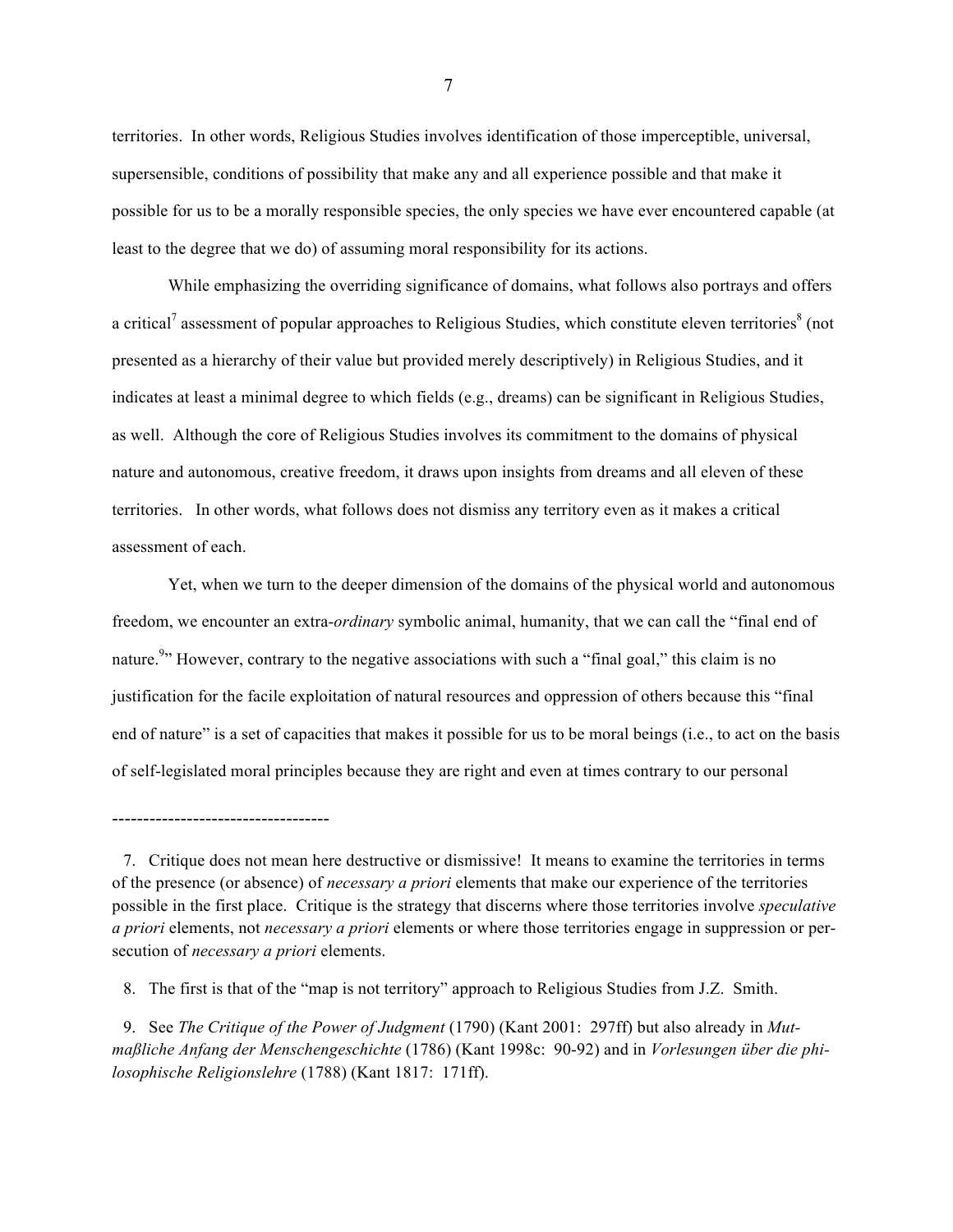interests<sup>10</sup>). It is because of the inescapability of these domains that Religious Studies is the queen of the sciences.

### Religion as Symbol System

Territory II: Unlike Territory I, which consists in mapping territories, Clifford Geertz defined religion in terms of the symbolic activity of humanity. A religion is:

*(1) a system of symbols which acts to (2) establish powerful, pervasive, and long-lasting moods and motivations in men* [*sic*] *by (3) formulating conceptions of a general order of existence and (4) clothing these conceptions with such an aura of factuality that (5) the moods and motivations seem uniquely realistic*. (Geertz 1973: 90)

Nevertheless, by making the focus the unique, empirical, symbolic activity of a particular community,

Geertz is defining religion and Religious Studies in terms of *territory* because he is concerned with

*interpreting* the particular and uniqueness *of a community/culture* by examining its symbols. Each

religion (or culture) uses different symbols.

However, there is a crucial difference between describing the *particular*, symbolic activity of a community/culture and the general, subjectively *universal* dependence of humanity upon symbols to experience and to understand experience whatsoever. *Symbol systems are human constructions and not merely inheritances*. Geertz distinguishes between non-symbolic "models for" (e.g., genes) and symbolic "models of" (e.g., consciously chosen patterns that govern behavior and have meaning).

<sup>-----------------------------------</sup>

<sup>10.</sup> Kant was well aware that we can never be certain whether or not we are acting on the basis of selfinterest. See Section II of (Kant 2008). He was also fully aware that morality is not determined by an objective list of moral principles. We are too good at manipulating lists of principles to insist that the mere conformity to a principle from a heteronomous list makes us moral beings. Because the authority of a moral principle comes from the individual's self-legislation, Kant offered three criteria for the selection of a principle to guide our actions. They are the three forms of the categorical imperative found in Section II of the *Groundwork of the Metaphysics of Morals*: 1) Act on the basis of a principle that you would want to be universal as if it were a law of nature, which does not mean prove universality but limit self-interest (Kant 2008: 40); 2) treat the other and the self as an ends and not as a mere means; and 3) acknowledge all others as self-legislating, moral beings (i.e., as possessing dignity because of their autonomous, creative beings). In the *Critique of the Power of Judgment* (2001:174–175), Kant spoke of three maxims of the understanding, as well, although they are not categorical: 1) think for oneself; 2) think from the perspective of the other; and 3) be consistent [with respect to which Kant already in 1774/1775 spoke of as consistency with one's highest capacity of autonomous, creative freedom (Kant 2004b: See 180)].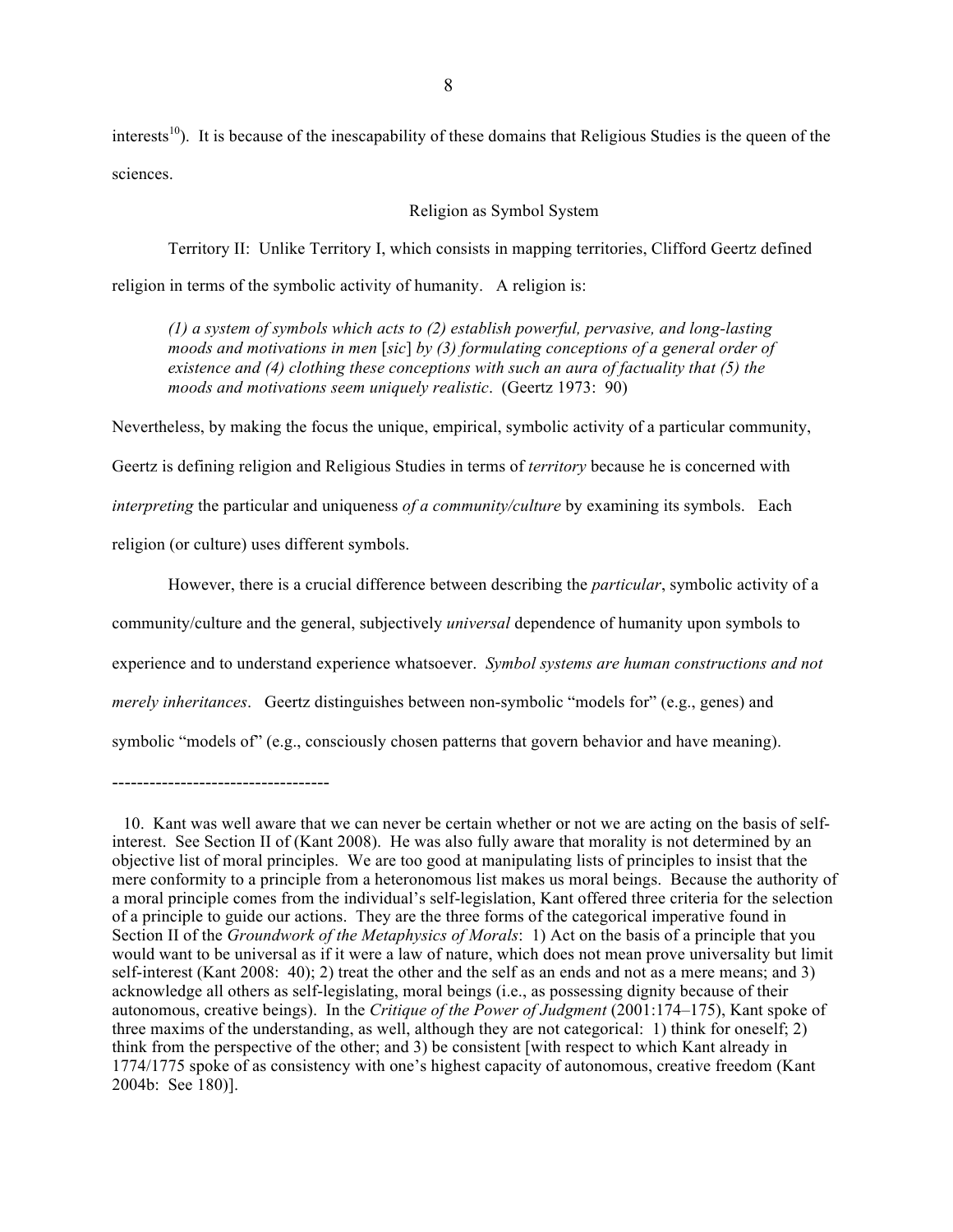Although we find non-symbolic "models for" throughout nature, symbolic "models of" that function through "… linguistic, graphic, mechanical, natural, etc., processes" (Geertz, 1973: 93) "… give meaning, that is, objective conceptual form to social and psychological reality both by shaping themselves to it and by shaping it to themselves".(Geertz, 1973: 93). "Models for" (e.g., DNA) and "models of" (e.g., patterns of behavior that govern understanding and behavior) are prefigured configurations that govern behavior, understanding, and action although they are applied differently. "Models for" are automatically applied by nature whereas "models of" are applied consciously by humanity for the creation of artifacts and expression of meaning. What Geertz appears to have overlooked though is that cultural symbols are human *constructions*. They involve individual as well as communal creativity and not merely, passive dependence upon what is already given in a particular culture.

In the reflections that follow, the significance of symbols will be emphasized in terms of humanity's universal dependence upon symbolic mediation *as an a priori fundamental condition of possibility for experience, understanding, and action*, that is, as a capacity that unites the human species across cultural traditions and disciplines – rather than merely an external manifestation of cultural/religious *differences*. Religious Studies is far more than a mere hermeneutic of *already given*, objective symbols (as a form of territorial description) that encourages an emphasis upon *differences*, Religious Studies, following Ernst Cassirer (see Chapter II of Cassirer 1977), engages the subjective, symbolic function as precisely the key to its domains and as what humanity universally *shares in common*  in the sense of adding imperceptible elements to the phenomena of experience, understanding, and action.

#### Religious Studies: More than mere Information Transfer

Territory III: In addition to the religious scholar mapping religious territories as a creative process described by J. Z. Smith and Clifford Geertz (Territory I), a third way of defining the "territory" of Religious Studies (Territory II) is concerned with *religious literacy* as if there was merely some body of objective knowledge that one must acquire to be sovereign over the region of Religious Studies.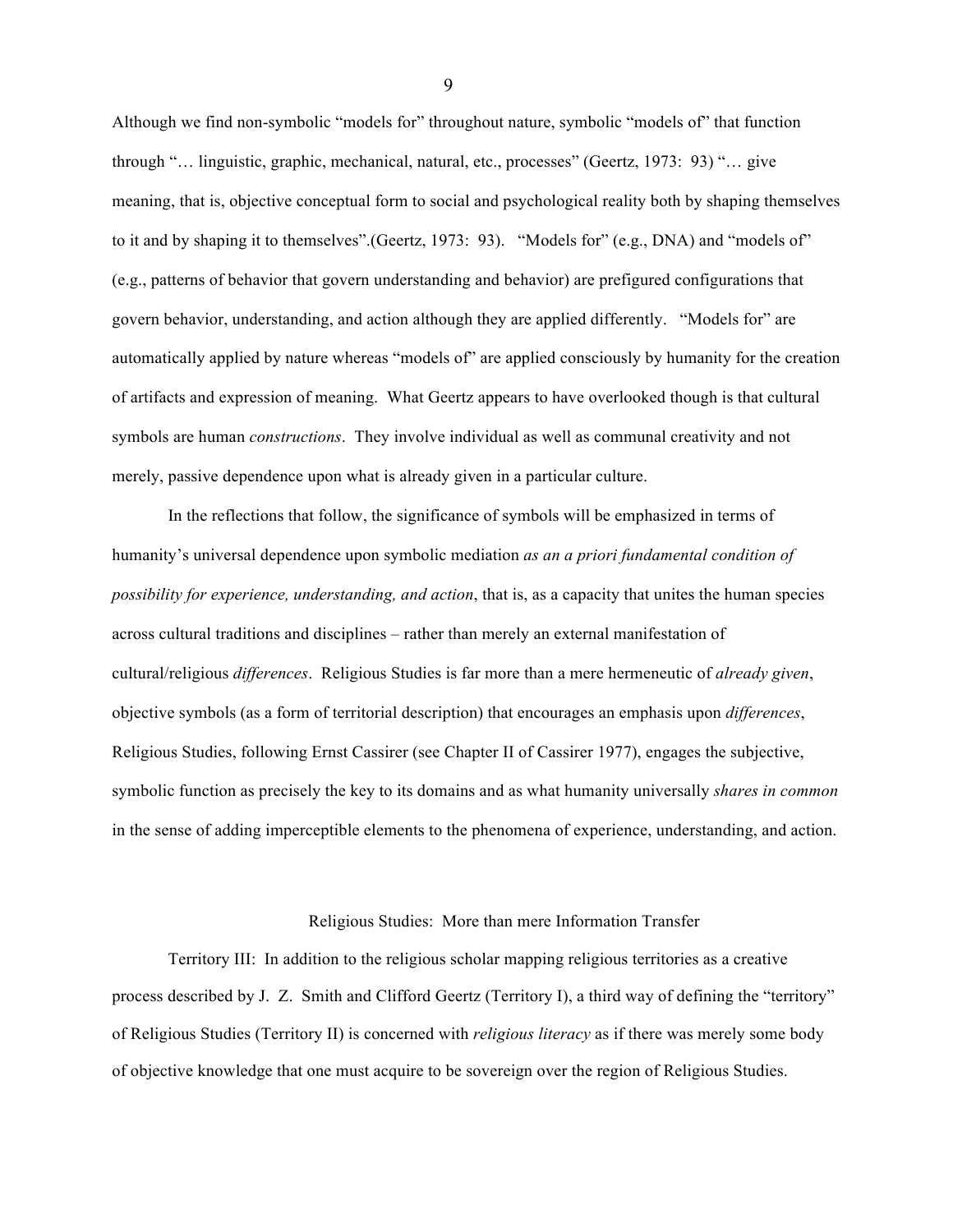However, "religion" is neither simply a region of experience among other regions of objective reality nor is the academic study of religion concerned with clarifying one's religious convictions about which religious territory is "true."

Unlike the claims of the 18<sup>th</sup> century Encyclopedists, knowledge alone is neither emancipating nor a guarantor of morality (see Höffe 2012: 15-27). In short, "Enlightenment" does not mean acquisition of objective knowledge that by definition would be liberating and automatically an improvement of humanity. Rather than constituting the *study about* a region of objective phenomena over which one could acquire "literacy" and articulate/defend doctrinal truth claims, Religious Studies is a *study of* the subjective conditions of possibility that make any experience of objective phenomena possible in the first place and, in the case of humanity, require us to assume responsibility for our creativity. Succinctly, religion is an inclusive category that applies to every aspect of human life. As a consequence, then, *it is not a perspective on life*. It is concerned, rather, with the conditions that make any and all perspectives possible. In short, Religious Studies is far more than a body of information or a single perspective on some aspect of life. $^{11}$ 

Not only is religion unique to humanity because, as far as we can determine, we are the only species that is "religious" (i.e., not only establishes religious doctrines, rituals, and institutions) but also, and far more significantly, religion is unique to humanity because it is concerned with the fundamental conditions of possibility of any and all human experience and action, which in turn make us capable of being a *moral species*.

<sup>11.</sup> In contrast, Geertz separates the religious perspective from common sense and the scientific and aesthetic perspectives. (See Geertz 1973: 110)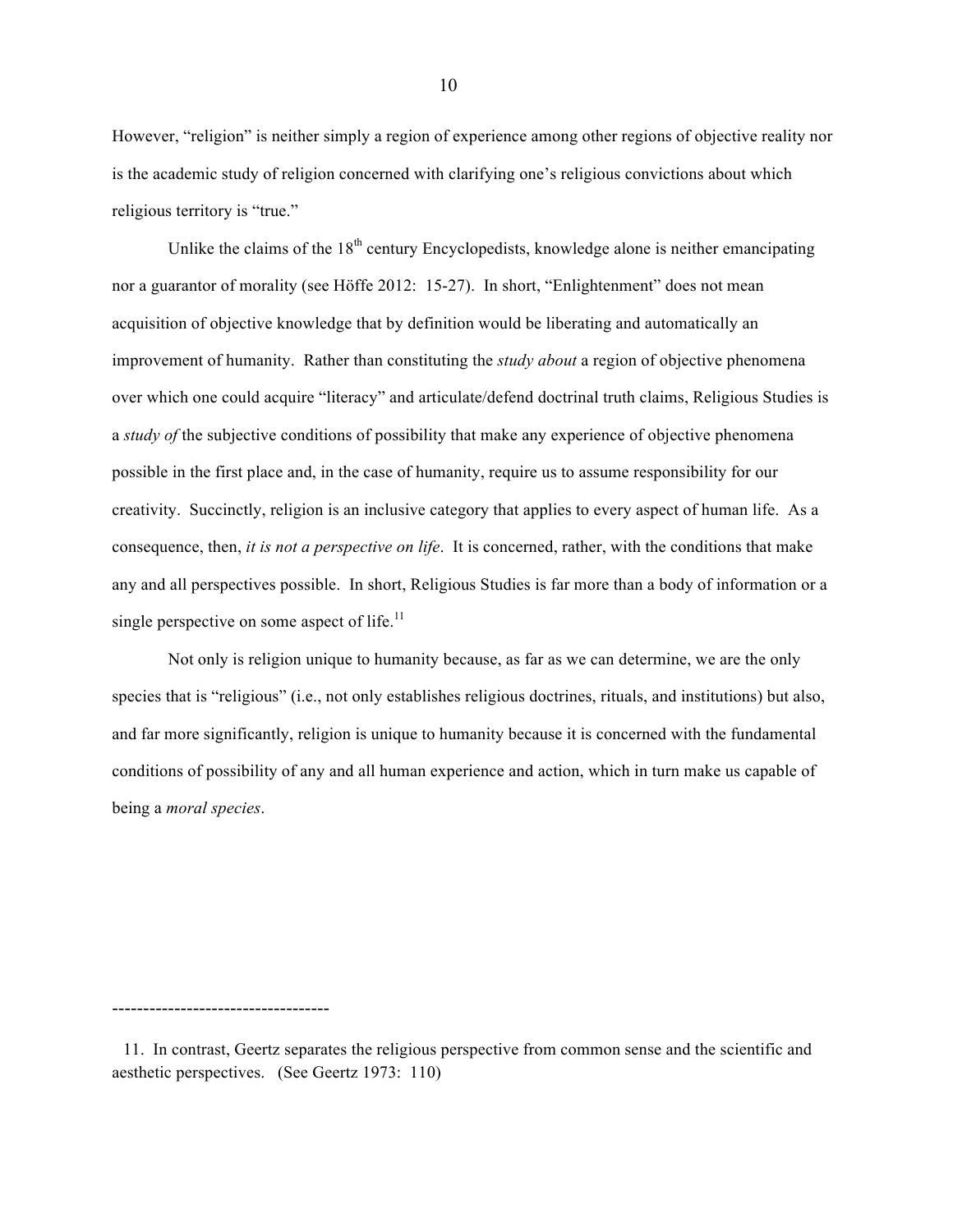## Religious Studies as "Spirituality"

Territory IV: One might be tempted to conclude that the "fundamental condition of possibility" for any and all experience is humanity's "spiritual" nature. One could point out that there are two dimensions that constitute experience (i.e., matter and spirit) and that these are 180° opposite to one another. One dimension is perceptible, material, divisible, measurable, and constantly changing. The other is imperceptible, immaterial, indivisible, immeasurable, and (when it comes to concepts) unchanging. Without the latter there would be no understanding of the former; yet without the former we would never experience the latter, as far as we can know.

As far as we have experienced, then, the physical world constitutes the material conditions of possibility for us to encounter our "spiritual" nature. Because we have never experienced "spirit" independent of matter, the claims either that our spirits are independent of the material world and exclusively the condition of possibility for such experience or that the material world is the product of an omniscient and omnipotent spiritual being are speculative claims and by no means certain. David Hume observed in Part VI of his *Dialogues Concerning Natural Religion* (Hume 1982: 41) that, never having witnessed mind generating matter but never experiencing mind without matter, we might rather think of God as a vegetable (that upon which mind is dependent) rather than as an eternal Mind (absolute Spirit). More importantly for Religious Studies, though, is not the determination of what God is or is not but that there is no Religious Studies (or understanding) without the domain of the physical world and conscious addition to the phenomena of experience in the world. Nonetheless, we don't get concepts *simply by closing our eyes*. Each person has to acquire (but not create) them through reflection on one's own experience in order to apply them in understanding and teleological activities.

Any *explanatory* account of experience, no matter how limited, must always commence with objective phenomena to which we add (but do not create) physical laws (Kant 1817: 127; Kant 2001: 259, 286, 284, 296). Precisely because the laws of nature are not written on the phenomena, we encounter the paradox that, in order to acquire understanding, each of us for ourselves must *add the physical law to* the physical phenomena, and this can only be accomplished by means of a *non-physical*, imperceptible, supersensible aspect of our experience. If we take "spirituality" to refer to these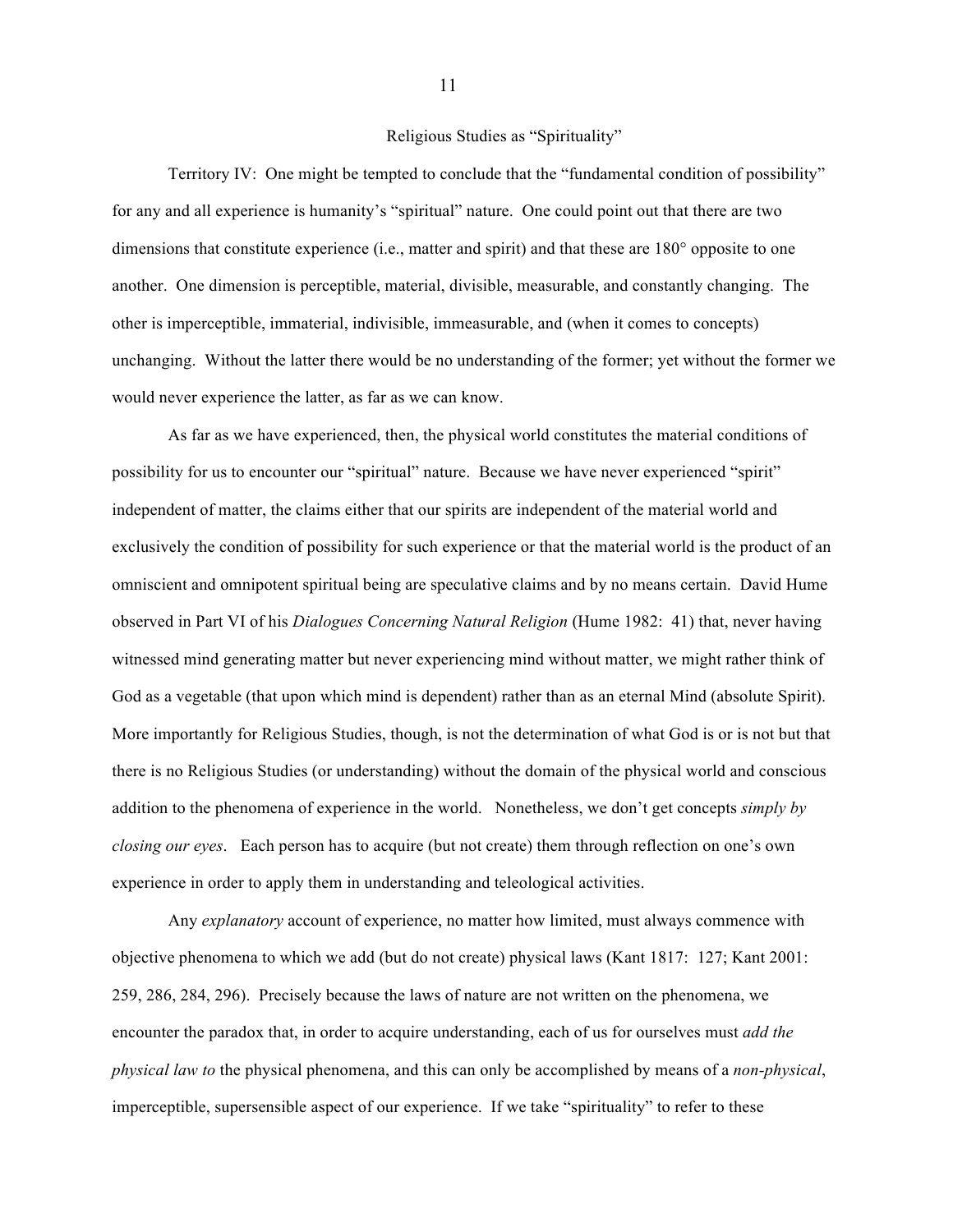supersensible capacities, then we may conclude that Religious Studies is concerned with "spirituality." However, this is spirituality in the sense of the necessary, supersensible, conditions of possibility for us to have any experience in a physical world so that it by no means constitutes a speculatively metaphysical (i.e., Rationalist), content claim about "spirit" independent of matter, which would be a territorial claim. Rather, this understanding of spirituality is "immanently" transcendent.

## Religious Studies as Disinterested Neutrality

Territory V: Religious Studies is "scientific" but not because it maintains or seeks to maintain a disinterested perspective on the data of life. Again, we are not concerned here with a *perspective* on anything. We are concerned with the conditions of possibility for any and all experience. In this respect, the fact that physical laws are something that we must *add to* the phenomena that they are meant to explain<sup>12</sup> requires a profound rethinking of the meaning of "science" (see Cassirer 1910/1953 and Chapter V of Cassirer 1977).

The, nonetheless, insightful but inadequate character of the "disinterested" standpoint consists not just in recognition of the influence of an observer on objective phenomena as often concluded from the Heisenberg Uncertainty Principles. Long before the scientist enters the lab, s/he is there only because s/he has *assumed* that physical events occur according to laws. Without this assumption, there could be no understanding of physical phenomena. Because the laws of nature don't come with the phenomena themselves, the natural scientist is not a disinterested observer of neutral data. Similarly, no more than it is possible for the scientist to bracket her/his assumptions (faith) when s/he enters the laboratory, is it possible for the Religious Studies scholar to bracket her/his assumptions (faith) when s/he enters the study and/or classroom.

<sup>12.</sup> Stephen Hawking reminds us that events don't generate the laws to which they conform: "The whole history of science has been the gradual realization that events do not happen in an arbitrary manner, but that they reflect a certain underlying order …" (Hawking 1988: 122)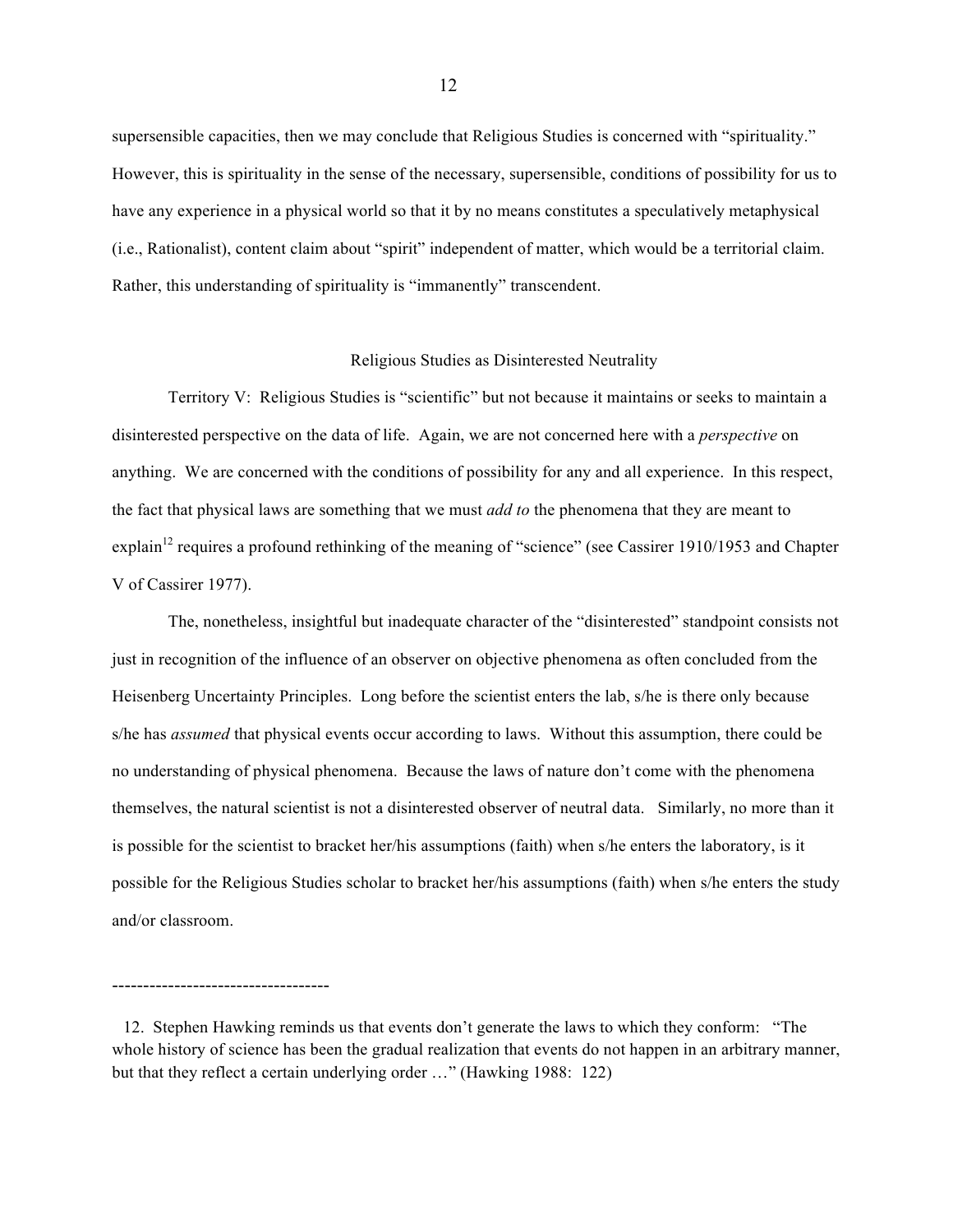To be sure, faith here does not mean "things believed beyond reason" but, rather, faith within the limits of reason. Specifically, faith here is taken in the non-epistemic sense of our dependence upon unprovable assumptions demanded by phenomena, which in turn are the conditions of possibility for us to experience, to know, and to do anything, whatsoever.

Understanding consists, then, neither in merely "opening one's eyes" nor in merely "closing one's eyes." In other words, understanding is neither simply empirical nor merely metaphysical as if these constituted two contradictory dimensions: empirical reality and rational metaphysics. Understanding consists of *simultaneously* experiencing phenomena and "seeing things that are not there" in the phenomena. Furthermore, "seeing things that are not there" in the phenomena allows us, at least on occasion, to know that what we are literally seeing in the phenomena is false: the sun is *not moving*. In other words, without a world of physical appearances, we could not understand anything. Yet precisely because our understanding is not instinctual, it involves more than mere appearances. Rather than our access to the world only through appearances constituting a liability, it is a profound virtue because it 1) is the condition of possibility for us to acquire understanding and 2) it is what allows for our capacity of autonomous, creative freedom.

*The Copernican Revolution displaced humanity from the center of the physical universe, but, even more significantly, it placed humanity squarely in the center of the epistemological universe* (Cassirer 1977: 15). As far as we know, there is no species on earth that claims that the sun is not moving (if it makes any claim whatsoever about what the sun is/does). The point here is not a speciesism argument. The fact *that we can make such claims* indicates the significance of the capacity we possess to *add things to phenomena* that are not there in the phenomena and, hence, are incapable of verification or falsification by phenomena.

In an address delivered at the 2005 opening convocation of the Graduate Theological Union in Berkeley, CA (Taves 2005), Ann Taves offers a different approach to the territory of Religious Studies with respect to disinterested neutrality. In contrast to her contribution to the 2012 (80/3) JAAR Round Table where she stresses the role of religion with respect to its function of establishing meaning (our Territory VI below) here she maintains that the teaching of Religious Studies should occur in terms of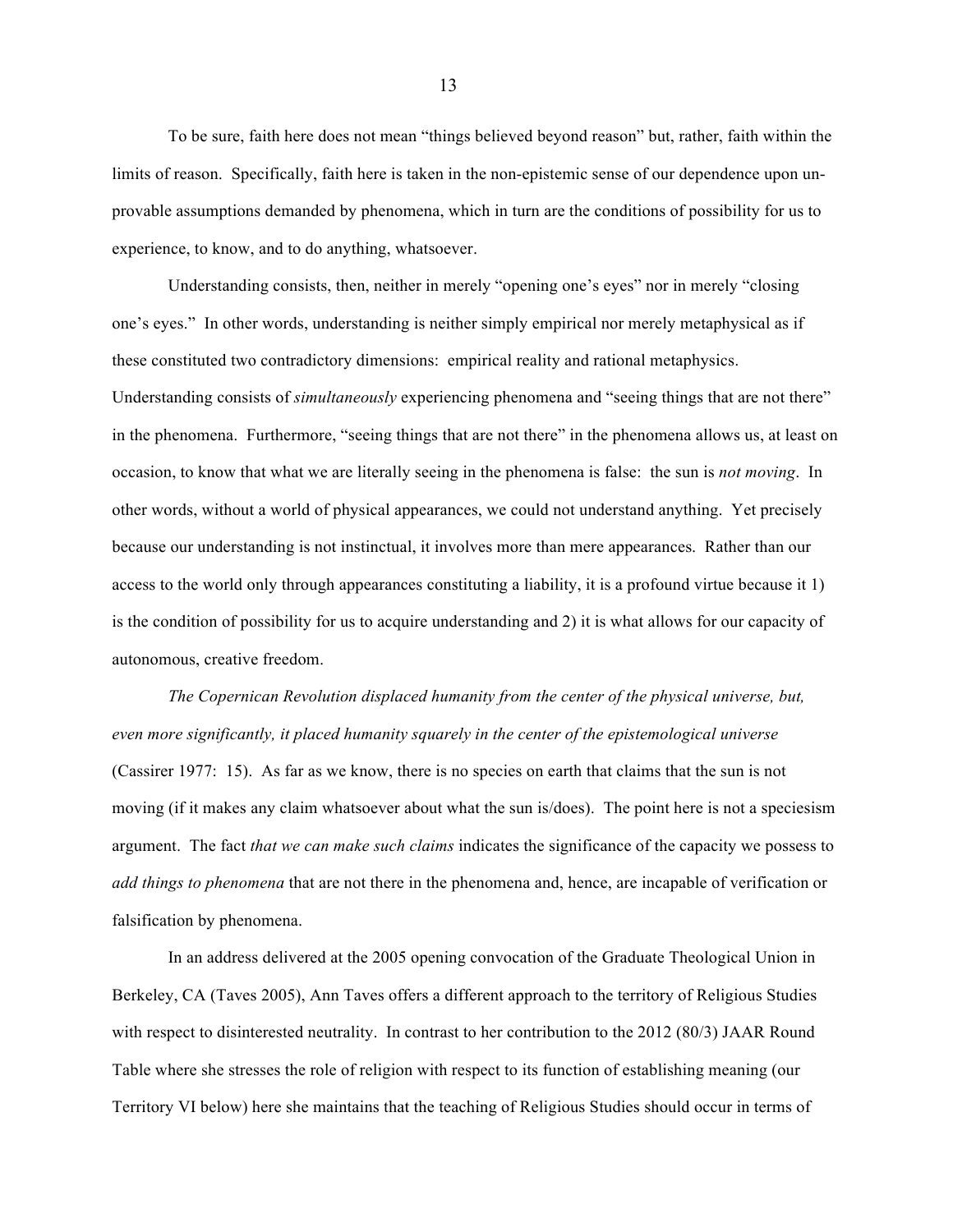"performance" metaphors: What role am I playing in my academic setting? Am I engaged in spiritual or academic formation? Spiritual formation, in her judgment, would be appropriate for a seminary; academic formation at a non-sectarian institution. However, "performance" metaphors should take precedence over "place" metaphors (Where do I stand? with respect to personal religious convictions) *when it comes to academic formation*:

[S]tudents may pursue the study of religion within programs in secular universities that have no connection to processes of religious or spiritual formation. In doing so, they enter into a process of *academic formation* under the direction of academic insiders whose insider status is established by academic traditions (i.e., degrees, promotions, tenure) rather than through participation in specific religious or spiritual traditions. Conversely, the task of *forming persons religiously or spiritually* may be taken up by the traditions and reflected on by persons formed within those traditions independent of processes of academic formation (Taves:11). (emphasis added)

Once again, though, as valuable as this distinction can be for sorting out differences between objective knowledge and subjective convictions, we are concerned here with a map of the *territory* of Religious Studies rather than with its *domains*. For Taves, the authority of the instructor of academic formation in a non-sectarian Religious Studies department cones from her/his possession of the proper credentials. However, credentialing is not concerned with the conditions of possibility of *domains* and the role of be(com)ing human. Credentialing is at best an exercise in honor within a territory, not necessarily with respect to scholarly competence.

Kant described the three constitutive and ineradicable elements of the human condition as animality, humanity, and personality (Kant 2004a: 50). *Animality* is that aspect of humanity that is governed by sensuous appetites. *Humanity* is our quest for status and prestige in the eyes of others. *Personality* is our capacity to act on the basis of a moral principle simply because it is right and not because it serves our self-interest.

Credentialing is an external process in which one's status and prestige in an institution or discipline is conferred by satisfying a set of criteria established by those recognized as the authorities of that institution/discipline. As Aristotle pointed out with respect to honor in general, it has more to do with the bestower of honor than it does with the recipient (see Aristotle, *Nicomachean Ethics* 1095b 24- 27). However, simply fulfilling the social conventions of the credentialing process does not make one a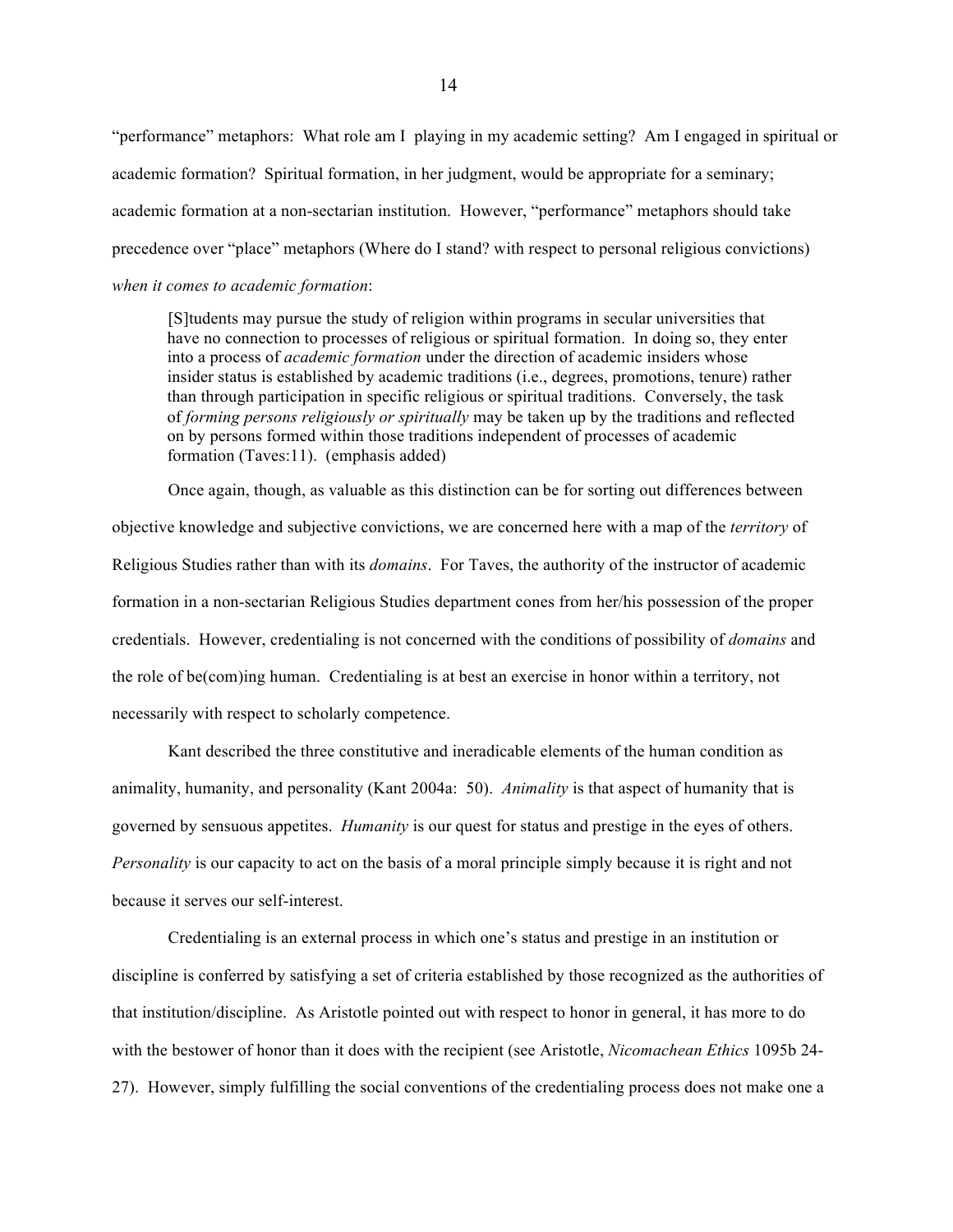scholar. We all know of many who earned the credentials of the academy but who are not, nor do they pretend to be, scholars. Scholarship requires what Kant called "personality" and the conviction, knowable only to the individual, that one not only possesses intellectual literacy in a discipline but also that one has an authority to speak in the profession. In short, the criterion of credentials, while clearly eagerly heard by those conferring the credentials and sought by those wanting to enter the guild, involves providing the space and time for exploring the territories of religious phenomena, but that in itself it is not sufficient for "academic formation." Even more than demonstrating cleverness, true academic formation, in addition to the acquisition of foundations, involves cultivation of habits for a life-long career of scholarship. However, like moral formation,<sup>13</sup> Tave's notion of academic formation as credentialing is merely concerned with honor and prestige, which in the academy generally and in Religious Studies in particular is a territory, not a domain.

Religious Studies is not merely concerned with a choice between the territories of place and performance. Rather than with an either/or of mere territories, Religious Studies is confronted with a both/and between territory and domains. Without phenomena (without territory), there can be no domain (legislation of laws or identification of necessities either by theoretical or practical reason, which are complementary and no either/or dualism). Legislation of laws for both theoretical (understanding) and practical reason (morality) is an exercise of *pure* religion at the core of Religious Studies.

To be sure, there is no *pure* religion without a world of phenomena, and the academic discipline of Religious Studies at a minimum demands sovereignty with respect to the strengths and weaknesses of the theories and methodologies of its various territories. Nonetheless, although *pure* religion can be found (and should be sought) at the core of all *historical* religions (i.e., the territories of a particular tradition) (see McGaughey 2013), *pure* religion is not to be identified either with the confessions of faith

<sup>13.</sup> Both "meaning" and "moral formation" are rejected by Luther Martin and Donald Wiebe as part of Religious Studies (see Martin/Wiebe 2012b: 618).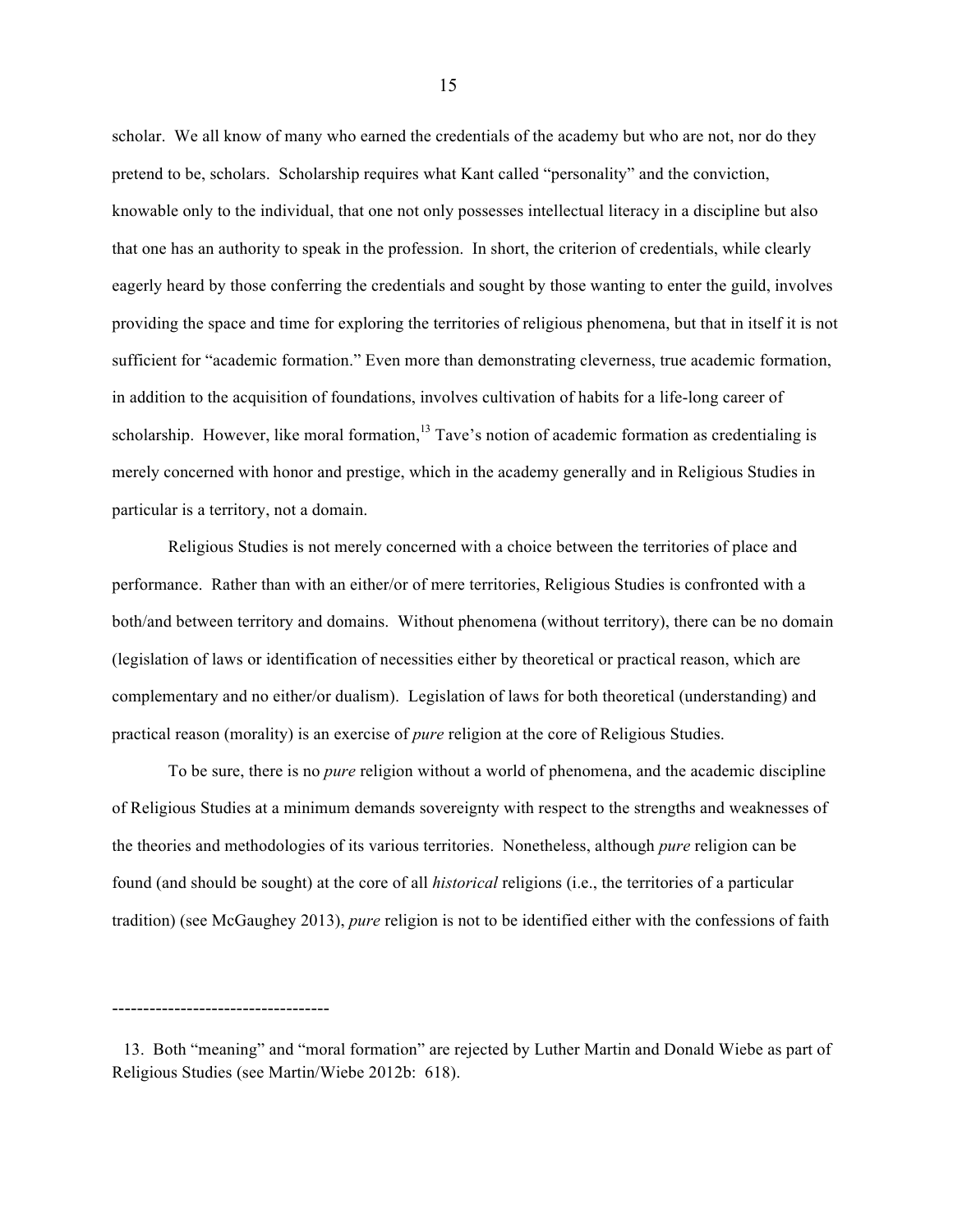of *historical religions* or with academic formation. The domains of pure religion are far broader than institutional religion or the academy. They are concerned with life. $14$ 

## A Scientific Explanation of Religion

Territory VI: Since the emergence of the discipline of Religious Studies in the 19th century, some scholars have viewed science as the standard of rationality. Cultures/religions were judged to be "primitive" or "uncivilized" to the degree that they failed to approach nature as governed by physical laws.

E. B. Tylor attempted to break open the chauvinism of western religious traditions that only recognized monotheism as a real religion (Tylor 1958) with his theory of animism. Animism is based on an analogy to the two dimensions of human experience (spirit and matter in which mind animates body), which is applied to all "bodies." Although Tylor proposed animism to constitute a religious system of causal explanation and in light of what he called "psychic unity" the starting point for the eventual emergence of science, Tylor viewed the scientific world view to be the highest achievement of civilization because it possesses the true, causal account of events.

In contrast, James Frazer's claim that magic preceded religion (religion, for him, involves the propitiation of higher spirits) proposed that magic shared with the natural sciences the conviction that there is an invisible order to events, but magic has the wrong invisible order that is/will be supplanted once one is aware of the physical laws of the natural sciences (Frazer 1951). Here both magic and

<sup>14.</sup> Kant said more than once (for example, in the *Groundwork* (Kant 2008:22, n.), in *Religion* (Kant 2004a: 41), and in *Über Pädagogik* (Kant 1998c:755)) that already every child who has reached the rudimentary stage of self-awareness knows what morality involves even if the child has no idea of the significance of the *givenness* of the conditions of possibility for morality. In other words, the domains of Religious Studies are encountered throughout all of life wherever humanity legislates (but does not create) the law. It is for this reason that religion belongs in the science lab as much as it does in the synagogue, temple, house church, cathedral, mosque, cloister, or private home.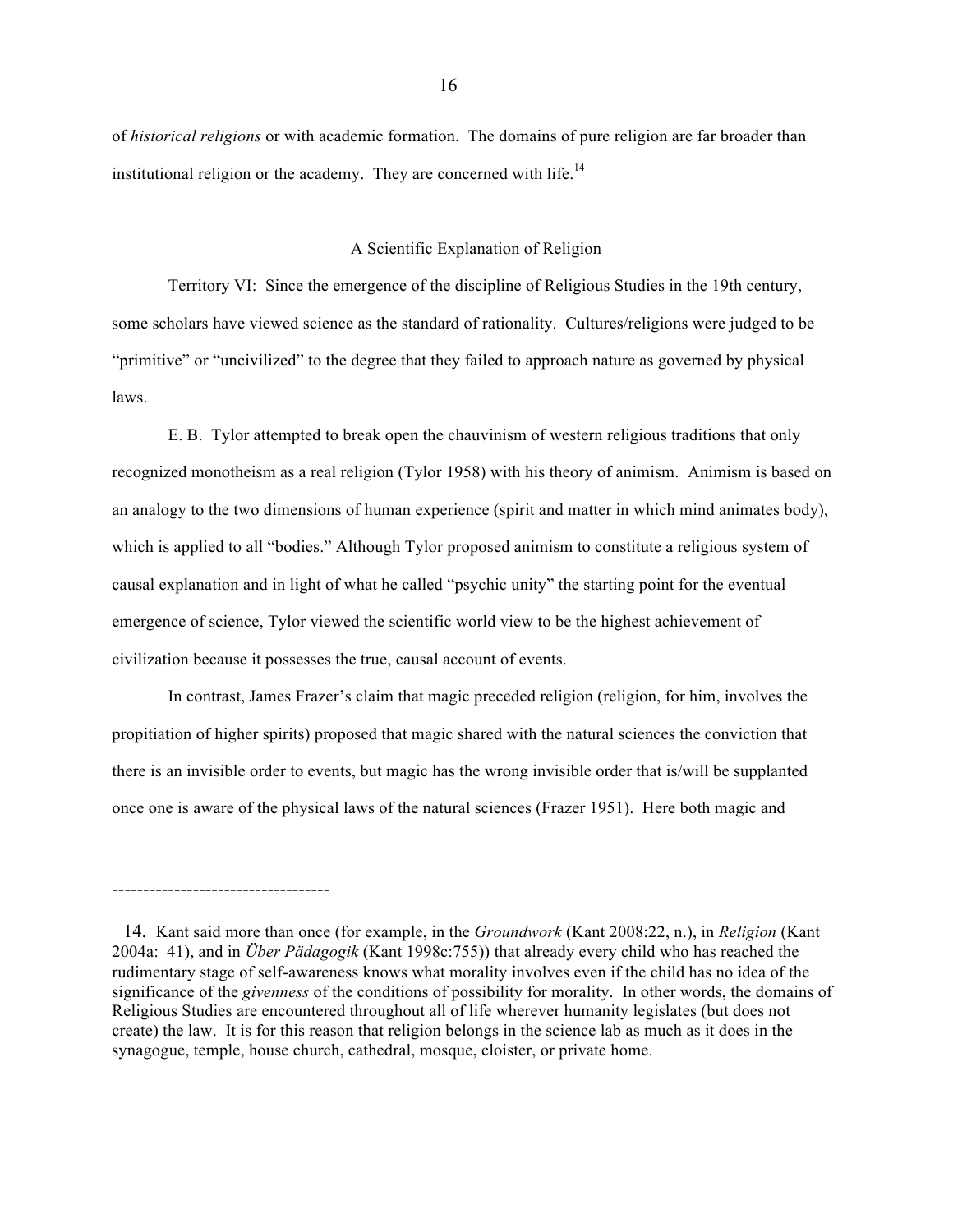religion are viewed as inferior to science, which emerges only at a much later stage of cultural development.

However, Bronislaw Malinowski maintained that the notion that there was a time when there wasn't science is an illusion (Malinowski 1984). He observed that every society was based on experience fashioned by reason (if only a "crude empiry" alongside magic/religion) that constituted a "body of practical and technical abilities." Yet, in addition to this "rational" mastery of the material order, Malinowski distinguished between magic that functions as "a means to an end" (e.g., a prenatal rite to ensure a successful birth) and religion as "an end in itself" (e.g., a postnatal celebration of the birth). Religion, according to Malinowski, involves reverence for tradition, harmony with the environment, as well as courage and confidence in the face of life challenges and death. In other words, religion deals with fate and supernatural powers in contrast to science that is concerned with natural processes.

Tylor, Frazer, and Malinowski represent a spectrum of options (and are by no means exhaustive representatives) with respect to the relationship between the territories of religion and science. However, today, we're confronted with a very different claim for science over against religion. No longer are the two seen as competitors for alternative systems of causal explanation with the confidence that the religious system will eventually be demonstrated to be mere superstition on the basis of the superior form of scientific causal explanation, but, now, science is seen by many as eventually explaining biologically from where and even why "erroneous," *religious* sensibilities occur in the first place. This scientific explanation is not an attempt to reduce religion to sociology (e.g., Emile Durkheim [Durkheim 1915]) or psychology (e.g., Sigmund Freud [Freud 1955] or Carl Jung [Jung 1938]). Rather, the scientific *explanation* of religion is going to come from genetics (e.g., Dean Hamer and Richard Dawkins) and neuroscience (e.g., Patricia and Paul Churchland, Manfred Spitzer, John Searle).

On the one hand, under the assumption that "religion" means "spiritual" and "mystical" experience, Hamer, director of the Gene Structure and Regulation Unit at the U.S. National Cancer Institute, has proposed that religion can be attributed to the gene VMAT2 (the "God gene") (Hamer 2004). On the other hand, Dawkins and Churchland are eager to demonstrate that morality is the product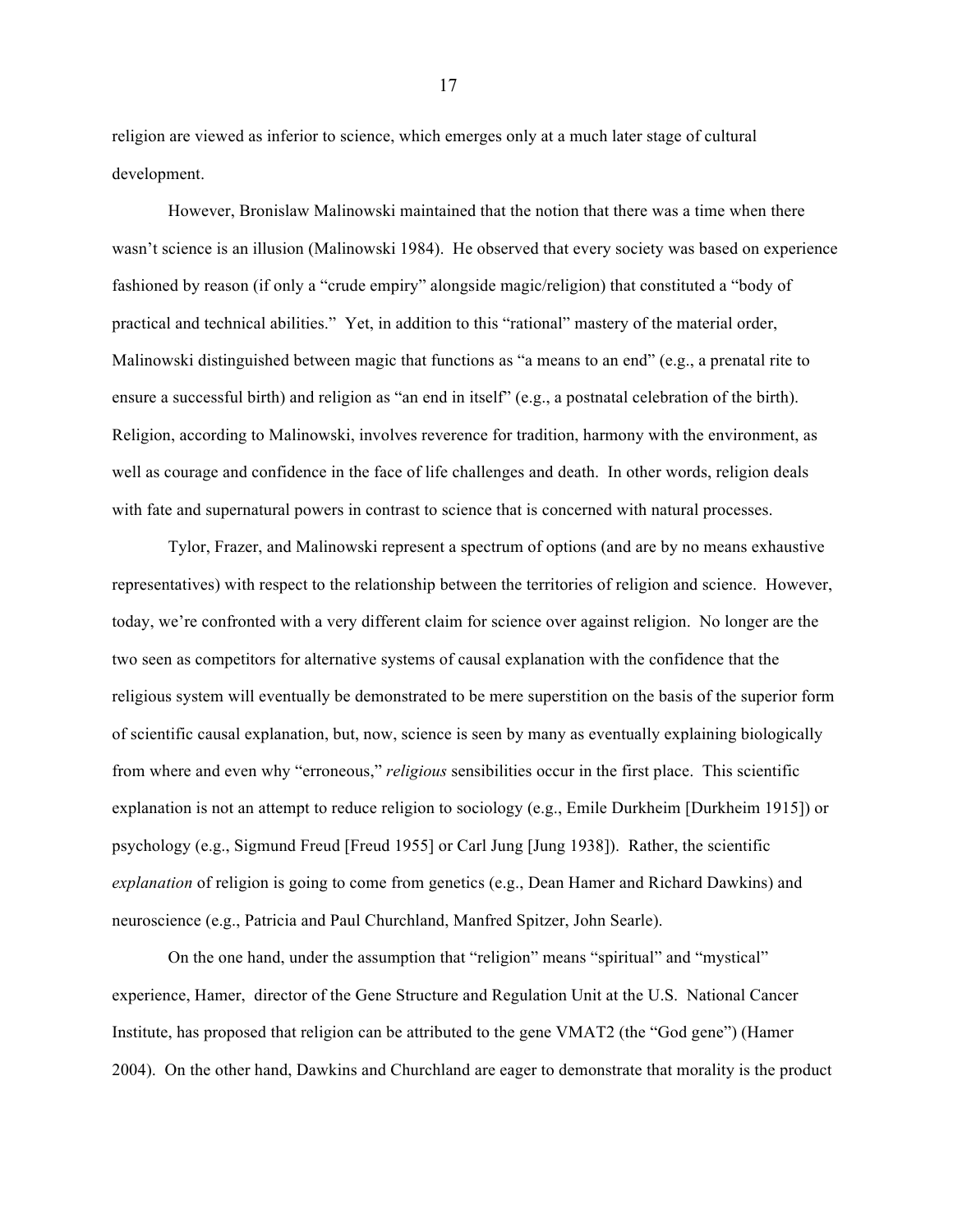of biological capacities and processes. Hence, if religion has anything to do with morality, it is able to be explained by evolution.

Dawkins (Dawkins 1976) speaks of morality exclusively in terms of its contributing to the survival of one's genes (the "selfish gene").<sup>15</sup> Yet, under the same assumption that "morality" means "success in negotiating the social world," Patricia Churchland proposes a neurobiological explanation of morality. Skills necessary for the successful negotiation of the social world can be explained by the prefontal cortex, amygdala, the limbic structures, and the brain stem as well as the hormones oxytocin (OXT), arginine vasopressin (AVP) and dopamine (Churchland 2011).

Without by any means launching a defense of religion, these biological "explanations" of religion and morality are viewed by an increasing number of scholars as an overreach that is perhaps more damaging to science than it is to religion. Not only are there anonymous on-line critics (neurodoubters) of neurospeak (e.g., Neurocritic, Neuroskeptic, Neurobonkers, and Mind Hacks), but also there are a number of public, cautionary voices among philosophers and scientists who warn against neuroreductionism. For example, the philosophical theologian, Otfried Höffe, from Tübingen argues against neuro-determinism by distinguishing between dogmatic and methodological determinism (Höffe 2010: 219-224); a 2012 conference at the Ian Ramsey Centre for Science and Religion at St. Anne's College, Oxford, highlighted among many others the clinical neuroscientist, Raymond Tallis, and the philosopher, Peter Hacker (St. John's, Oxford), both serious critics of neuro-reductionism; Michael S. Gazzaniga from the University of Santa Barbara, and the discoverer of the division of labor between the left and right hemispheres of the brain, warns against invocation of reductionist neuroscience in the legal system;

-----------------------------------

<sup>15.</sup> There is a controversy in the moment among Dawkins and Martin Nowak, Corina Tarnita, and Edward O. Wilson over the notions of "kin selection" (Dawkins) and "eusociality" (Nowak, Tarnita, and Wilson). Eusociability claims that social behavior itself plays a role in the development of ethical behavior whereas kin selection seeks to give a "purely" biological explanation of ethics. Eusociality allows for a role in ethics to be played by human creativity in addition to biology. This debate is of interest in our context not only because of its impact on the understanding of religion but also, and more importantly, because of its ultimate irresolvability. Critical Idealism suggests "methodological skepticism" as the strategy for responding to all kinds of skepticism.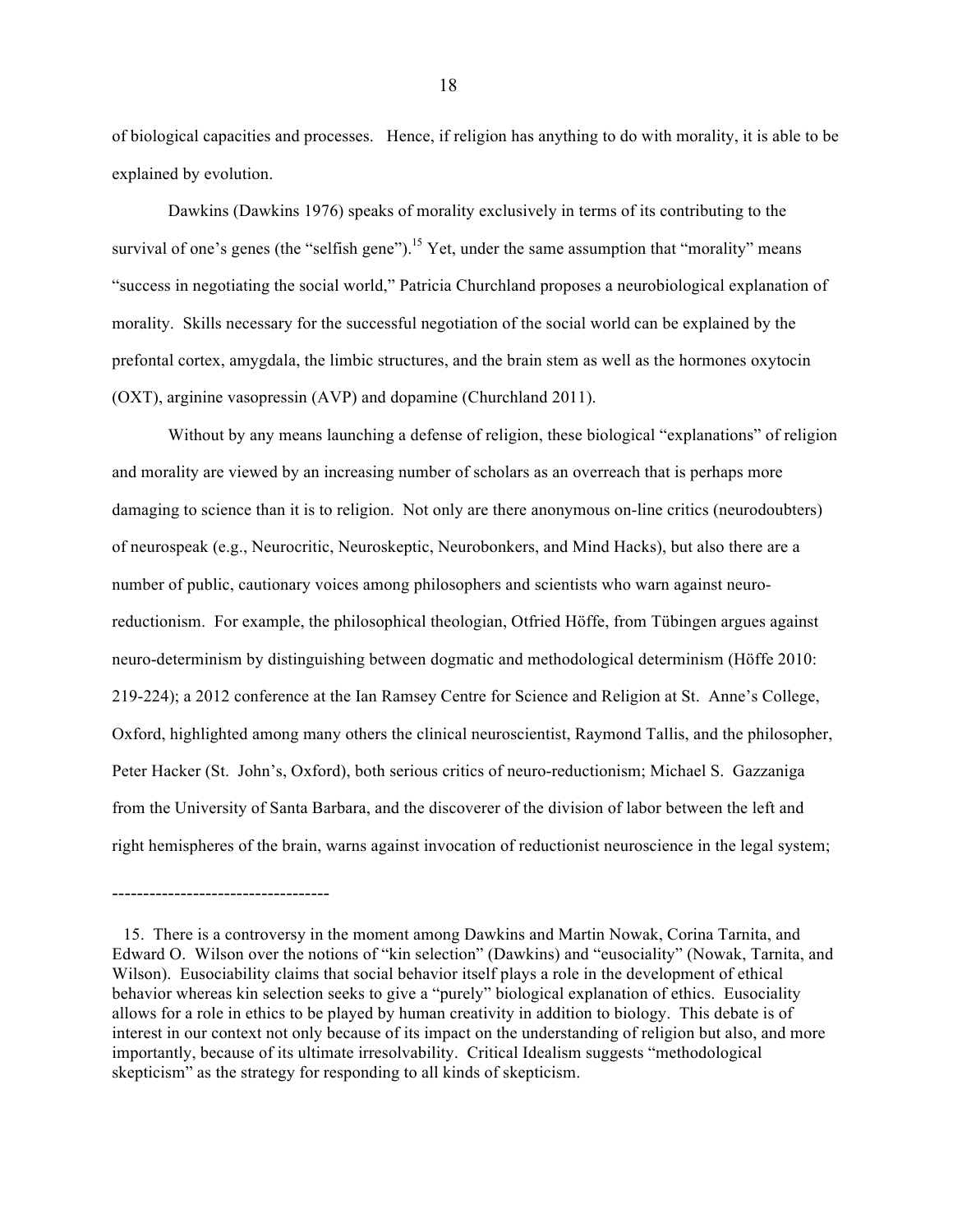Ian Hutchinson, professor of nuclear science and engineering at MIT presented a cautionary talk under the title "Can Science Explain Everything?" at the American Association for the Advancement of Science in December (2011) in which he answered, "No!"

Of course, one could dismiss these voices as "mere opinion" and maintain one's confidence that science will eventually explain everything, including religion as Lisa Randall, author of *Knocking on Heaven's Door: How Physics and Scientific Thinking Illuminate the Universe and the Modern World* responded to Ian Hutchinson a the AAAS meeting in 2011 or as John Searle suggests with his notion of "causal gap" (Searle 2007).

There are two crucial problems with the call, for example by Luther Martin and Donald Wiebe in the September/2012 *Journal of the American Academy of Religion* (Martin/Wiebe 2012a), to reduce religion to scientific explanations either to genetics or in the case of Martin and Wiebe to cognitive science (neurobiology), and neither of them is because of a "failure of nerve.<sup>16</sup>"

1) The first problem is that such a reductionism takes religion to be merely a competing system of causal explanation to the natural sciences. This competing system of causal explanation is viewed by the sciences as speculatively introducing non-natural causes both formal (e.g., God/gods) and final (e.g., heaven) causes into the explanatory mix.

The problem here is with the very nature of causal explanations. We can only experience effects of causes, not the causes themselves. Our account of a causal explanation, then, is part of J.Z. Smith's mapping of territory. However, the problem with the reduction of religion to science as proposed by Martin and Wiebe is its assumption that *the causality invoked by religion not only stands in contradiction to physical causality but more importantly that physical causality can account for religion*.

However, it is possible to approach Religious Studies in terms of its domains, by which we would view the causality of religion neither to be in competition to nor reducible to physical causality but to be complementary to physical causality without either causal system being capable of trumping the other so

<sup>16.</sup> See Donald Wiebe 1984, "The Failure of Nerve in the Academic Study of Religion."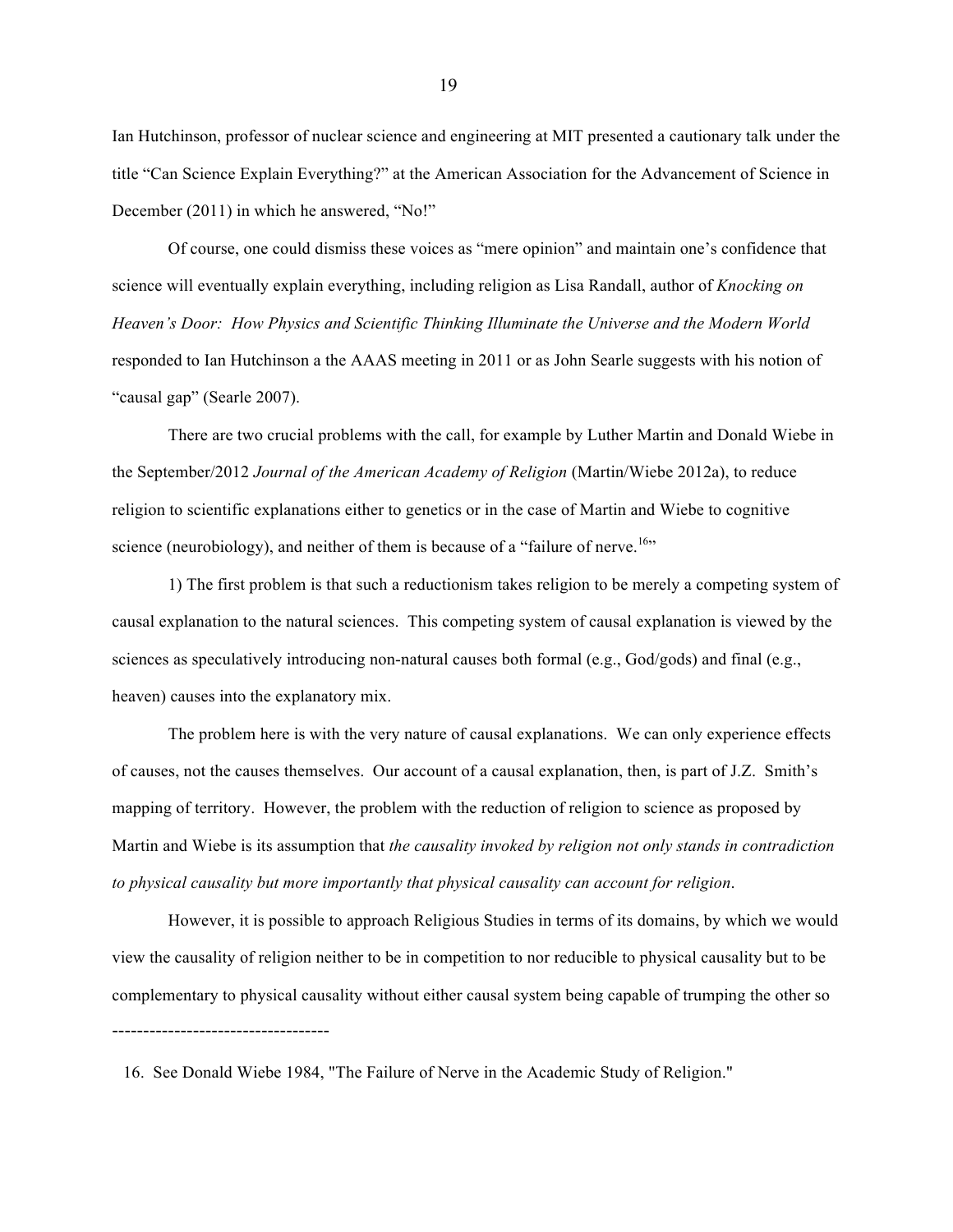long as the conditions of experience are preserved.<sup>17</sup> These two lawful domains complementarily combine (they are no dualism because they are not substances) to constitute the domains of *pure* religion.

As long as there is a "rational" being (not merely a logical being capable of instrumental reason, but a being with the supersensible capacities of theoretical and practical reason along with aesthetic judgment), we will have to include in our causal explanations a form of causality that can initiate a sequence of events that nature could never initiate, much less complete, on its own. To be sure, we cannot prove (or disprove) this efficient causality any more than we can prove (or disprove) other causes because *causal explanations* must be *added to* phenomena. Yet, this form of causality is *necessary* precisely because it is what is required for us to be the species that can "see things that aren't there" in the phenomena and can add a physical law to the phenomena of the falling apple and can add an explanation to the phenomena that contradict the phenomena. In short, without this causality of autonomous, creative freedom, there would be no natural sciences. Without autonomous, creative freedom, humanity would be incapable of understanding phenomena any differently than any other species, which overwhelmingly (granted, not exclusively) respond only instinctually to phenomena without considering the possibility of "seeing things that are not there" (e.g., laws) in the phenomena.

Nonetheless, although we are incapable of absolutely proving (or disproving) causal explanations given that we only can experience the effects of causes, not everything that humanity is capable of "seeing that is not there" is of equal validity. There is a strategy that demands privileging the causal explanations of the natural sciences over competing systems of causal explanation (while embracing the creative freedom at the core of religion) *without having to prove or disprove the causes involved*. This strategy is to ask: What are the consequences of the system of causal explanation for those conditions of possibility that are necessary for us to experience phenomena in the first place?

-----------------------------------

<sup>17.</sup> Although we have never experienced autonomous, creative freedom anywhere but under the conditions of the physical causality of nature, Kant pointed out already in 1774 that in principle our autonomous, creative freedom gives us the capacity to destroy the world. See (Kant 2004b: 180).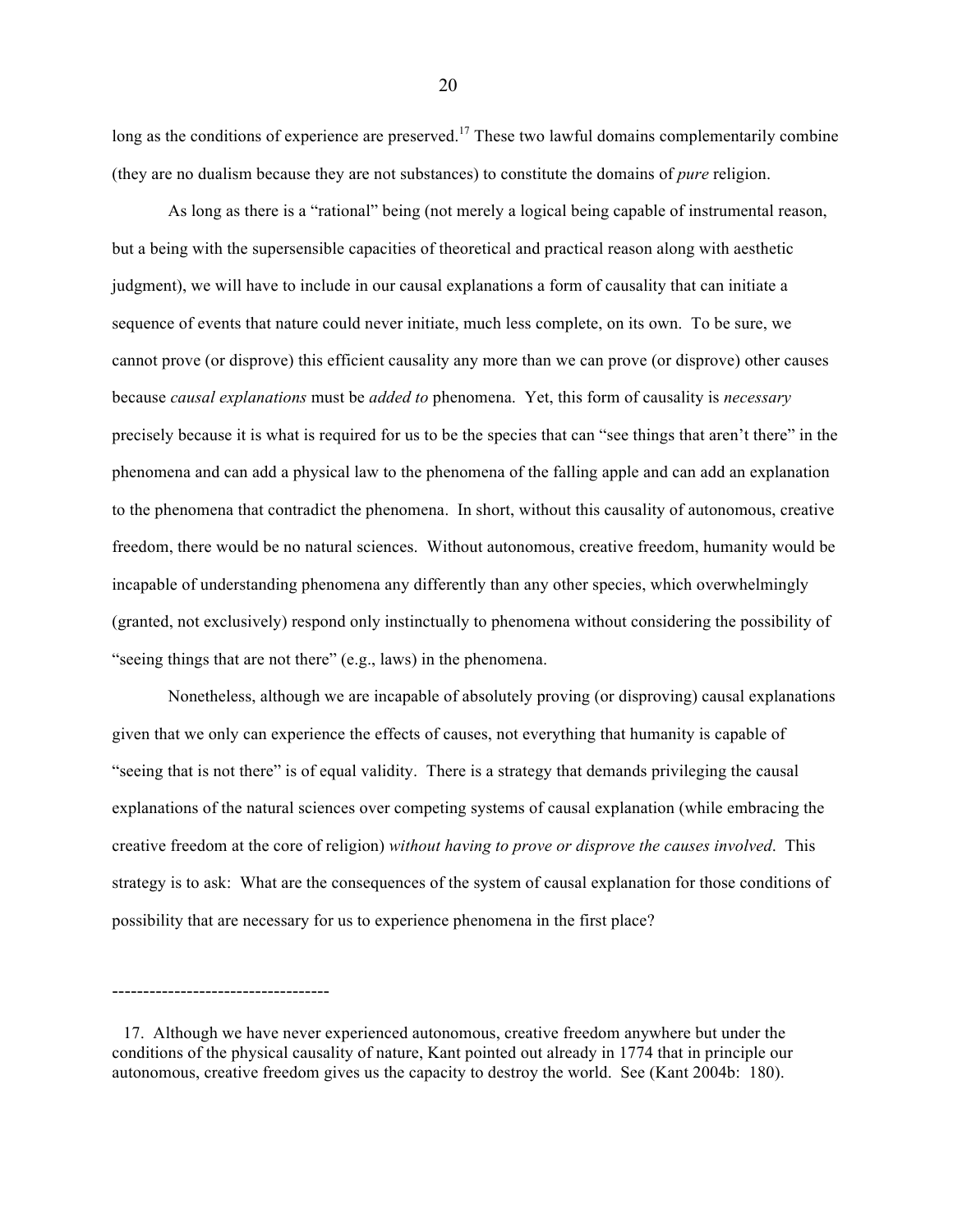Why does this privilege the natural sciences? It does so because any and all experience and understanding of imperceptibles (such as causes) that we have ever had require that nature conform to an unalterable system of physical laws (a physical domain). If we give up this *assumption* (Critical Idealism calls it a *regulative idea*), then we can stop all efforts to seek understanding. However, this strategy privileges the natural sciences not out of a naïve claim of obviously, empirical truth (what Edmund Husserl called the erroneous "natural attitude" of the sciences (Husserl 1965)). Rather, it privileges the laws of science by recognizing the profound limits to human rationality: a rationality dependent upon the assumption of lawful necessity.

Furthermore, this strategy for evaluating the validity of seeing what is not there in the phenomena requires, equally, that we embrace our own creative freedom as an imperceptible causality irreducible to physical causality. If we were to deny our ability to initiate a sequence of events that nature cannot accomplish on its own, we would contradict the conditions of possibility that are necessary for us to experience phenomena as human beings.

An example of "seeing something that is not there" in the phenomena that would be questionable would be miracles. Although we can neither prove nor disprove that miracles occur, if we do believe that they occur, we contradict our confidence in the domains of life. We undermine all confidence in the order of physical laws upon which, otherwise, our understanding of nature depends, and we turn our attention away from our creative freedom and responsibility to self-legislate moral laws regardless of selfinterest into concerning ourselves with placating and pleasing the author of the miracle. In other words, miracles undermine the very capacities that are necessary for us to be(come) human through the exercising of our extra-*ordinary* capacities that are the domains of life and the concern of Religious Studies.

2) The second problem with reducing the study of religion to scientific explanations is a corollary to the first. The explanations of religion offered by genetic and neuro-scientific reductionism limit their discussion of morality (which we will see is not exhaustive, but certainly at the core, of religion) to what are technical and pragmatic imperatives (demanded by a particular situation) without consideration of categorical imperatives (demanded exclusively by the individual independent of any particular situation)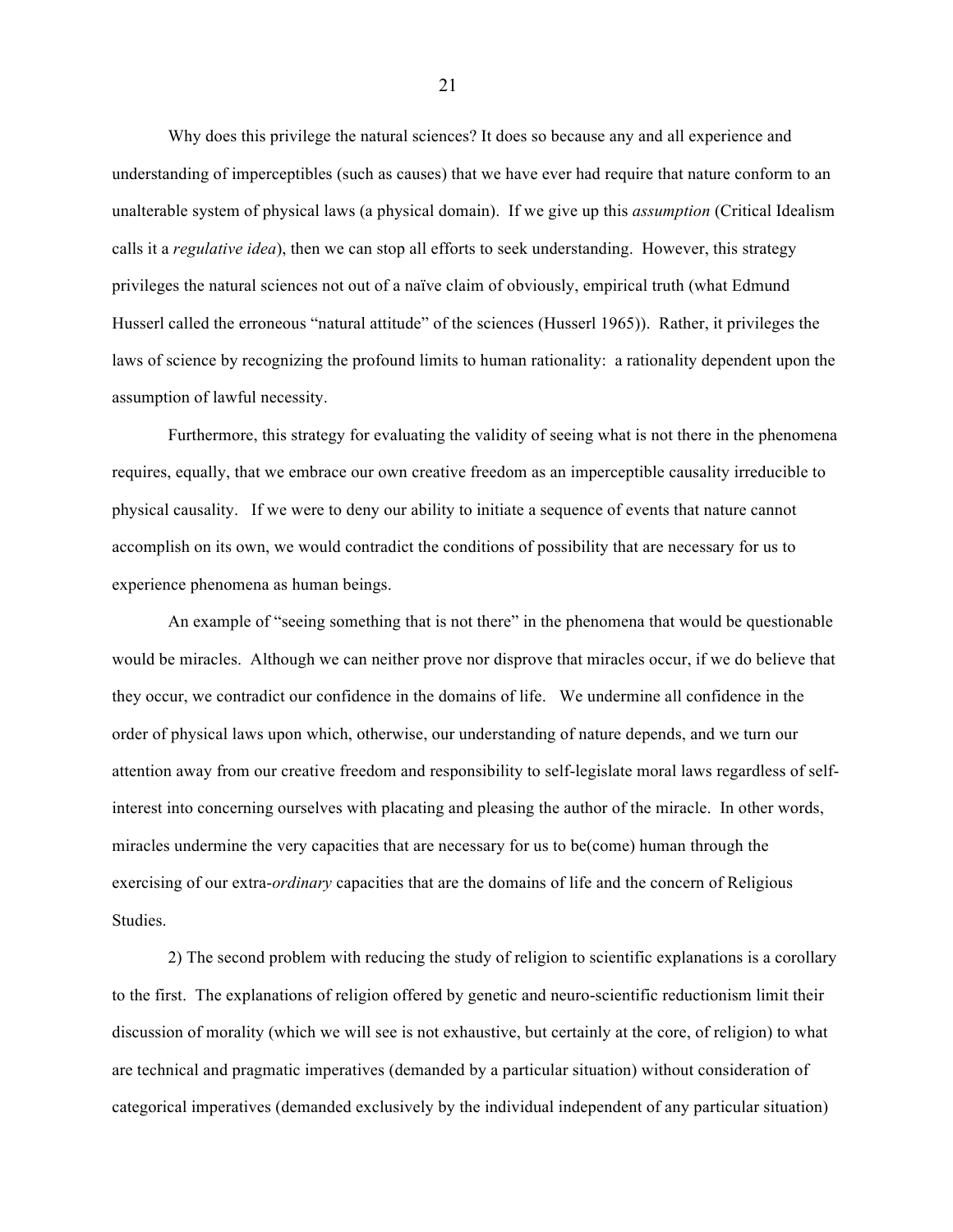(see Addendum). The assumption that morality consists only of a strategy to successfully negotiate a social world privileges the demands of one's external situation over the individual's capacity to initiate a sequence of events that nature cannot accomplish on its own and to self-legislate a moral principle to govern her/his actions *regardless of self-interest*. In short, as we shall see in the Addendum, there is more to morality than the social consequences of one's actions.

#### A Quest for *Ultimate* Meaning in a Cold and Heartless Universe

Territory VII: If scientific reductionism constitutes one of the geographical features of the territory but not the domains that are Religious Studies today, another popular geographical feature that was represented by Nancy Frankenberry and Ann Taves in the 2012 JAAR Round Table applies to the territory but not domains of Religious Studies, as well. This is the claim that science provides us with facts but religion provides us with ultimate meaning in a cold and heartless universe.

This is a strategy in defense of religion that is at least as old as the difference between *natural*  and revealed theology of the Medieval world (and the Neo-Orthodoxy of the 20<sup>th</sup> century) that, for its part, claimed that the study of nature can instruct us *that* God exists, but nature cannot tell us what the *meaning and purpose* of nature/life is. For the latter, one needs divine revelation (or something more than physical facts) that provides information beyond physical, historical facts. This distinction is what allows Christian Neo-Orthodoxy (e.g., Karl Barth 1978) to maintain a strict distinction between history and faith. This difference depends upon the assumption that humanity is capable of obtaining additional information (i.e., revealed meaning) or some spiritual or mystical experience not derived from history (i.e., not derived from physical facts). The oft-cited "compelling," circular logic in favor of such meaning is that such extraordinary information *must be possible*; otherwise, life has no meaning or purpose because nature in itself has no meaning and purpose.

When it comes to the domains of Religious Studies, as we have seen, neither merely opening one's eyes to the facts nor closing one's eyes in search of ultimate meaning is appropriate. First, historical facts are more than the consequence of merely "opening one's eyes" but are products of theoretical reason that involve *adding to* the phenomena concepts and causal accounts that are not present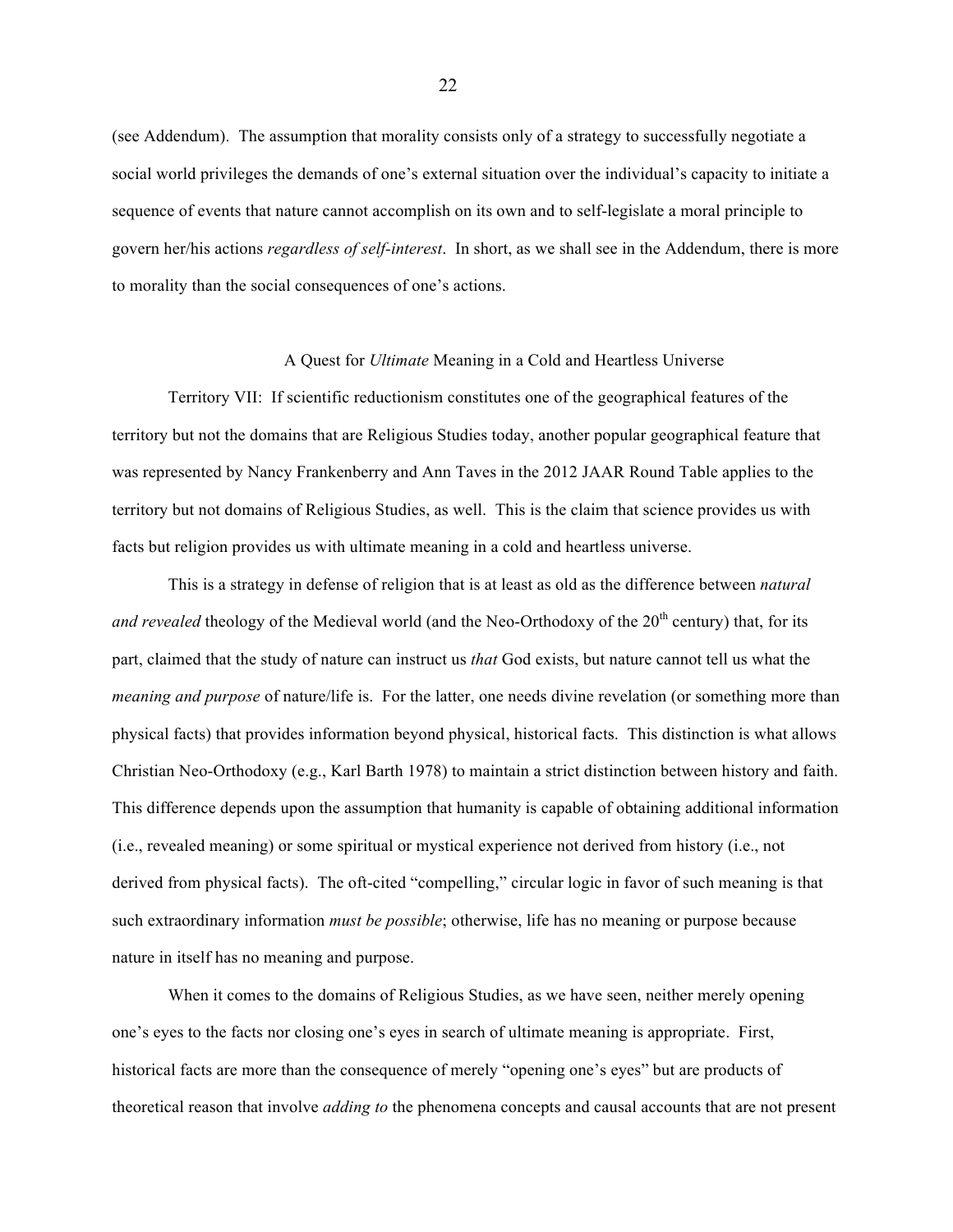in the phenomena in order for them to *make sense* (have meaning). Furthermore, historical facts constitute merely *a territory of experience*, not a domain, because they are not capable of being accounted for by  $laws^{18}$  – either physical or moral. We will search and quarrel forever over the presence of laws governing historical events. Second, because ultimate meaning requires grounding in an objective reality independent of the subject, it shifts the concern from the *territory* of the experience of such an objective ground (historical facts) to focusing of one's attention and concern/significance toward another *territory*, the *ultimate* ground of external objectivity. The latter turns our attention away from our exercising, and assuming responsibility for, the scientific investigation of nature and the domain of autonomous, creative freedom. In other words, it undermines the scientific and religious domains of humanity. This kind of ultimate meaning is only a distraction from *pure* religion, not a facilitator of it because it encourages pursuit of ingratiation in the eyes of the guarantor (i.e., acting on the basis of mere self-interest) rather than doing the right thing merely because it is right.

It can be claimed that, contrary to those who hold that *ultimate* meaning and purpose in life come from God/the gods or from some external, objective reality (e.g., the afterlife), neither meaning nor purpose in life come from anything external to the self. Furthermore, this claim does not require that we *know* that there is no external, objective reality (e.g., God and/or the afterlife).

All human beings to some degree exercise extra-*ordinary* capacities that are shared with no other species to the degree possessed by humanity. It is precisely these capacities that make for meaning found nowhere else -- as far as we know. Without needing here to unpack these extra-*ordinary* capacities that consist (in addition to theoretical and practical reason) of determining and reflecting judgment (Kant 2001: See Introduction IV. On the Power of Judgment as an *a priori* Legislative Faculty) as well as the uniqueness of aesthetic judgment (Kant 2001:See "First Part: Critique of the Aesthetic Power of Judgment"), judgment with respect to the mathematical and dynamical sublime (Kant 2001:See "First

<sup>18.</sup> On the similarity of history to fiction rather than to science, see Paul Ricoeur 1988, "Section II: Poetics of Narrative: History, Fiction, Time" in *Time and Narrative*, vol. 3.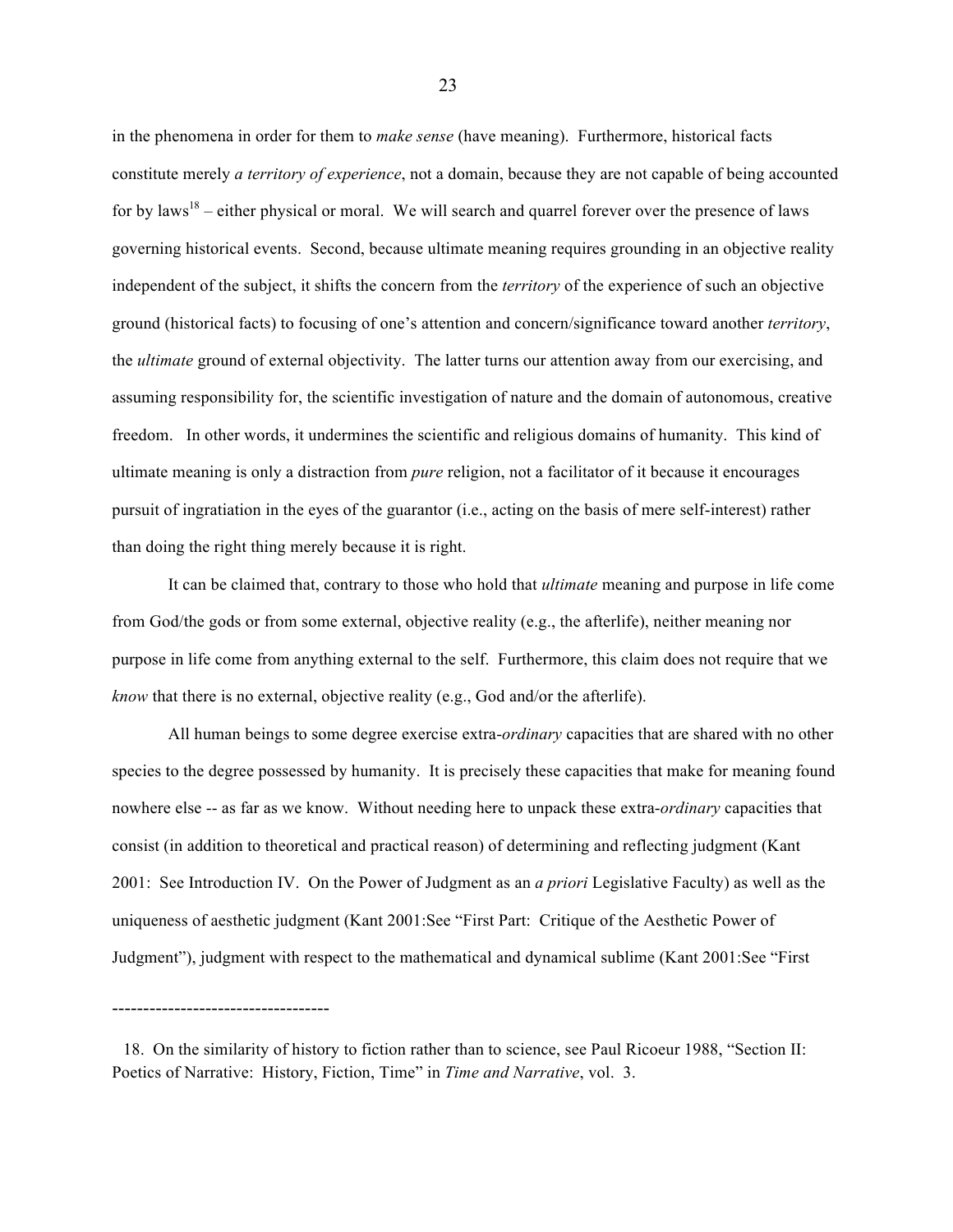Section, Second Book: Analytic of the Sublime), and teleological judgment (Kant 2001:See Second Part: Critique of the Teleological Power of Judgment), we can acknowledge that humanity experiences a kind of meaning that is unlike that experienced by any other species with which we are familiar but which must be shared by all rational beings because the conditions of possibility for such meaning are universally the same.

Assuming that one's physical needs have been met and that one is generally healthy (requirements for successful living articulated already by Plato and Aristotle), there is no meaning comparable to the satisfaction that we are capable of experiencing as a consequence of the responsible exercising of our autonomous, creative freedom.<sup>19</sup> However, meaning in life is not dependent upon (successful) consequences of one's action. Meaning has to do with the very opportunity to be able to experience, understand, and act in the extra-*ordinary* ways that our species is able to do.

It is similarly the case, when it comes to the issue of purpose. Not only in *The Critique of the Power of Judgment* (1790) but also already in *Mutmaßliche Anfang der Menschengeschichte* (1786), and in *Vorlesungen über die philosophische Religionslehre*, as noted above, Kant makes the polemical claim that humanity is the "final goal of nature." It is by fulfilling this role as the "final goal of nature" that we

<sup>19.</sup> Such satisfaction might suggest that one would do the right thing not merely because it is right but because one wanted to experience the satisfaction of having done what was right. This would mean substituting self-interest for merely acting on the basis of the principle. Two observations can be made here: 1) There is no guarantee that one is going to experience satisfaction because one *can* lose one's life in the process of doing the right thing; 2) The issue for Critical Idealism is not that one *necessarily* experiences satisfaction but that *one is worthy* of such satisfaction. The modal meaning of worthiness here is *subjective*, not objective. Objectively, worthiness means that one has *earned* the meaning/satisfaction. Were that to be the case, then one would do the right thing, again, out of self-interest (i.e., in order to earn the satisfaction and/or recognition from a deity that comes from doing it). Because Kant places worthiness precisely in the context of eclipsing self-interest, worthiness is a subjective experience. Worthiness is *not* a form of "works righteousness" but merely descriptive of the following steps: One knows that one *ought* to do the right thing because it is right and *can* (not must) do the right thing. If one does the right thing merely because it is right, one is not (consciously) motivated by any self-interest. Should it turn out that one, thereby, experiences satisfaction (or any additional benefit from a deity), one is worthy of it because one knows that one has made the appropriate decision *not* because one is seeking or must seek to earn some objective satisfaction.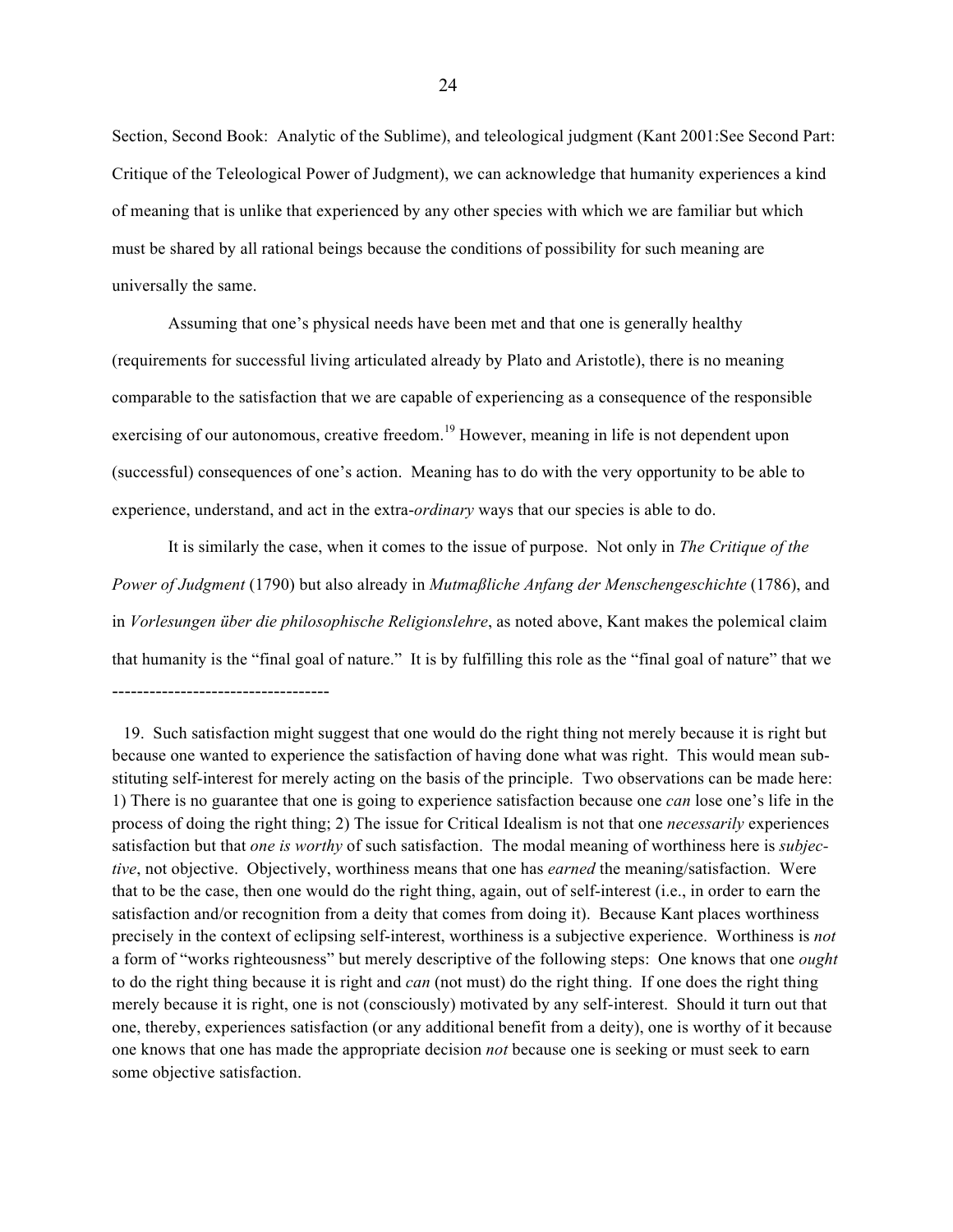accomplish the purpose of life because we are not only contributing to the moral improvement of humanity when we make our best, moral effort by acting on the basis of a moral principle because it is right merely regardless of our self-interest, but we also are the only species with this extra-*ordinary* capacity—so far as we know. In other words, humanity is the final goal of nature to the extent that it practices *pure* religion for the purpose of the moral improvement not only of the individual but also of the species (see Kant 1998c: 702;1 998d: 683-684; 1998e 92, 102; 1998f: 35-37) -- as well as for the purpose of the establishment of democratic institutions and cosmopolitanism based on the dignity of the individual (Höffe 2012: 10, 35, 140, 236-251, 420; Höffe 2013: 130-135), extremely relevant themes that take us beyond the parameters of this present project.

In short, humanity experiences meaning when it responsibly exercises its autonomous, creative freedom, and it experiences its purpose when it fulfills its role as the final (moral) goal of nature. Any other search for, or proclamation of, *ultimate* meaning involves a heteronomous undermining of the necessary conditions of possibility and capacities that make it possible for us to be(come) human and substitutes a concern for *territories* of experience over *domains*.

### Phenomenology of Religion

Territory VIII: Phenomenology as applied to Religious Studies by Geradeus van der Leeuw in the first half of the 20th century actually offered a map of the domain of our discipline although short of the moral project of *pure, practical* religion. Van der Leeuw (van der Leeuw 1963) takes the Phenomenology of Religion not to be concerned with particular, objective, truth claims (e.g., about God/the gods and what they can and cannot do) but, nonetheless, is concerned with an "Object of Religion" (i.e., Something Other, a "highly exceptional and extremely impressive 'Other'") that itself has no moral value but is a matter of Power, alike for good or evil (see van der Leeuw 1938: 23-26). In short, this ultimate reality is the amoral cause of reality. The Phenomenologist views religion to be concerned with the secret of this Power, which reveals itself repeatedly but remains eternally concealed. For van der Leeuw's Phenomenology, God is not itself a phenomeon but the Noumenon concealed by all phenomena. This Noumenon is what is shared with the domain that is *pure* religion according to Critical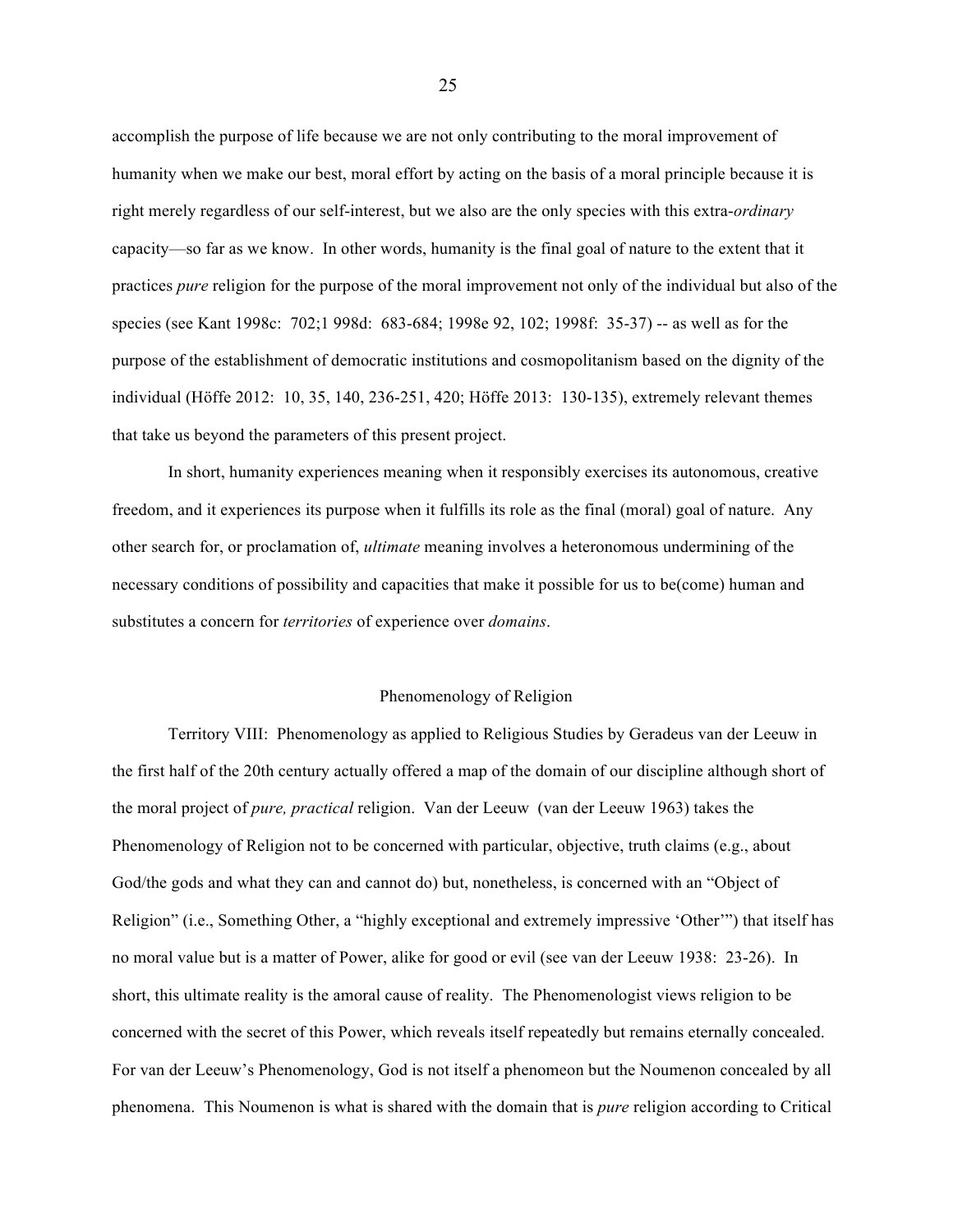Idealism. Just as Critical Idealism extends the horizon of religion to be the queen of the sciences because of its concern with domains, van der Leeuw proposes that all comprehension is ultimately religious (Leeuw 1963: 684).

Van der Leeuw's concern with the Noumenon is indicative of the enduring influence of the metaphysics (not the metanarratives) of German Idealism on Continental thought in the 20<sup>th</sup> Century that he shares with Paul Natorp and Martin Heidegger. In Martin Heidegger's Hermeneutic Phenomenology, the Noumenon is re-thought not as something *actual* but as the concealed *possibilities* that transform a collection of actual things into a "world." Both Heidegger's *Kant and the Problem of Metaphysics* (Heidegger 1968) as well as his *Phänomenologische Interpretation von Kants Kritik der reinen Vernunft* (Heidegger 1995) confirm Heidegger's standing in the mainstream of post-Kantian, German Idealism.

Rather than grasp the significance of Kant's notion of *regulative ideas* (God/Noumenon, Cosmology/Freedom, and the Soul) or Kant's explicit discussion of *Nichts* as possibilities already in *Metaphysik Mrongovius* (Kant 1983: 960-961), the generation after Kant (especially, but not limited to, Schelling and Hegel) already sought to *ground Kant's project* in a Transcendental dimension deeper (or higher) than limited, transcendental consciousness (i.e., in a Noumenon) as well as restrict the notion of freedom to "social freedom" shaped by institutions (Hegel; see McGaughey 2011). The task for German Idealism was to find an *explanation* for the limits to reason rather than to embrace the human condition as a creative project of moral responsibility *within the limits of reason*. It is easier to storm the citadel of "God" to speak from His (masculine pronoun used intentionally) perspective than it is to assume the far more limited, human perspective and to take moral responsibility for the unfolding of one's own possibilities!

The overlooking of the moral dimension at the core of Critical Idealism and *pure, practical* religion is profoundly reflected in Heidegger's handling of the publication of Paul Natorp's unpublished works. Natorp was responsible for Heidegger's appointment in Marburg. In his introduction to Natorp's *Philosophische Systematik* (Natorp, 2000), Hans-Georg Gadamer reminisces over his days as Natorp's last doctoral student. He reports that Natorp and Heidegger were fast friends who took long walks sunk in discussion. However, Massimo Ferrari proposes in "Paul Natorp – The Missing Link' in der Davoser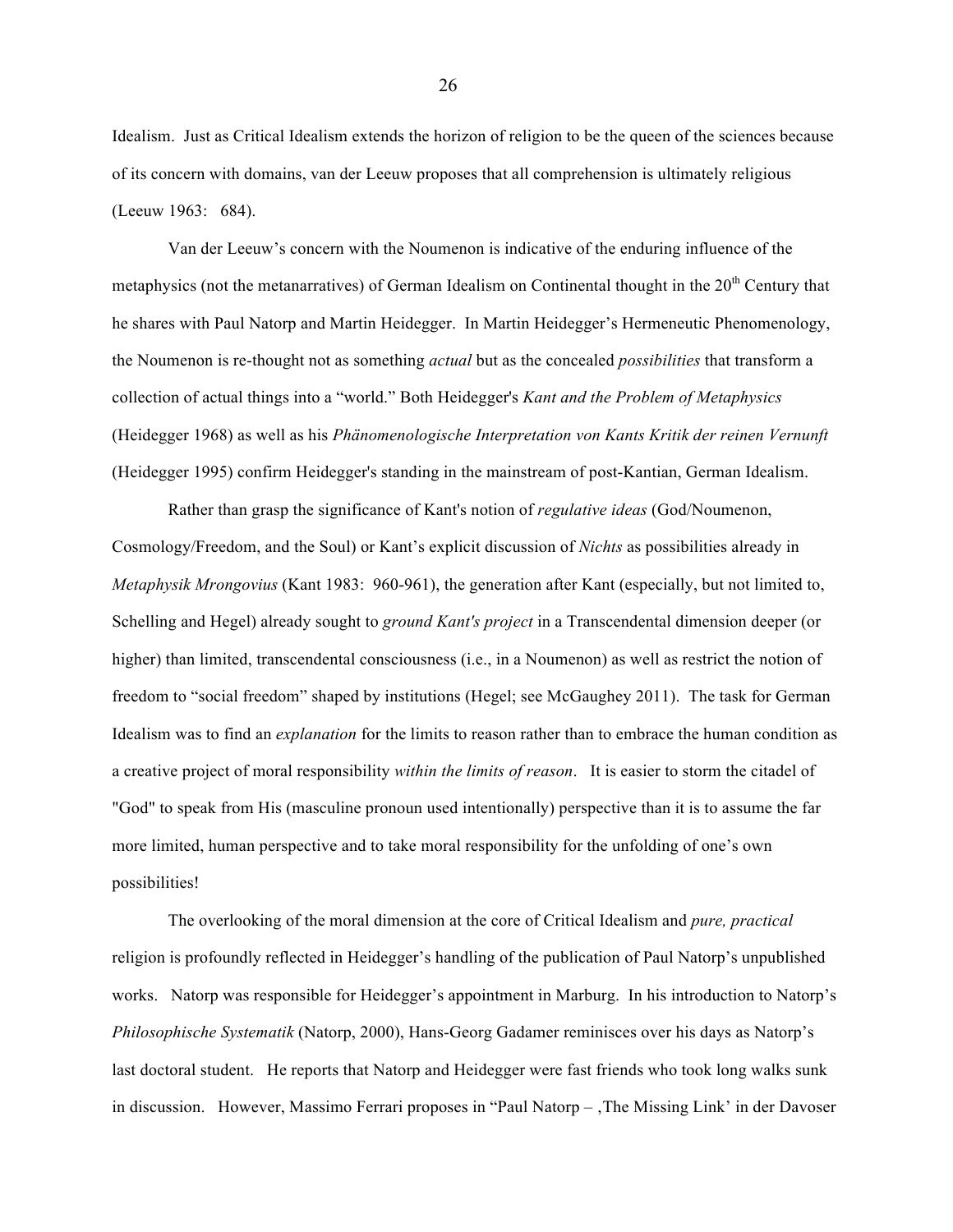Debatte" that Heidegger delayed the publication of Natorp's *Philosophische Systmatik* until 1954 because (?!) Natorp anticipated and had written about many of the themes that are found at the core of Heidegger's *Being and Time*, which was written *after* Natorp's *Philosophische Sstematik* (Ferrari 2002: 222, n. 29). Among the themes already in Natorp are the centrality of "possibility" in the human condition (Natorp 2000: 88, 90, 264),<sup>20</sup> time as temporality articulated in terms of possibilities (Natorp 2000: 400), *aletheia* (truth) as un-covering (*Un-verborgenheit*) (Natorp 2000: 376), as well as the theme of φαίνεςθαι (appearance) (Natorp 2000: 395) at the core of ¶7 "The Phenomenological Method of Investigation" in *Being and Time* (Heidegger 1962: 49-63). These themes became the new mode of speaking about the Noumenon for Natorp and Heidegger as an "*explanatory" ground* of the noumenal (human)/pheneomenal world. To be sure, the "transcendental dimension" for Natorp and Heidegger is *nothing outside* of experience, but the domain of *pure* religion (morality) has been replaced by concern with waiting upon what is yet un-concealed.

#### Social Construction:

### Description of a Million Flowers Blooming

Territory IX: In contrast to the Continental focus on the Noumenon, Phenomenology underwent a transformation in North America in the 1960s in part as a consequence of Thomas Kuhn's *Structure of Scientific Revolutions* (Kuhn 2012). What became important was not the Noumenon as with van der Leeuw, Natorp, and Heidegger (and German Idealism) or the constitution by consciousness (see Sokolowski 1964 and Tugendhat 1970) of its *necessary* eidetic structures as Edmund Husserl proposed in his *Ideas: General Introduction to Pure Phenomenology* (Husserl 1962) or his *Cartesian Meditations: An Introduction to Phenomenology* (Husserl 1964). Van der Leeuw and Husserl were seeking to identify the *necessary conditions of possibility and structures* of the domain of human experience of phenomena. -----------------------------------

<sup>20.</sup> Kant, however, already has a discussion of possibilities as the No-thing (*Nichts*) as the ultimate ground (*Grund*) of experience in light of the regulative idea of reason (*Noumenon*). (See Kant 1983: 960-961, as well as 811, 821-822)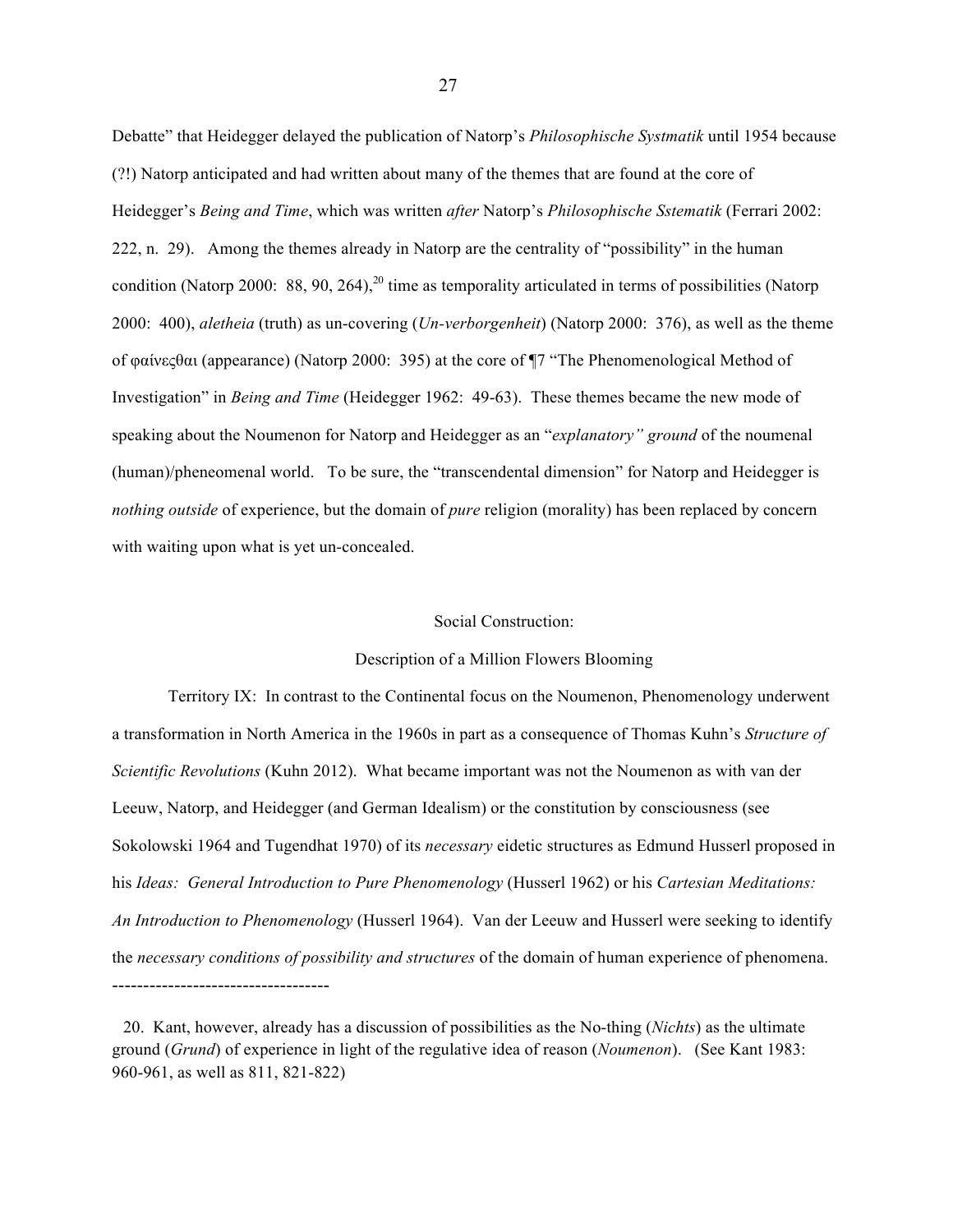However, in North America the Phenomenological project took the bracketing of the "Phenomenological reduction" to warrant viewing disciplines in particular and reality in general as a *social construction*. A corollary to the shift to descriptions of social constructions is that moral principles are viewed as relative to the community of construction, which fit the political sensibilities of the post-colonial world.

When cultural relativism is combined with the notion of the social construction of reality as in a project like George Lindbeck's post-liberal, "Cultural-Linguistic Theological Model" (Lindbeck 1984),<sup>21</sup> the promise of Phenomenology and the Phenomenology of Religion that was concerned with humanity's domains has been turned into a geographical feature of the territory of Religious Studies. When merely concerned with social constructions, Religious Studies becomes a purely descriptive activity that brackets truth (and value) claims. Such an approach assiduously avoids the imposition of "relative," value judgments on the other, and it is carefully descriptive of religious traditions. However, as we saw above, one crucial consequence is that Religious Studies within the parameters of social constructions is forced to remain silent in the face of persecution, oppression, and exploitation in the religious traditions that it studies because there is no position that one can assume that allows critique.

Furthermore, the territory of the social construction of traditions is incapable of acknowledging, much less critiquing, any possible "systematic distortion" (see Habermas 1970) of any and all social constructions because one is incapable of "getting outside" of one's social construction for purpose of critical assessment.

In addition, this geographical feature of Religious Studies has generated an attack on "liberal" Religious Studies scholars who question dogmatic claims made by religious communities. Because it is assumed that the only appropriate approach to a tradition, whether one's own or an other's, is descriptive, the critic of dogmatism is subject to the charge of elitism and intolerance. If not an outright defense of dogmatism, it is a strategy that seeks to "allow everyone to be at the table" of Religious Studies and to

<sup>21.</sup> See McGaughey, Chapter 5 "On George Lindbeck's Cultural-Linguistic Theological Model" in 1997: 172-194.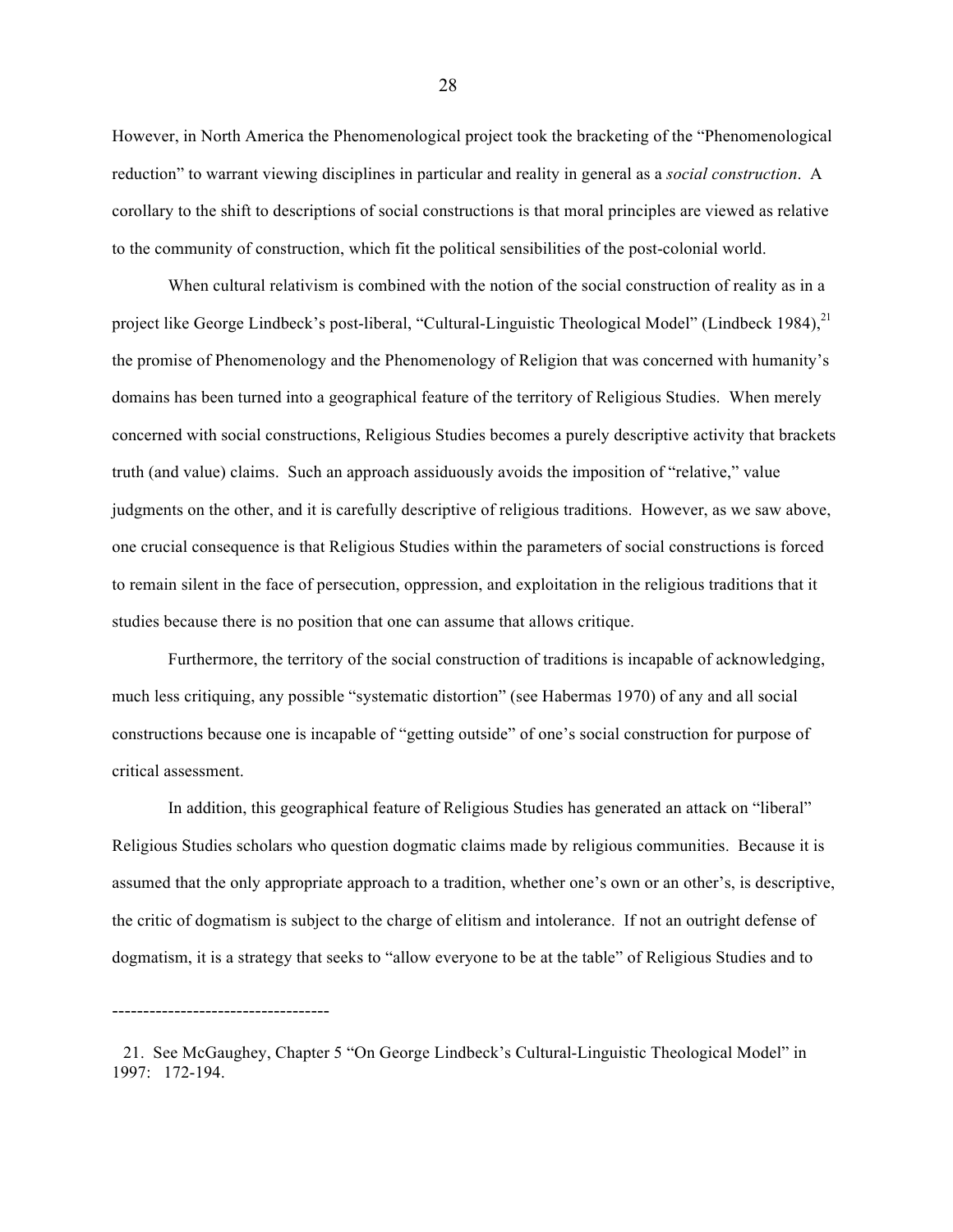silence critiques of dogmatism under the guise of charging one's opponent with intolerance. This strategy is defended by Russell T. McCutcheon (McCutcheon 2006 and 2007).

This "post-liberal" approach is another example of defining Religious Studies in terms of *territorial* content. Most devastating to Religious Studies in terms of domains, however, is that, if we only focus on the historical manifestation of religion, then, by definition historical particularities contradict universal claims. According to this perspective, there can be nothing universal about religion. This would mean, though, that the post-liberal approach itself could be critiqued wherever it is used to defend a religious tradition (e.g., Christianity or Islam) as a "universal, world" religion (again, as in the case of Lindbeck).

On the positive side, by shifting our focus from territories to domains, we have a strategy for critiquing the content claims, as value as their descriptive role is, of the approach to Religious Studies grounded in social constructions. One may ask of any religious doctrine: 1) Is it concerned with a condition of possibility or a capacity that is necessary for us to experience the world as we do?, and 2) what are the consequences of the claims on the part of the particular religious tradition for those conditions of possibility and capacities that are necessary for us to experience phenomena as we do? *The litmus test for dogmatism, then, is no longer the privileging of one religious tradition/social construction or methodological perspective* (i.e., the privileging of territories) *over another, but, rather, whether the teaching and/or practice of a religious tradition contradicts, oppresses, or persecutes necessary conditions of possibility that make experience possible, whatsoever* (i.e., the privileging of domains).

In addition to profiling the dogmatic, speculative elements of a religious tradition, this strategy has the additional consequence of uncovering *pure, practical* religion that is at the core of all *historical*  religions. Given the fact that the conditions of possibility and capacities for experience *are* universal, it is no violation of the integrity of any tradition to point out that there is an immanently transcendent, universal, invisible, supersensible dimension of experience with its autonomous, creative freedom that requires the self-legislation of moral principles to govern creative freedom. These constitute universal conditions of possibility that are necessary for theoretical and practical reason (not to mention aesthetic judgment) by everyone. In other words, by identifying the domains of Religious Studies in contrast to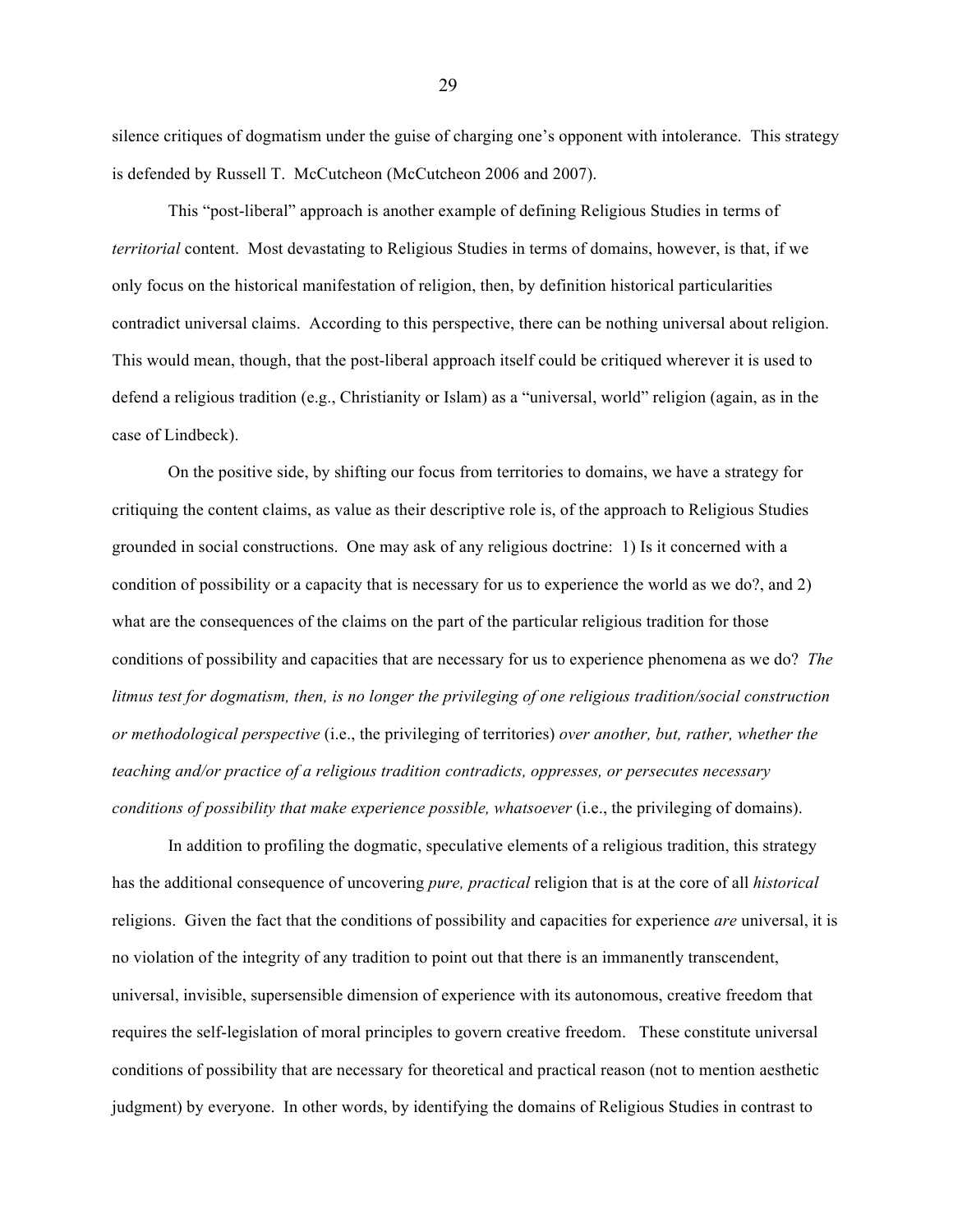trying to describe religious territories, we have cleared the ground for a truly universal study of religion appropriate to the species that alone is capable of being religious without violating the particular, historical manifestations of any single tradition.

Russell McCutcheon, however, will dismiss all claims to universal capacities as the quintessential error of liberal, humanist scholarship because by definition there are only relative, culturally-linguistic constructions of understanding. Yet, in contrast to McCutcheon, what is claimed as universal here is neither a specific set of objective, faith convictions nor some objective, "human nature" that McCutcheon attributes to liberal humanists (McCutcheon 2006: 733). The universal conditions of possibility and capacities claimed here for humanity are *supersensible and above* nature that must be cultivated subjectively by the individual – to be sure with the encouragement of a community (but not heteronomously).

#### Liminality

Territory X: In a work that won the 2005 Award for Excellence in the Study of Religion in the Constructive-Reflective Studies Category from the American Academy of Religion, *Between Heaven and Earth*, Robert Orsi proposes yet another strategy for approaching Religious Studies. In his chapter "Snakes Alive: Religious Studies Between Heaven and Earth," Orsi maps the territory in terms of "confessional or theological scholarship, on the one hand, and radically secular scholarship on the other" to defend a "third way" that suspends

the impulse to locate the other ... securely in relation to one's own cosmos ... to make one's own self-conceptions vulnerable to the radically destabilizing possibilities of a genuine encounter with an unfamiliar way of life. This is an in-between orientation, located at the intersection of self and other, at the boundary between one's own moral universe and the moral world of the other. And [*sic*] it entails disciplining one's mind and heart to stay in this in-between place, in a posture of disciplined attentiveness, especially to difference (Orsi 2006:198).

The Religious Studies scholar brackets commitment to doctrines and assumptions and stands on the threshold between worlds to attentively listen to the other. Whether intended or not, this description of the "place" of the Religious Studies scholar is reminiscent of Victor Turner's description of "liminality" in which one avoids "the network of classifications that normally locate states and positions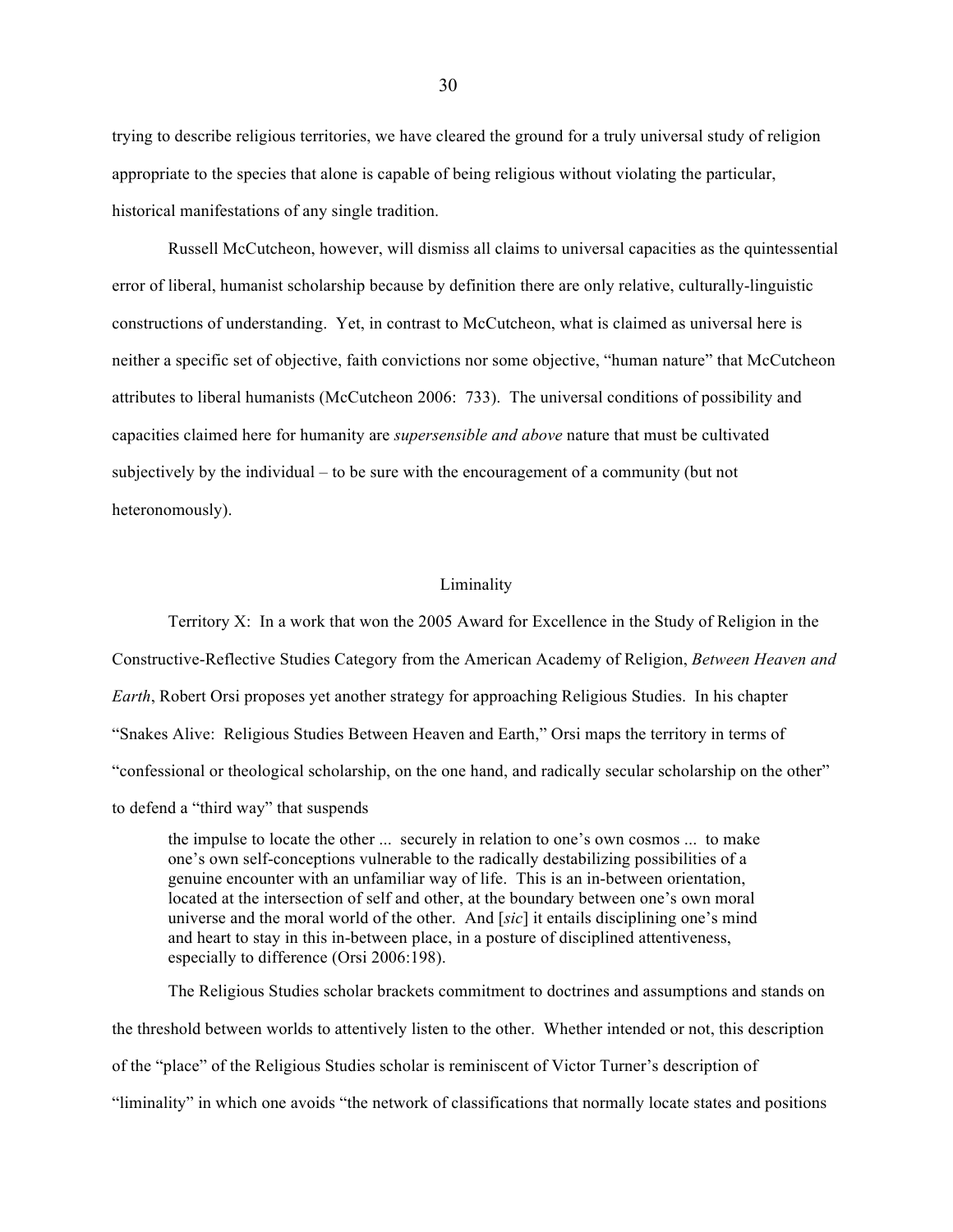in cultural space. Liminal entities are neither here nor there; they are betwixt and between the positions assigned and arrayed by law, custom, convention, and ceremonial." (Turner 1969: 95) Another way, perhaps, of describing this "place" of the Religious Studies scholar is that s/he intentionally steps into what Thomas Kuhn spoke of as the "crisis" stage of sociological paradigms<sup>22</sup> (Kuhn 2012: 84ff) in which the "normative" standards of a dominant paradigm is has collapsed and one is seeking a new framework for understanding.

No matter how it is labeled, this "place" is not at all unlike the location of Religious Studies based upon social constructions with the crucial qualification that the religious scholar assumes a liminal position *between* social constructions. If so, then Russell McCutcheon has thoroughly misplaced his critique of Orsi as a "humanist, liberal scholar" who gets to choose to whom s/he will listen and to decide what interpretive framework is appropriate for properly understanding what the conversation partner said. Rather than focus on Orsi's liminal methodology, McCutcheon portrays Orsi as championing

'forms of interpretation that may not be indigenous to ... [a] tradition. His postcontroversy idea of the scholar ... treats the self-representations of living or past subjects ... as primary source materials that comprise the basis for subsequent scholarly acts of historicization and theorization (what I take him to mean by his term 'interpretation') all of which follows the established conventions of the academy -- conventions that can exist in sharp contradistinction to those of the groups under study. Yet these are the very conventions that scholars such as Orsi ... understand as imperialist strategies that dehumanize the participants by ignoring their agency and own right to self-interpretation (McCutcheon 2006: 728–729).

In contrast to such an "imperialist" strategy, McCutcheon maintains that

-----------------------------------

all human systems of knowing and acting are best understood as parochial, through and through, and that scholars would be wise to consider their own interests as hardly coterminous with the interests of those whom they study. To presume otherwise--to presume that one's interests set the parameters of the so-called level-playing field, thereby providing the terms in which all representations can be assessed--strikes me as the height of imperialism. That scholars compare across cultures is beyond dispute; the question is: are such comparisons and generalizations a product of their own curiosities and the theories that they develop to pursue them or are their comparisons getting at deeply essential traits? I advise opting for the former (McCutcheon 2006: 730, n. 16).

<sup>22.</sup> Kuhn employs the label "sociological" paradigm in contrast to paradigms of "exemplary past achievement" in the "Postscript" to *The Structure of Scientific Revolutions*.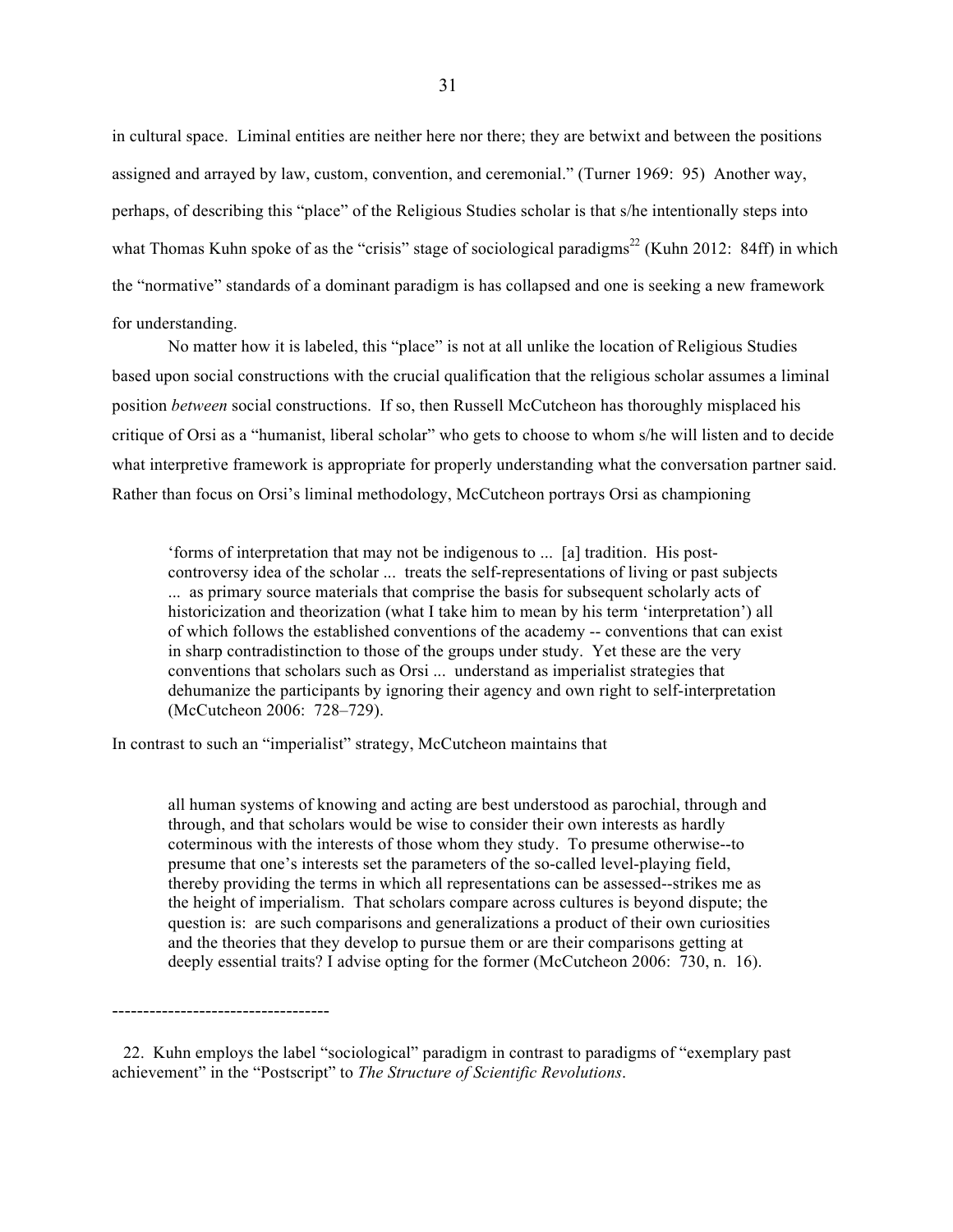McCutcheon is clearly engaging in an unfair characterization of Orsi. By placing the Religious Studies scholar on the threshold between sociological paradigms, Orsi imposes no restrictions with respect to those with whom he will speak, and, in principle, his aim is merely to present the other without moral or doctrinal judgment.

On the one hand, what distinguishes McCutcheon and Orsi is not who is and who is not "theorizing" (and, therefore, demeaning) his subjects. There is no understanding without "representation," and, to the extent that understanding occurs, even "emotions" and "tacit knowledge" (Polanyi 1964) are forms of representation. The issue for understanding is not to escape representation, which would be the end to understanding and not merely scholarship, but to discern what the necessary conditions are for there to be anything like understanding (including emotions and tacit knowledge). In other words, in our present case, the problem is not representation but the assumption that understanding is tied either to an inescapable Kuhnian sociological paradigm (McCutcheon) or that it is in a liminal state between sociological paradigms (Orsi). On the other hand, what unites both McCutcheon and Orsi is that both epistemological strategies treat the discipline of Religious Studies as concerned with territories, not with domains, and, as a consequence, can make a valuable contribution to our understanding but do not exhaustively exhaust the enterprise of religious studies.

The apparent advantage of their two strategies is that they both "bracket" value judgments, which is the coin of the realm in our post-colonial world: McCutcheon brackets value judgments by insisting that one is trapped in one's sociological paradigm and, at best, can (or at least should try to) neutrally describe the phenomena that is the other -- including the "offensive" "other Other" (McCutcheon 2006:746) who is to be distinguished from the "no cost Other" (McCutcheon 2006:733) similar to the examining scholar. Yet, Orsi brackets value judgments by insisting that the scholar take up the unsettling liminal position of complete, openness to describe the phenomena that are the other. In both cases, Religious Studies is studying something objective and "over against" the scholar. This form of "objectivity" is achieved by merely "opening one's eyes" with the phenomena controlling the *degree* of objective understanding with the "degree" determined by one's belief that understanding occurs within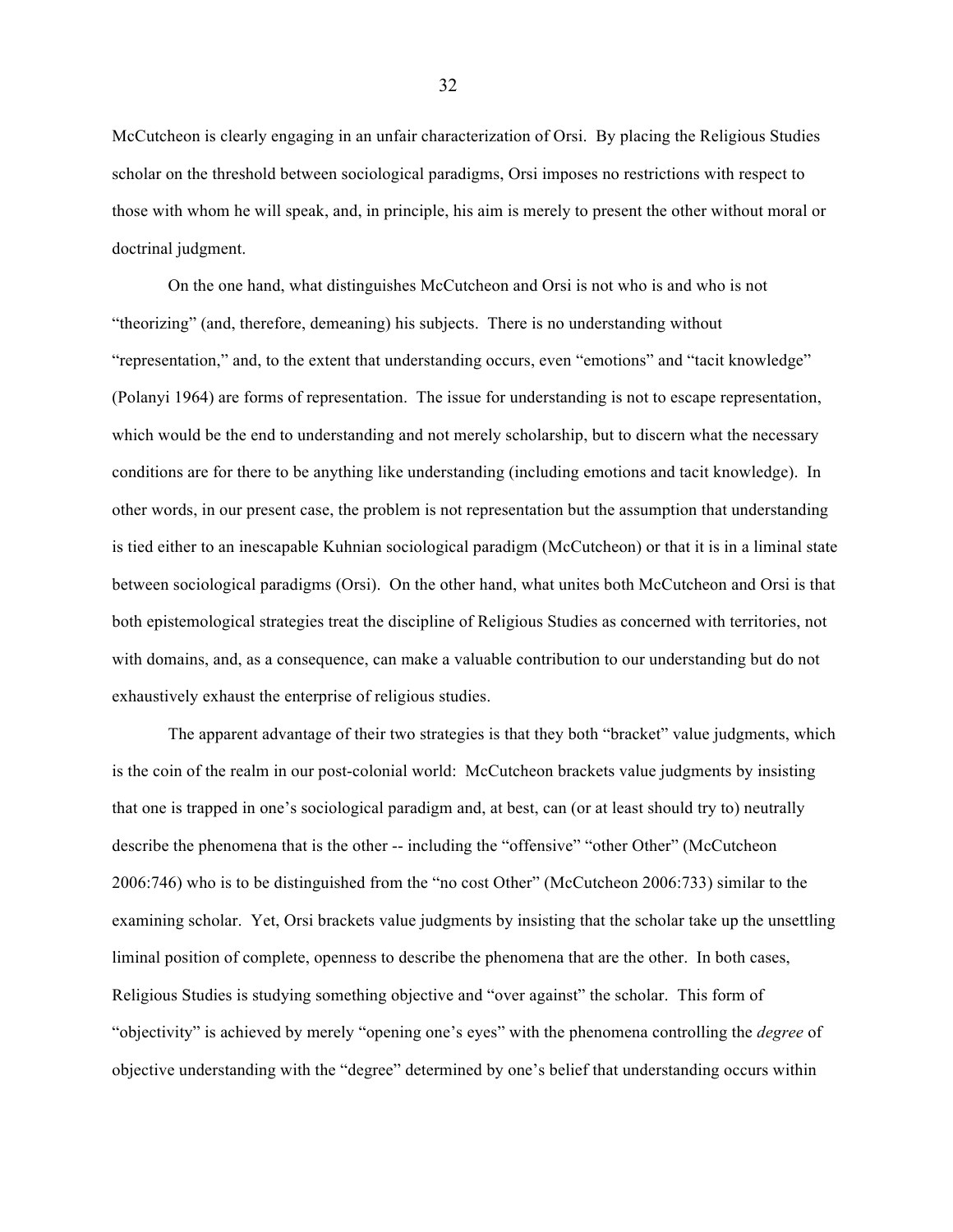the framework (McCutcheon) or lack of framework (Orsi) of a sociological paradigm (the map of the territory that is always uncertain).

The Copernican Turn, however, confronts us with an "objectivity" of a very different kind: $^{23}$  to be sure, understanding cannot occur without first encountering phenomena; however, what makes the understanding objective is the degree to which one can discern *necessity* as the *condition of possibility* for experiencing the phenomena (not that there is some unchanging essence for a set of phenomena). If one can add a *law* to the phenomena, then one has objectivity. Where no law of relationality can be added to the phenomena as in the case of dreams, fantasies, and hallucinations, then there is no objectivity. However, laws are neither absolute (at least they are incapable of proof or disproof with respect to applying to all times and all places) nor are they capriciously created by humanity but are something that humanity must *add to* the phenomena (and only humanity appears able to add them). Here we have a map not of an uncertain territory that brackets all value judgment but a domain that is governed by necessity (i.e., an ever expanding coherent system of complementary laws).

## Religious Studies as Competing Meta-Narratives or Ephemeral Traces

Territory XI: Postmodernism's rejection of meta-narratives (Lyotard 1985) and Deconstruction's reduction of all experience as an ephemeral set of linguistic traces without any anchor in necessity as a consequence of "diffèrance" (Derrida 1982) offer another approach to the territory that can lead to valuable insights but not to the domains of Religious Studies. The rejection of meta-narratives and the

 <sup>23.</sup> See Cassirer's discussion of objectivity in 1910: 428; 1980: 13; 2001: 8; 2002a: 38, 103; and 2002b: and 61, 549. The notion of objectivity is inseparable from "concept," and Cassirer's crucial historical observation in epistemology is the reporting of the shift from "substance" objectivity to "function" objectivity. This is first presented in his *Substanzbegriff und Functionsbegriff* (1910) (misleadingly given the title *Substance and Function* in the English translation because the English title suppresses "Begriff" or "concept"). See in addition his discussion of the significance of the shift from Brod u. Weltsch's notion of the concept as an attribute of "x"  $(A + x)$  to Euler's f  $(x)$  (2002b: 340, 346-347, 358, and 375).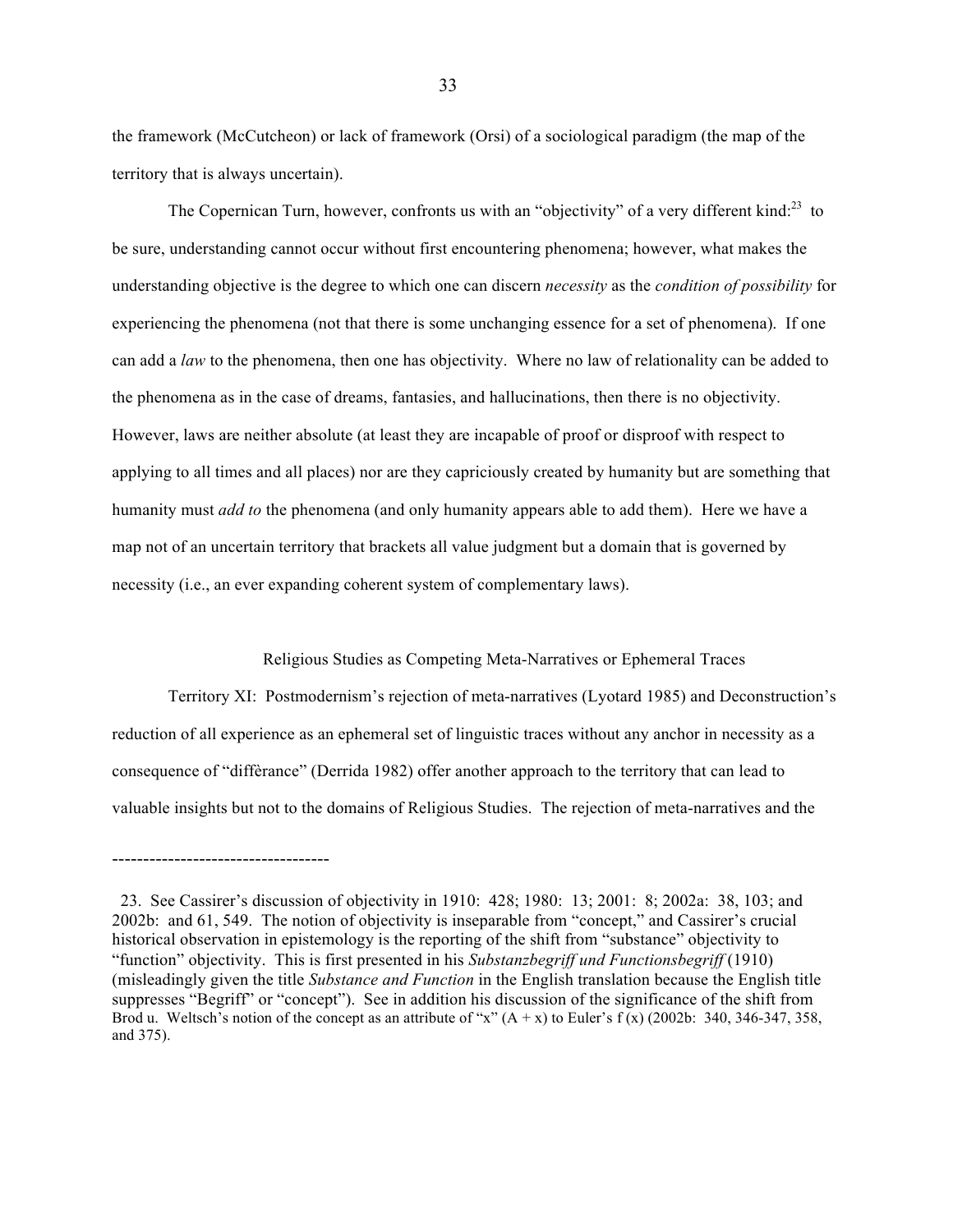embracing of diffèrance constitute a version of the social construction of reality approach to Religious Studies. Without trivializing the epistemological and emancipating significance of either Postmodernism or Deconstruction, what is of profound significance for Religious Studies is that they quintessentially represent the skepticism with respect to the understanding of territories. In contrast, the advantage of Critical Idealism's methodological skepticism is that it shifts the focus of understanding from *content* claims (territories over which there will always be skeptical differences) to *conditions of possibility necessities* (domains governed by necessities).

### Religious Studies as Domain

The approach to Religious Studies as concerned with domains rather than the mere investigation of territories reconfigures the discipline (but, of course, does not exclude fields and territories). Although it changes nothing with respect to the phenomena of fields and territories and although it, too, requires the open-ended, descriptive strategies appropriate to fields and hermeneutical interpretations of territories, the grounding of Religious Studies in domains illuminates the profound inadequacy of fields and territorial maps without insisting that Religious Studies should surrender the academic stage to the explanatory power of the natural sciences.

In light of the Copernican Turn's illumination of the domain of physical nature as an activity of *adding symbolic elements* (mathematical models) to phenomena that are not there in the phenomena, the academic study of religion by no means consists of conflict between science and religion. On the contrary, when Religious Studies is grasped as grounded in the domains of nature and autonomous, creative freedom, it rises to the status of queen of the sciences. This is not because Religious Studies grasps absolute, metaphysical or empirical truths. Rather, it is because Religious Studies is concerned with the universal, conditions of possibility for human experience *as well as humanity's assumption of moral responsibility for the creative domain of autonomous freedom*.

*Territorial mapping of Religious Studies* approaches Religious Studies, as we have seen, at least in terms of eleven territories: 1) as a creative construction by the scholar investigating religious phenomena (mapping territories); 2) as symbol system; 3) as an information exchange whose goal is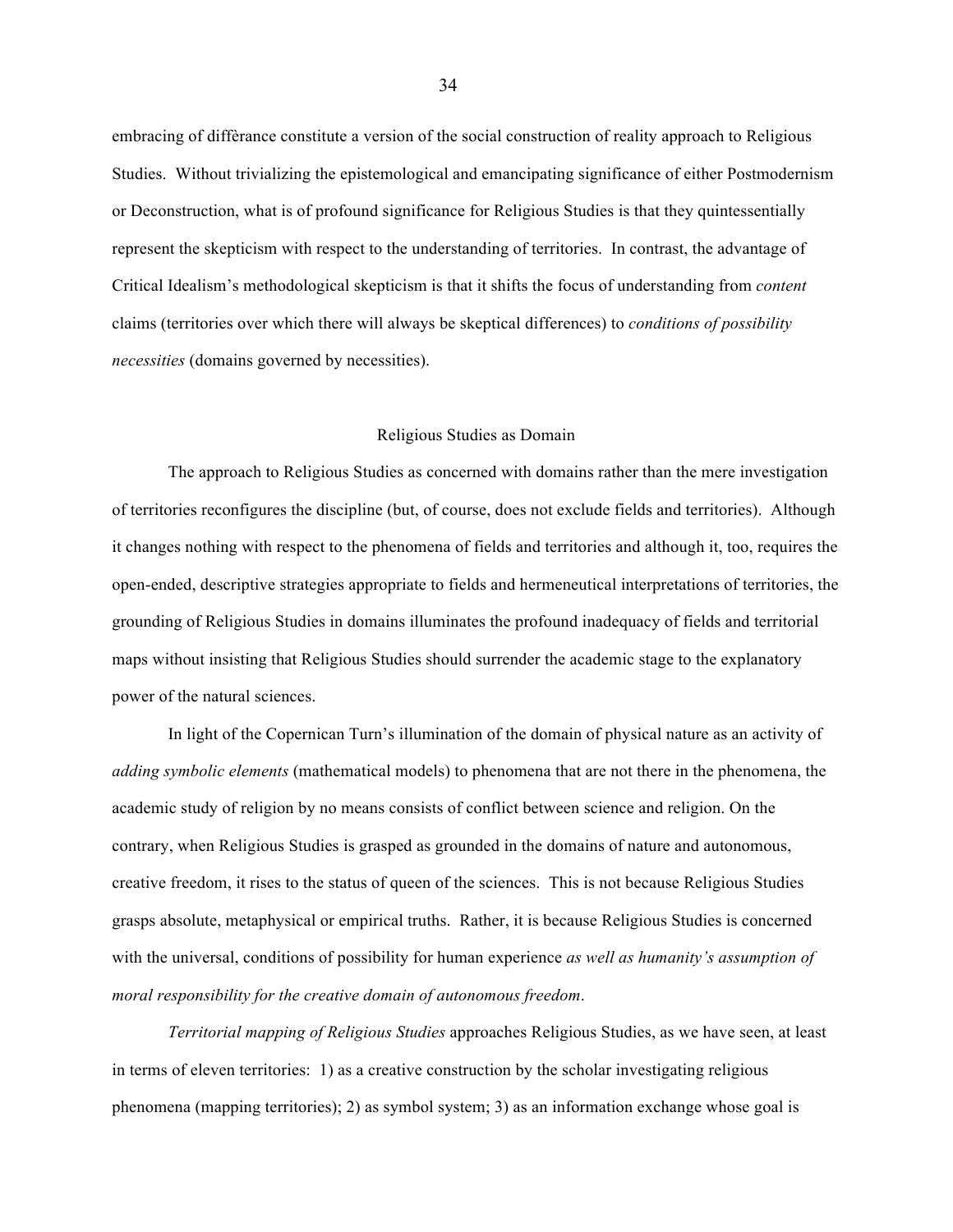religious literacy that involves assumption of a religious *perspective on* life or with respect to some region among other regions of life; 4) as concerned with spirituality over against materiality; 5) as a disinterested investigation of religious phenomena that brackets all assumptions; 6) as capable of being explained by scientific reductionism; 7) as a claim to ultimate meaning in a cold, heartless universe; 8) as Phenomenology that brackets truth claims; 9) as a post-liberal, cultural-linguistic construction of religious "worlds" that involves an inescapable commitment to a sociological paradigm impervious to criticism of its claims; 10) as the assumption of a liminal position between sociological paradigms; and 11) as a Postmodern dismissal of the destructiveness of all meta-narratives and embracing of the epistemological limitation of the trace.

*Religious Studies grounded in domains*, in dramatic contrast to mere territorial investigations, views Religious Studies as the queen of the sciences that includes any and all insights gained from territories but also provides a framework of critique of all territorial claims. Rather than offering a mere perspective on life, religious studies is concerned with the conditions of possibility for life and with our assumption of moral responsibility for the creative freedom in which we must believe if we are to be(come) the species that we are. Precisely because these conditions of possibility are universally *necessary*, the two domains of the physical world and autonomous, creative freedom provide a basis for critique of the adequacy of the speculative claims made for the territories that constitute religious phenomena in all of their rich diversity.

Finally, Religious Studies does not claim that we *must be* moral beings; rather, it points out that we are moral beings *because we can be* – unlike any other species with which we are familiar. The conditions of possibility for our lives provide us with the capacity; whereas we as individuals and a species get to decide whether we want to live up to our role as the "final end of nature." When we engage the domains of Religious Studies and not merely its territories, we learn that to be(come) human means to live by faith:

Here ... we see philosophy [i.e., philosophical theology, Kant's label (Kant 2004a: 37)] put in fact in a precarious position, which is to be firm even though there is nothing in heaven or on earth from which it depends, or on which it is based. Here philosophy is to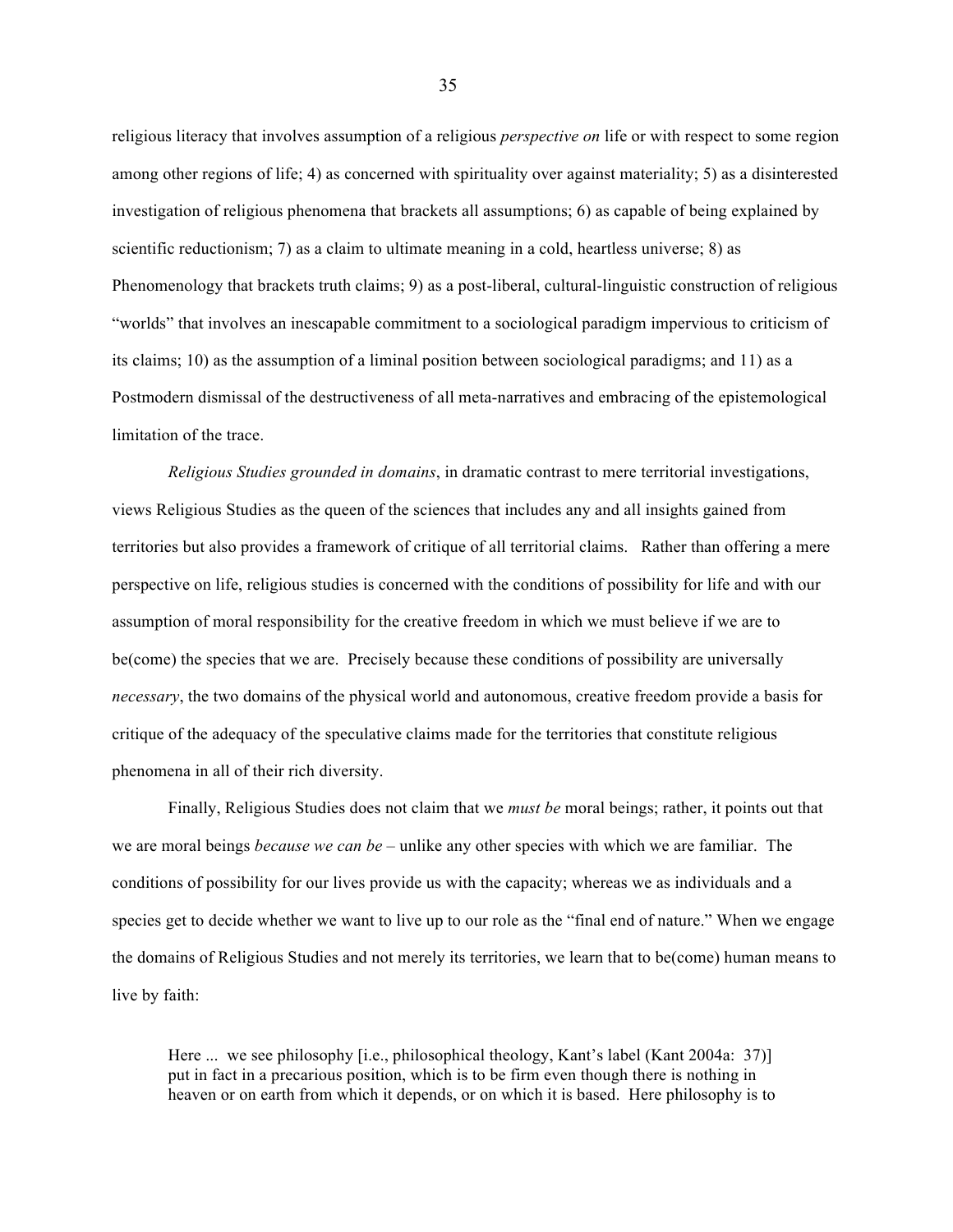manifest its purity as sustainer of its own laws, not as herald of laws that an implanted sense or who knows what tutelary nature whispers to it, all of which -- though they may always be better than nothing at all -- can still never yield basic principles that reason dictates and that must have their source entirely and completely a priori and, at the same time, must have their commanding authority from this: that they expect nothing from the inclination of human beings but everything from the supremacy of the law and the respect owed to it or, failing this, condemn the human being to contempt for himself and inner abhorrence (Kant 2008: 35).

We have now not merely explored the domain of pure understanding [and morality/religion], and carefully surveyed every part of it, but have also measured its extent, and assigned to everything in it its rightful place. This domain is an island, enclosed by nature itself within unalterable limits. It is the land of truth – enchanting name! – surrounded by a wide and stormy ocean, the native home of illusion, where many a fog bank and many a swiftly melting iceberg give the deceptive appearance of farther shores, deluding the adventurous seafarer ever anew with empty hopes, and engaging him in enterprises which he can never abandon and yet is unable to carry to completion. Before we venture on this sea, to explore it in all directions and to obtain assurance whether there be any ground for such hopes, it will be well to begin by casting a glance upon the map of the land which we are about to leave, and to enquire, first, whether we cannot in any case be satisfied with what it contains – are not, indeed, under compulsion to be satisfied, inasmuch as there may be no other domain upon which we can settle; and, secondly, by what title we possess even this domain, and can consider ourselves as secured against all opposing claims. (Kant 1965: B 294-295 ["Land" consistently translated as "domain."])

#### Addendum

On the Symbolic Animal, Morality, and the Domains of Religious Studies

Without succumbing to speciesism, we can affirm with Ernst Cassirer and Jakob von Uexküll (Uexküll 1957: 9ff) that, although humanity shares a stimulus/response structure of perception with other sentient being, humanity does far more. It creates and inserts symbol systems (e.g., concepts, signs, languages of cultural range, mathematics, aesthetic symbols, etc.) into the midst of this shared stimulus/response structure. As a consequence, the greater the complexity of our symbolic systems, the greater *distance* we have from the stimulus phenomena our symbols are intended to help us understand. <sup>24</sup> The advantage, however, is that, unlike other sentient beings incapable of such complexity, symbols

<sup>24.</sup> For a detailed analysis of the shift in Western thought from concepts as substances to concepts as relational functions graspable only by symbols, see in addition to (Cassirer 1910) Cassirer's four volume *Das Erkenntnisproblem in der Philosophie und Wissenschaft der neueren Zeit* (Cassirer 1994). For a succinct statement of the centrality of symbolic mediation for the human species, see the second chapter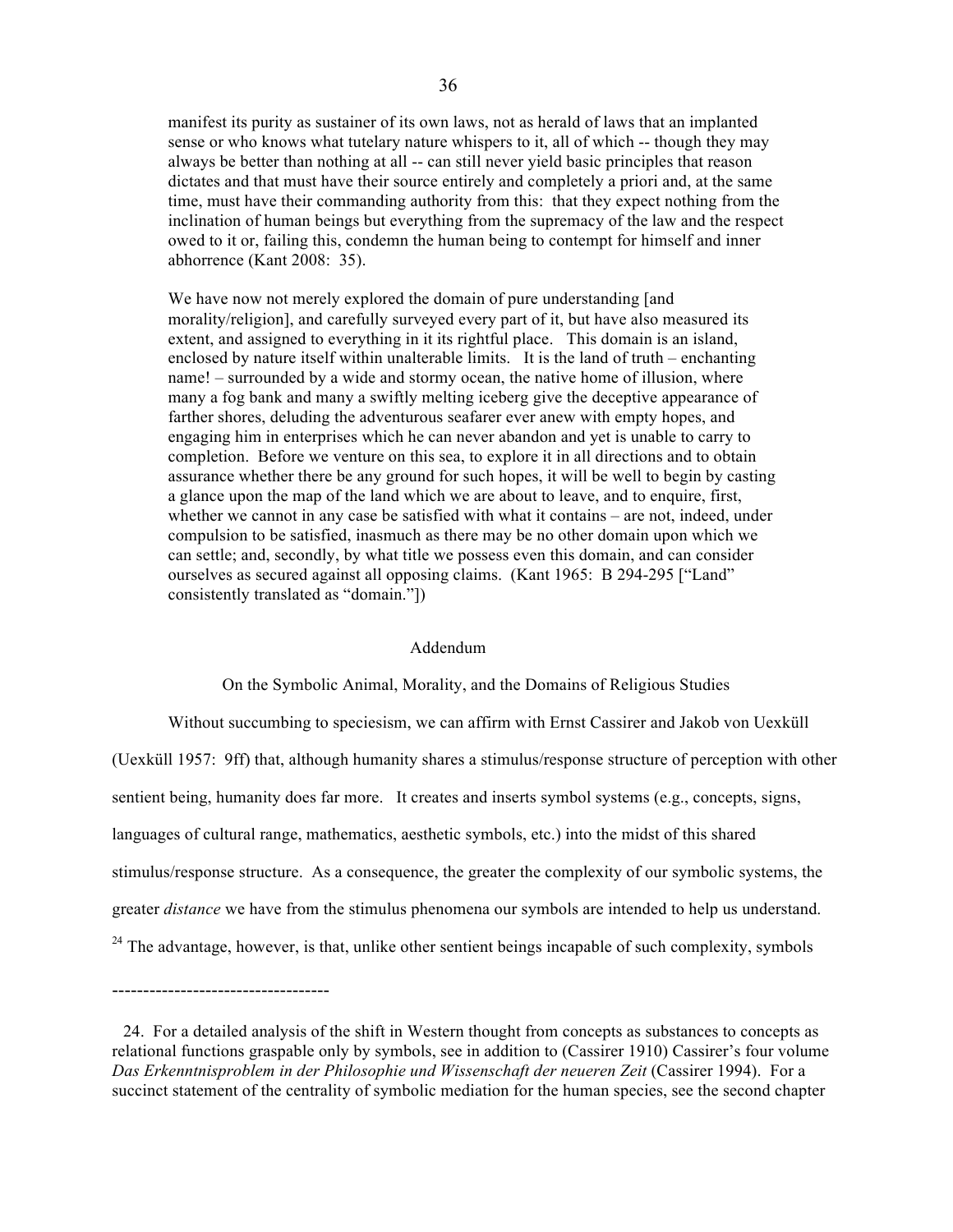enable us "to see things that are not there in the phenomena." This is what allows us to "see" a skyscraper in limestone and clay, the components of cement. Were we to perceive truth simply by opening our eyes, symbols would not be necessary, and we would be mere animals driven by little if anything more than instinct. Yet, we are animals that not only can "see things that aren't there" by means of symbols, but we can adjudicate among symbols in terms of their necessity (as law-governed) or non-necessity (as lawlessness).

For example, there are two kinds of necessity that are *hypothetical*: technical and pragmatic necessities. Technical and pragmatic imperatives are driven by a physical situation. If I want to build a bridge over a river, there are technical imperatives (i.e., lawful necessities) that I must adhere to or else, as we know tragically from Minneapolis in 2007, the bridge will collapse. Another kind of imperative comes from the cultivation of one's talents in order to pursue a career. These pragmatic imperatives are of a different kind than technical imperatives because things like careers are themselves products of human beings; yet, they involve the individual adhering to strict, professional expectations (e.g., education and codes of professional conduct) in order to pursue the career. Both technical and pragmatic imperatives can be called *hypothetical* imperatives because they depend upon an *if*. *If* I want to build a bridge in this particular situation ...; *if* I want to pursue a particular career ... The necessities involved here come from the particular situation under which one pursues the *if*.

One readily sees that these two kinds of *hypothetical* imperatives impose lawful necessities upon us *if we are to properly pursue the technical or pragmatic goals to which they apply*. What, then, is a *categorical* imperative? Physical conditions *necessarily* impose physical laws of causality on us whereas social order imposes civic laws of constraint on us. However, to the extent that we must acknowledge that there is a kind of causality that can initiate a sequence of events for which physical laws of causality

of Cassirer's *Essay on Man* (Cassirer 1977), "Das Symbolproblem und seine Stellung im System der Philosophie" (Cassirer 2004). See as well, his three volume *Philosophie der symbolischen Formen* (Cassirer 2001: 11–13).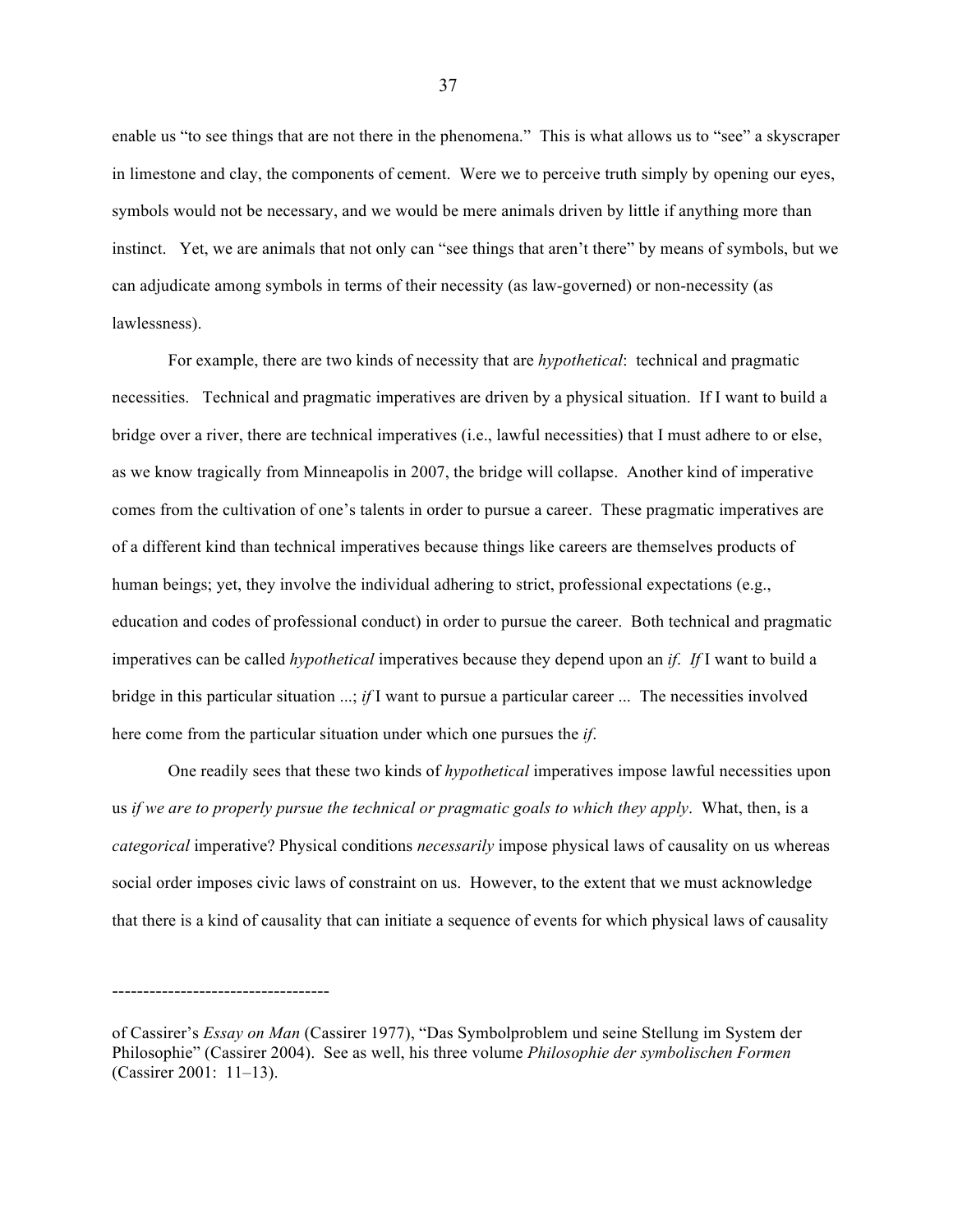alone cannot account, we must recognize that there is another kind of *necessity in addition to physical laws*.

One might be tempted to speak of this other kind of causality as *pure spontaneity* (i.e., as a causality precisely independent of any causal order). However, pure spontaneity is no form of causality. We distinguish dreams from being awake, Kant maintained ((see Kant 1965: B 520-521; 1983: 860, 885, 927; 1998a: 154), precisely by dismissing the former as a set of clear and distinct appearances but *without any causal order*. Where there is causality, there is order. This raises the question, then: Where does the order that is applicable to autonomous, creative freedom come from? The answer, of course, is the same for the physical law: We don't know! However, any understanding of nature and assumption of responsibility by the individual for her/his autonomous freedom requires that these laws be grasped and added to phenomena *by the individual*. The only kind of order compatible with a non-physical, causal order is an entirely self-legislated (hence, *categorical*) causal order in contrast to the hypothetical and heteronomous, causal order that governs physical events.

Creative freedom is a causal system with its own causal laws that are *categorical necessities* because freedom's order is self-imposed and not derived from one's external situation as in the case of *hypothetical necessities*. Unlike the physical laws that govern the material world, the laws that govern freedom are moral principles. The former we *must* acknowledge (they are heteronomous); the latter we *can* acknowledge (they are autonomous). In short, *humanity is a moral animal not because it must be but because it can be* – we can self-legislate moral principles to govern our actions; we don't have to legislate them. Because we experience this autonomous, creative freedom nowhere else to the degree that we experience it in the human species, we hold ourselves alone to be moral beings, and failure to hold ourselves to moral principles would mean to sell short our capacity to be human.

The *givenness* (that implies a Noumenon to phenomena) of the conditions of possibility for us to be moral beings as well as the dependence of the individual on what Kant called a "culture that promotes the will" (i.e., promotes morality), not an external, heteronomous imposition of moral principles on the individual. This "culture that promotes the will" he distinguishes from a mere "culture of skills" (Kant 2001:299). The "culture that promotes the will" is not the culture of power and dominance but is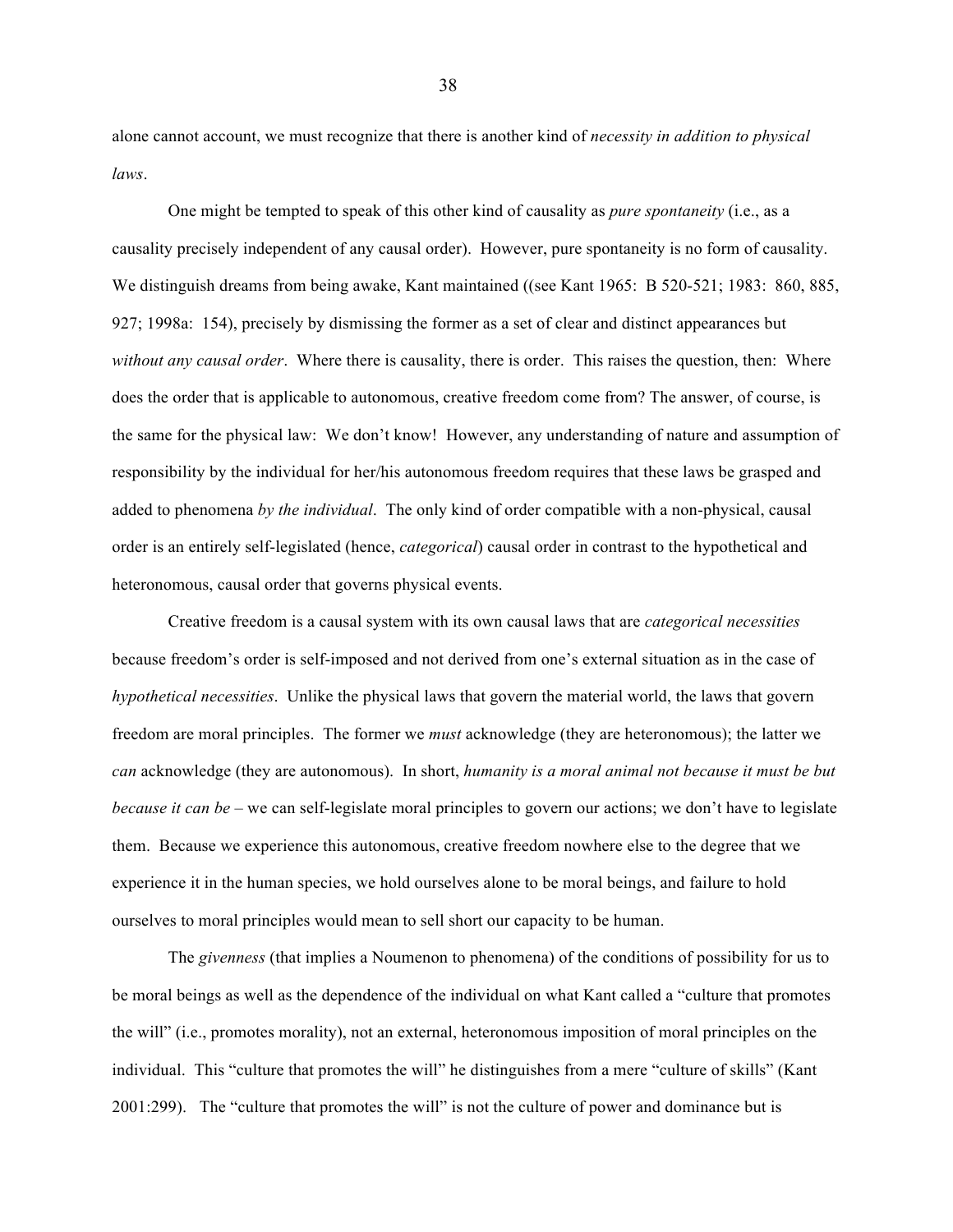anchored in one's faith in the ineradicability of one's autonomous, creative freedom (one's dignity) as long as one lives. True culture is not only supportive of the moral improvement of the individual in this life. The goal of true culture is also the moral improvement of the species, as we've seen. Together these elements constitute what Critical Idealism calls *pure* religion. These religious elements of experience all must be *added to* our experience, which we are capable of doing because we are symbolic animals. Obviously, *pure* religion is more than *mere* morality.25

However, there is no greater violation of the discipline of Religious Studies than *heteronomous* morality because it undermines the very capacity that makes *pure* religion possible. Pure religion is grounded in autonomously, self-legislated moral principles because the individual *can*, not because the individual *must*.

Were we to define religion as concerned with heteronomous morality, then we would be talking about Religious Studies as *moral formation* that consists in the inculcation of culturally relative principles. However, the notion of moral formation, as we have seen, limits morality to a territorial claim and ignores the domains of *pure* religion.

Moral formation confuses a civic law for a moral law. Civic law consists of the socially contracted, *external* rules agreed upon to govern humanity's material affairs. Everyone knows from personal experience, however, that one can do everything proper according to the civic law and be immoral. The legal profession is frequently, pejoratively painted with the broad brush stroke that understands it to be the task of lawyers to ensure that the *interests* of the client, not what is moral or just, are served *within the parameters of what is legal*. Higher than the civic law, then, is the moral law, and a social system functions best when its citizenry are moral and not just legal.

The difference between the civic and the moral law can be illustrated by the difference between territory and domain. One frequently hears Christians claim that the moral law consists of the Ten -----------------------------------

<sup>25.</sup> Nicholas Wolterstorff agrees (see 1991: 41). Stephen Palmquist proposes, however, that, without a notion of Christian grace, Kant's notion of religion is reduced "to nothing more than ethical conduct" (Palmquist 2010: 530, see note 2).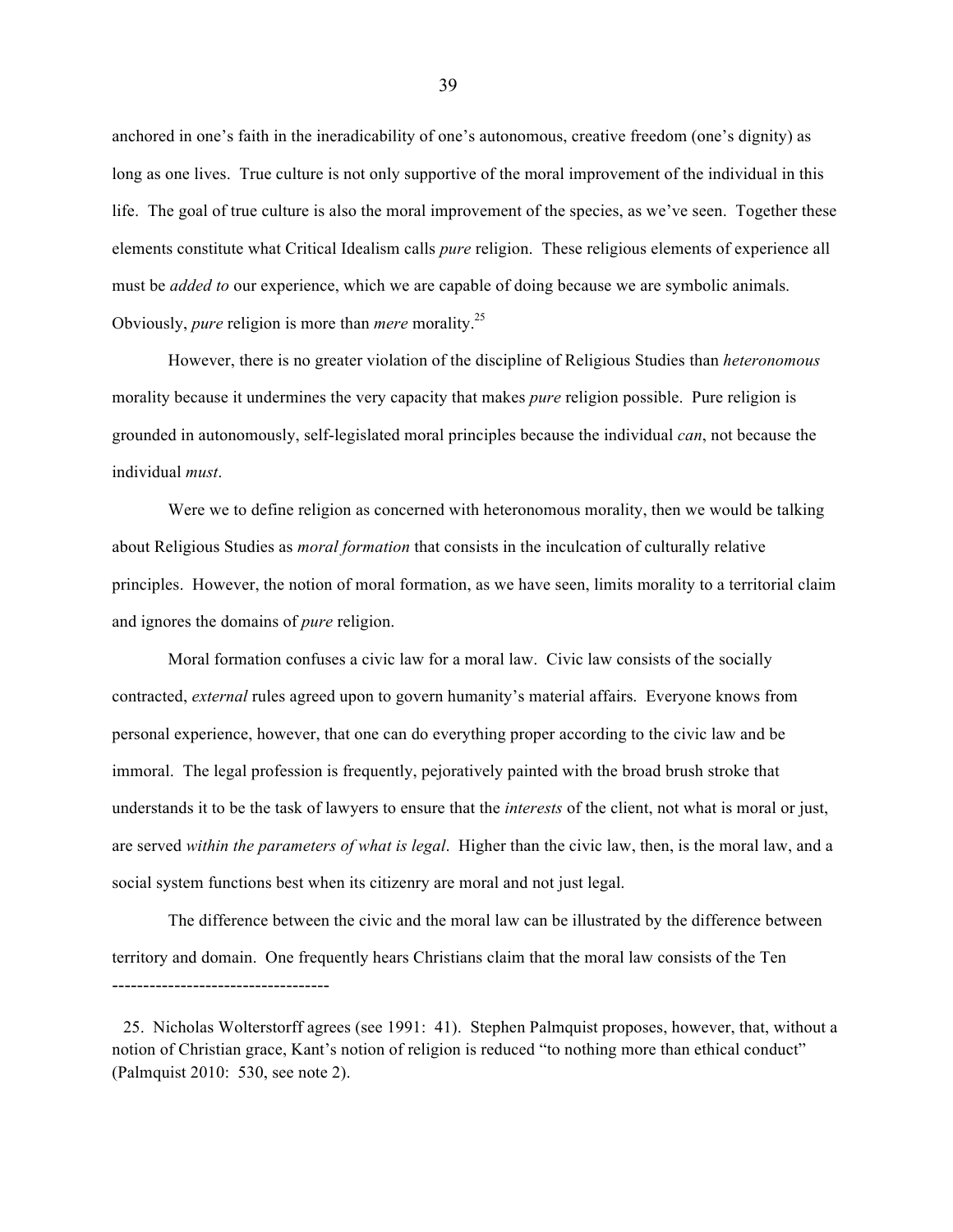Commandments. In the opinion of these Christians, the Ten Commandments should be engraved on stone and greet anyone who enters a courthouse. What makes this a territorial issue? First, there are two sets of Ten Commandments in the biblical book of Exodus (in chapters 20 and 34), and, although the text explicitly says that they are the same, they literally are not! Second, what constitutes their "sameness" is that they are civic laws. These very different sets of laws are the rudimentary civic laws necessary for governing the external affairs (a particular territory), and, as such, they are very different: 1) one involves the laws necessary for a nomadic community to survive in the wilderness (Exodus 20); 2) the other involves the laws necessary for a sedentary community to survive where there is property ownership and domesticated animals (Exodus 34).

Once again, though, even the strictest adherence to the civic law cannot guarantee justice/morality because the civic law of a mere "territory"! only is concerned with external relationships not with internal inclinations.<sup>26</sup> The civic law requires the moral law "above" territories in order for there to be justice. One is judged moral or immoral not because of how one *appears in the eyes of others* but by ones *purity of heart* (i.e., internal inclinations).

This seems to land us squarely in the Augustinian (mis-)reading of Romans 5:12 with its innovative claim of original sin. Obviously, if my inclinations are *ontologically* corrupt, I am immoral, and the fact that my inclinations are (at least on occasion) immoral would suggest that I am ontologically corrupt. With the convenient excuse of ontological corruption, I can escape responsibility for my actions particularly if there is a loving, divine Father who can make me morally perfect (error free) if I believe in Him.

26. Herman Waetjen (Waetjen 2011) in the spirit of Alain Badiou and Giorgio Agamben, but with the crucial addition of philological brilliance, and Theordore Jennings, Jr. (Jennings 2006), both drawing on Derrida, have discussed the significance of the universal (non-sectarian Christian), moral "law above law" in Paul. Derrida suggests that Kant's notion of religion is Christian (Derrida 1998: 10-11). However, because Christianity is a *historical* religion whereas *pure, practical* religion is at the core of all *historical* religion according to Kant (Kant 2004a: Second Preface), one could just as easily say that for Kant Religion is just as well Buddhism or Shintoism or Islam, etc.

-----------------------------------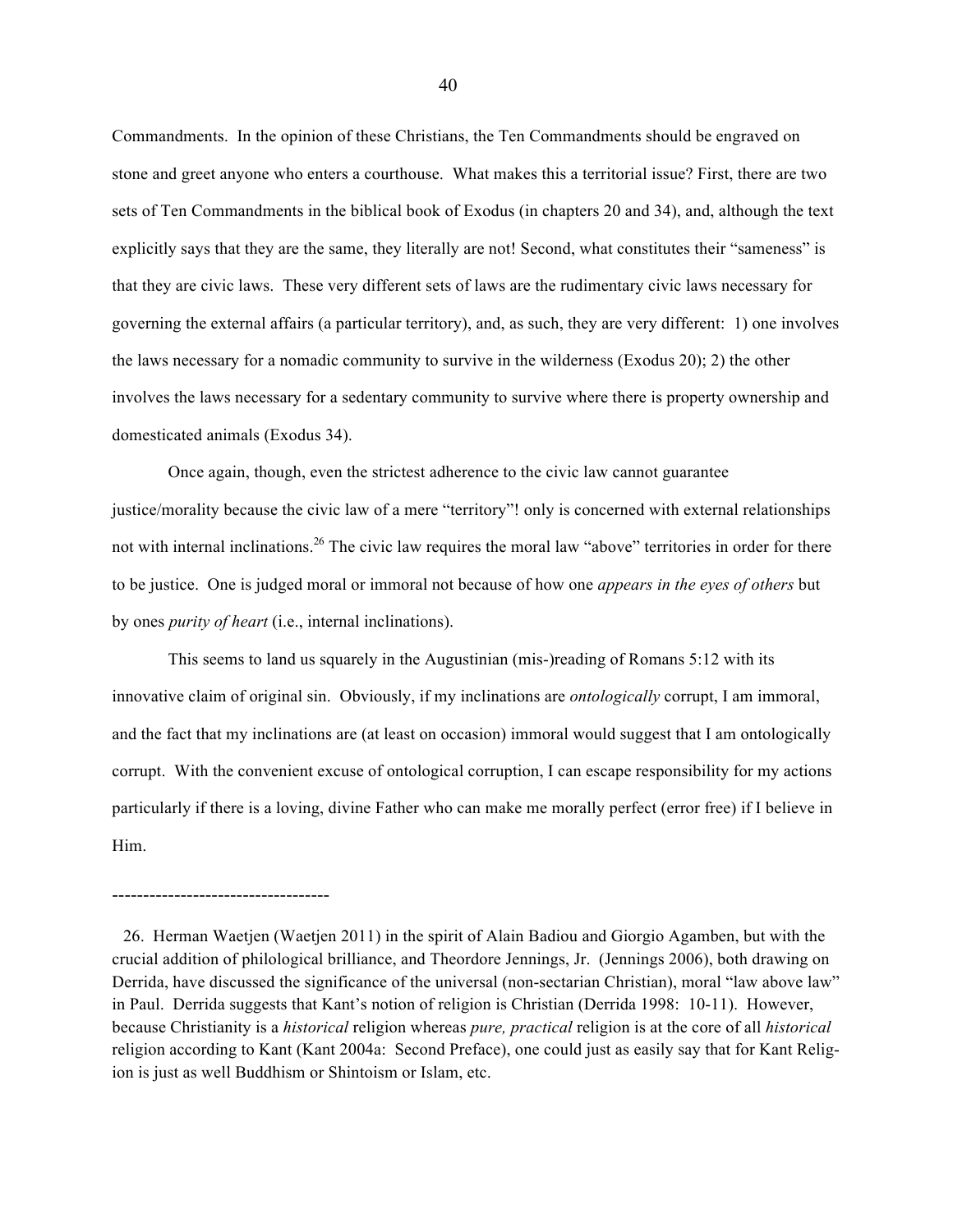Augustinian original sin is a territorial claim of *historical* religion, not part of the domain of *pure, practical* religion. It is a claim driven by a capricious, not a necessary, assumption: humanity at some point was perfect/error free, is meant to be perfect/error free, and can be *restored to perfect*ion/without error by means of divine grace. There is nothing about this assumption that is necessary when it comes to discerning the conditions of possibility for our experiencing phenomena the way that we do. Given the limits of those very conditions of possibility, neither our understanding nor our actions are (or can be) perfect in the sense of error free. This merely territorial claim of original sin involves a speculative dogmatism that denies the human condition.

It is not the task of religion to impose heteronomous, moral principles on others or to expect error free consequences for our moral efforts. Nonetheless, the domains of Religious Studies do provide, as we have seen, criteria to critique one another and other cultures/traditions.

If we can't be morally perfect in the sense of error free, then why should we bother with morality? The response from the domain of Religious Studies is simply: *because we can*! We are the species that can seek moral improvement within its limits. We are not moral because we must be -- if we must be moral, then the very conditions of possibility of our moral capacity are denied. Famously, Kant spoke of humanity as "radically evil." What role does evil play in our moral vocation? Although Kant spoke of our being "by nature evil" (Kant 2004a: 55ff), he was quick to insist that this does not mean that we come into the world ontologically determined to be good or evil. That would be a contradiction of our autonomous, creative freedom. Nonetheless, evil (as well as good) is a radical and inextirpable element of our character *as a necessary condition of possibility of experience* because there can only be freedom if we have an option between evil and good maxims. Without a capacity to choose between good and evil maxims, we would be determined as either good or evil. For this reason and not because of an ontological determination of the will in advance of the choice between good and evil principles, Kant can write: "It is impossible to think of anything at all in the world, or indeed even beyond it, that could be considered good without limitation except a good will" (Kant 2008) – with the emphasis on "good without [external] limitation."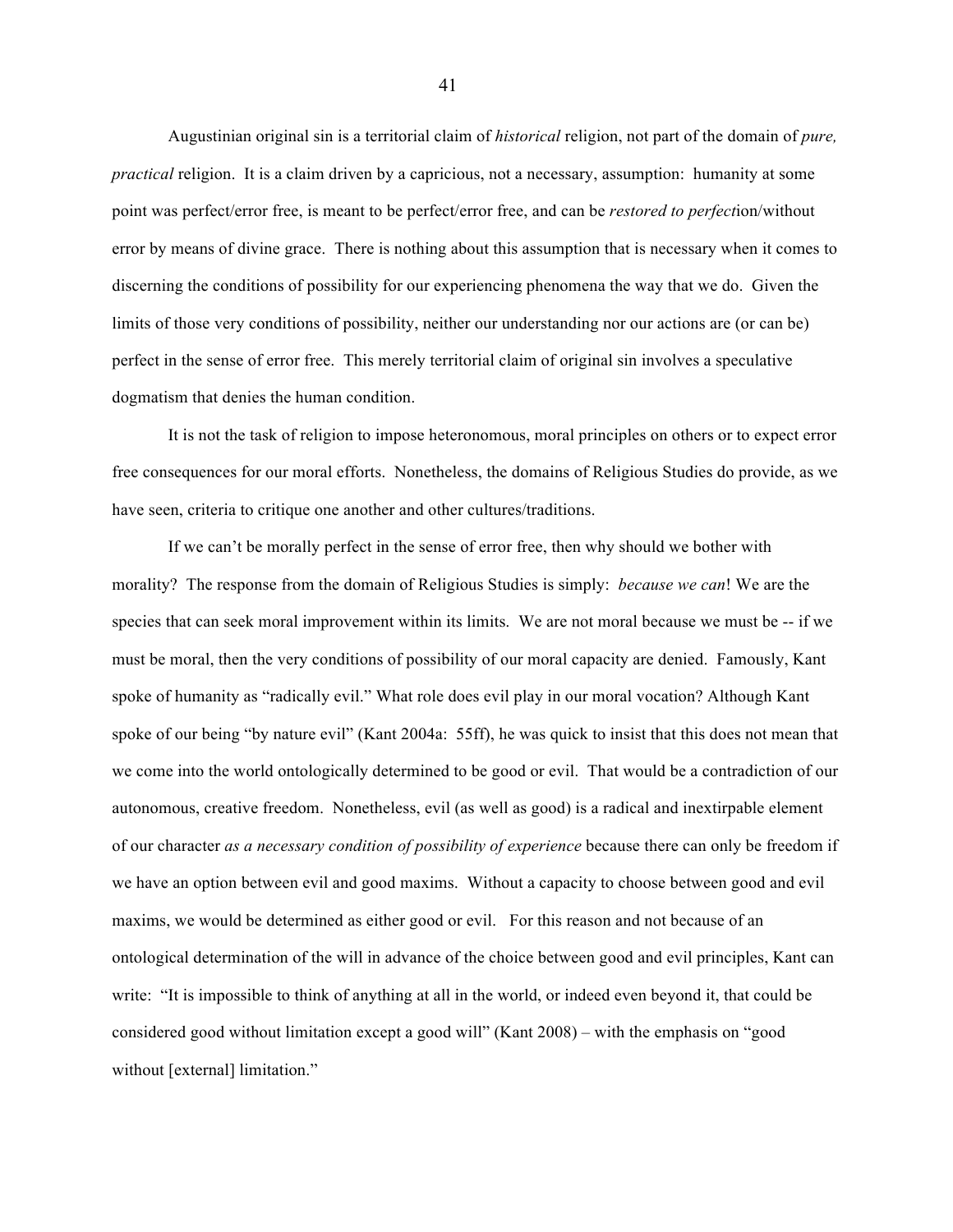The notion of *self-legislated moral laws* sounds like a license *to do whatever I want* because I get to decide what is moral. Such an approach to morality, though, is as much a contradiction of the grounding capacity for morality as is a heteronomous, moral law. To treat morality as personal license is to define autonomous, creative freedom as capricious spontaneity. However, autonomous freedom is a kind of efficient causality complementary to the efficient causality of nature. Causality is a metaphor for *order*. There is no causality where there is no order.

How do we know that nature and autonomous freedom are *ordered*? We don't know, absolutely! However, approaching the domains of nature and our autonomous freedom *as if they were ordered* makes all the difference in terms of our understanding nature and ourselves. It is precisely because we are *necessarily* dependent upon this *as if* that humanity is a religious species. Unlike other species with which we share our animality and, to at least a rudimentary degree, our capacity for determining and even reflecting judgment, we surely do not exercise these capacities *merely instinctually*. Our *as if*-approach to the world and to ourselves means that we are the animal of the possible not merely of the actual, and it is our symbolic capacity that unlocks the secrets of nature and ourselves to enable us "to see things that aren't there" *but that are, nonetheless, possible in the phenomena.* 

Autonomous morality is humanity's strength as the animal of the possible (the categorical). It is what makes it possible for us to act contrary to our interests (I would hope that even McCutcheon would agree although he pessimistically proclaims the opposite (McCutcheon 2006: 730, n. 16)). A thought experiment paraphrased from Kant (Kant 1956: §6 Remark): Someone who claims that s/he is incapable of controlling her/his sensuous impulses, when confronted with the gallows for having not controlled her/his impulses, surely will -- out of self-interest. Yet, given the situation of a public official threatening her/him with the gallows should s/he refuse to bear false witness against an honest person, everyone knows that even the threat of death does not make the lie right -- regardless of what the individual in the situation chooses to do. Succinctly, the recognition of the individual's obligation to be honest demonstrates that the moral law is higher than external, civic sovereignty.

Morality is precisely part of the domain of Religious Studies because morality has to do with the exercising of the *gift* that is humanity's highest capacities as the "end of nature," not out of fear but out of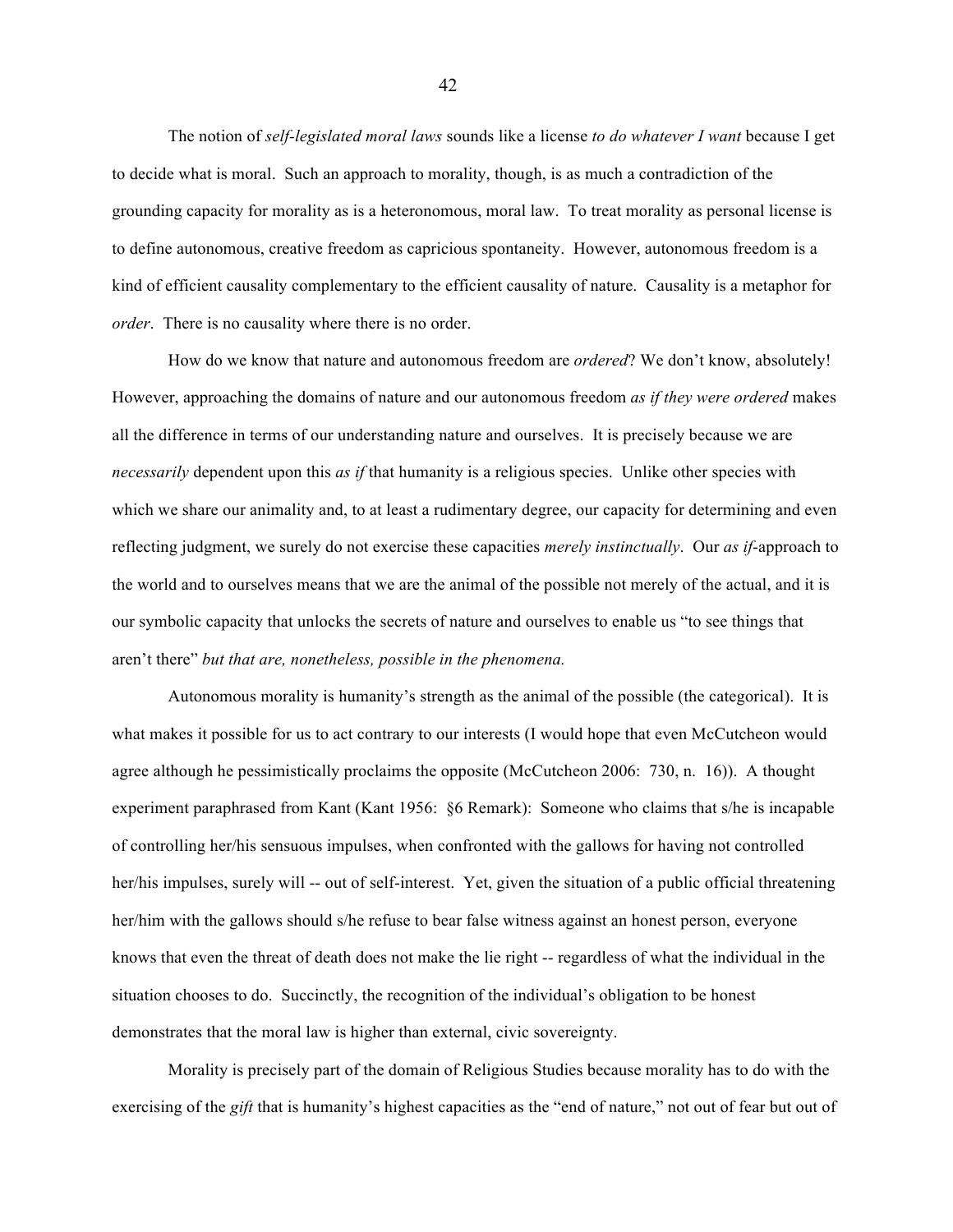the desire to be human. Unlike the civic law, which does motivate out of fear according to Aristotle (Aristotle 2009: Book 10), morality can never be motivated by fear because, as soon as fear enters the picture, it undermines the very moral capacity that it is meant to motivate. The individual becomes more concerned with not getting caught or with pleasing the heteronomous power behind the fear rather than the individual seeking to do the right thing because it is right, regardless of self-interest.

The conditions of possibility for morality are entirely internal. They have to do with the wager that we possess an autonomous, creative freedom not reducible to physical necessity, and, as a consequence, we are morally responsible for that autonomous freedom. Although profoundly "subjective," individual morality requires a community that understands the invisible, supersensible nature of morality independent of consequences, yet, is supportive when the individual chooses to act contrary to her/his interests. Individual morality, then, depends upon a culture that promotes the will.

Here, Religious Studies is not concerned with *moral formation* (what we *must* do<sup>27</sup>) but with *moral development* (what we *can* do). The difference is not trivial. Moral formation is grounded in heteronomous, non-universal moral principles and is concerned with consequences; moral development is grounded in autonomous, universal (*as if*) moral principles and is concerned with the *necessary* conditions of possibility for us to be(come) human. When invoked in Religious Studies, moral formation is a function of territory; moral development, on the contrary, is a function of domain.

### Bibliography

Aristotle

-----------------------------------

27. Kant's formulation ("If I should, I can") is not infrequently distorted into "If I should, I must" (Nicolas Wolterstorff 1991: 48-49, see Chris Firestone and Nathan Jacobs 2008: 49-50). Does here the modal verb "must" involve a command or articulate a certainty? Schubert Ogden switches to the second person: "*Du kannst, denn du sollst*" (Schubert Ogden1961: 118). Both Wolterstorff's and Ogden's formulations are heteronomous and violate the Kantian notion of autonomy. Of course, the most blatant violation of Kant's moral theory is Henri Bergson's *The Two Sources of Religion* in which he turns Kant's categorical imperative into a closed, "static," heteronomous moral system.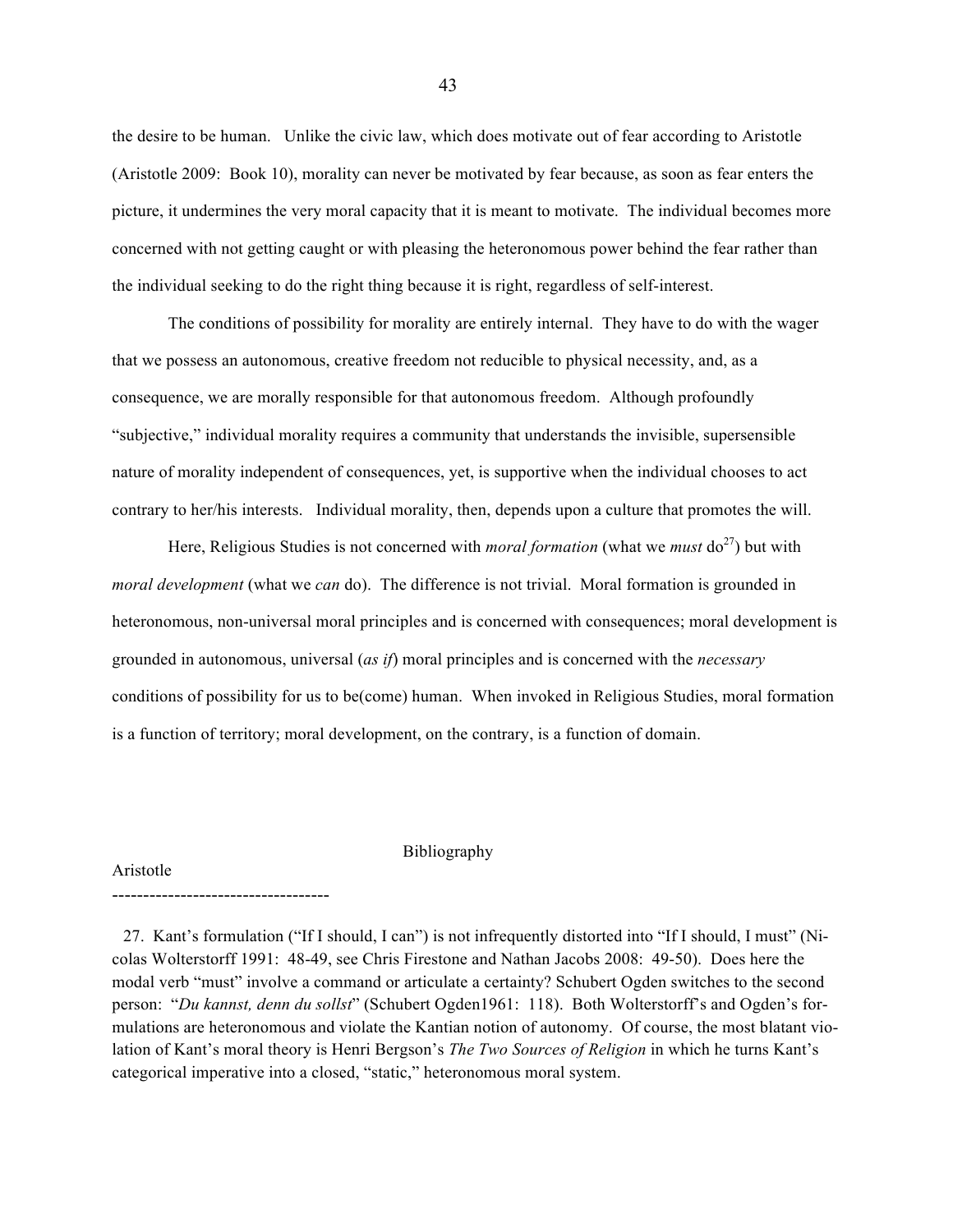| 2009                 | The Nicomachean Ethics. David Ross trans. Oxford, UK: Oxford<br>University Press.                                                                     |
|----------------------|-------------------------------------------------------------------------------------------------------------------------------------------------------|
| Barth, Karl          |                                                                                                                                                       |
| 1978                 | The Word of God and the Word of Man. Gloucester, MA: Peter Smith.                                                                                     |
| Bergson, Henri       |                                                                                                                                                       |
| 1977                 | The Two sources of Morality and Religion. Notre Dame, IN: University<br>of Notre Dame Press.                                                          |
| Cassirer, Ernst      |                                                                                                                                                       |
| 1910                 | Substanzbegriff und Funktionsbegriff. Berlin: Bruno Cassirer.                                                                                         |
| 1953                 | Substance and Function and Einstein's Theory of Relativity. New York,<br>NY: Dover Publications.                                                      |
| 1977                 | An Essay on Man: An Introduction to a Philosophy of Human Culture.                                                                                    |
|                      | New Haven, CT: Yale University Press.                                                                                                                 |
| 1980                 | Zur Logik der Kulturwissenschaften. Fünf Studien. Darmstadt: Wissenschaftliche<br>Buchgesellschaft.                                                   |
| 1994                 | Das Erkenntnisproblem in der Philosophie und Wissenschaft der neueren<br>Zeit. 4 vols. Darmstadt: Wissenschaftliche Buchgesellschaft.                 |
| 2001                 | Philosophie der symbolischen Formen. Vol. 11. Erster Teil .Die                                                                                        |
|                      | Sprache. Darmstadt: Wissenschaftliche Buchgesellschaft.                                                                                               |
|                      | 2002a Philosophie der Symbolischen Formen, Vol. 12. Zweiter Teil. Das mythische Denken.                                                               |
|                      | Darmstadt: Wissenschaftliche Buchgesellschaft.                                                                                                        |
|                      | 2002b Philosophie der Symbolischen Formen, Vol. 13. Drittter Teil. Phänomenologie der Er-<br>kenntnis. Darmstadt: Wissenschaftliche Buchgesellschaft. |
| 2004                 | "Das Symbolproblem und seine Stellung im System der Philosophie                                                                                       |
|                      | (1927)." In Aufsätze und Kleine Schriften (1927–1931), 253–82. Tobias                                                                                 |
|                      | Berben ed. Hamburg: Felix Meiner Verlag.                                                                                                              |
| Churchland, Patricia |                                                                                                                                                       |
| 2011                 | Braintrust: What Neuroscience Tells Us about Morality. Princeton, NJ:                                                                                 |
|                      | Princeton University Press.                                                                                                                           |
| Dawkins, Richard     |                                                                                                                                                       |
| 1976                 | The Selfish Gene. New York, NY: Oxford University Press.                                                                                              |
| Derrida, Jacques     |                                                                                                                                                       |
| 1982                 | Margins of Philosophy. Alan Bass trans. Chicago, ILL: University of<br>Chicago Press.                                                                 |
| 1998                 | "Faith and Knowledge: The Two Sources of Religion at the Limits of                                                                                    |
|                      | Reason Alone." In Religion: Cultural Memory in the Present. Stanford,                                                                                 |
|                      | CA: Stanford University Press.                                                                                                                        |
| Doniger, Wendy       |                                                                                                                                                       |
| 2011                 | The Implied Spider: Politics and Theology in Myth. New York, NY:<br>Columbia University Press.                                                        |
| Durkheim, Emile      |                                                                                                                                                       |
| 1915                 | The Elementary Forms of the Religious Life. Joseph Ward Swain trans.<br>New York, NY: Free Press.                                                     |
| Ferrari, Massimo     |                                                                                                                                                       |
| 2002                 | "The Missing Link' in der Davoser Debate." In Cassirer - Heidegger.<br>70 Jahre Davoser Disputation. Haburg: Meiner Verlag: 215-233.                  |
|                      | Firestone, Chris and Nathan Jacobs                                                                                                                    |
| 2008                 | In Defense of Kant's Relkigion. Bloomington, IN: Indiana University<br>Press.                                                                         |
|                      |                                                                                                                                                       |

Frazer, Sir James George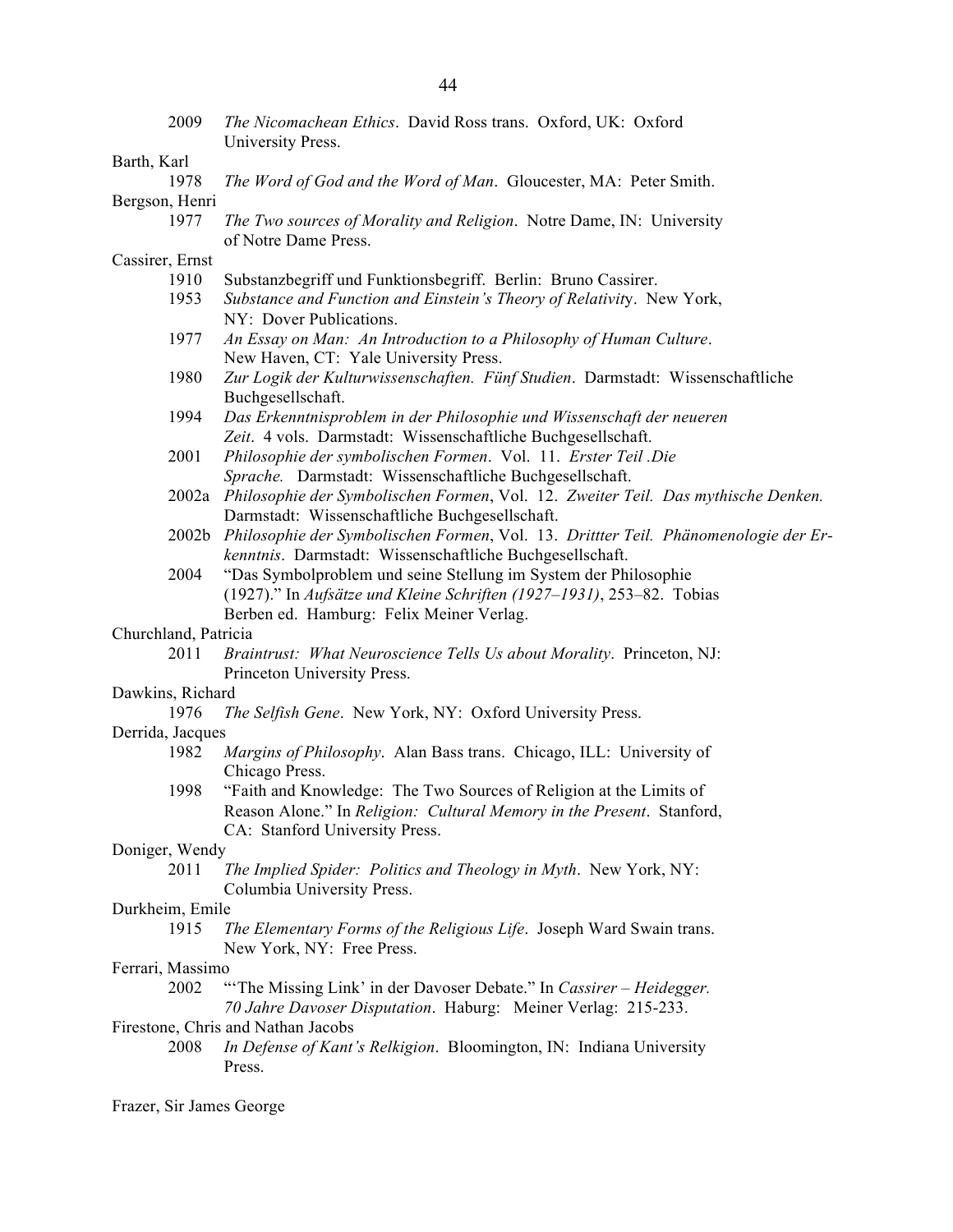1951 *The Golden Bough: A Study in Magic and Religion*. Abridged edition. New York, NY: Macmillan.

## Freud, Sigmund

1955 *Moses and Monotheism*. Translated by Katherine Jones. New York, NY: Vintage.

## Geertz, Clifford

1973 *The Interpretation of Cultures*. New York, NY: Basic Books, Inc., Publishers.

#### Habermas, Jürgen

1970 "On Systematically Distorted Communication." In *Inquiry*, 13: 205- 218.

## Hamer, Dean H.

2004 *The God Gene: How Faith is Hardwired into Our Genes*. New York, NY: Anchor Books.

#### Hawking, Stephen W.

1988 *A Brief History of Time: From the Big Bang to Black Holes*. New York, NY: Bantam Books.

## Heidegger, Martin

- 1962 *Being and Time*. John Macquarrie and Edward Robinson, trans. New York, NY: Harper and Row, Publishers.
- 1968 *Kant and the Problem of Metaphysics*. James S. Churchill, trans. Bloomington, IN: Indiana University Press.
- 1995 *Phänomenologische Interpretation von Kants Kritik der reinen Vernunft*. Frankfurt a.M.: Vittorio Klostermann.

## Höffe, Otfried

- 2010 *Can Virtue Make Us Happy? The Art of Living and Morality*. Trans. by Douglas R. McGaughey. Evanston: Northwestern University Press.
- 2012 *Kants Kritik der Praktischen Vernunft. Eine Philosophie der Freihei*t. München: C. H. Beck.
- 2013 *Die Macht der Moral im 21. Jahrhundert. Annäherungen an eine zeitgemäße Ethik*. München: C.H. Beck.

# Hume, David

1982 *Dialogues Concerning Natural Religion and the Posthumous Essays of the Immortality of the Soul and On Suicide*. Richard H. Popkin ed. Indianapolis, IND: Hackett Pub., Co.

## Husserl, Edmund

- 1962 *Ideas: General Introduction to Pure Phenomenology*. W. R. Boyce Gibson trans. New York, NY: Collier.
- 1964 *Cartesian Meditations: An Introduction to Phenomenology*. Dorion Cairns trans. The Hague: Martinus Nijhoff.
- 1965 "Philosophy as Rigorous Science" in *Phenolenology and the Crisis of Philosophy*. New York, NY: Harper Torchbooks: 71-147.

#### Jennings. Theodore W., Jr.

2006 *Reading Derrida / Thinking Paul on Justice*. Palo Alto, CA: Standord University Press.

#### Jung, Carl Gustav

1938 *Psychology and Religion*. New Haven, CT: Yale University Press. Kant, Immanuel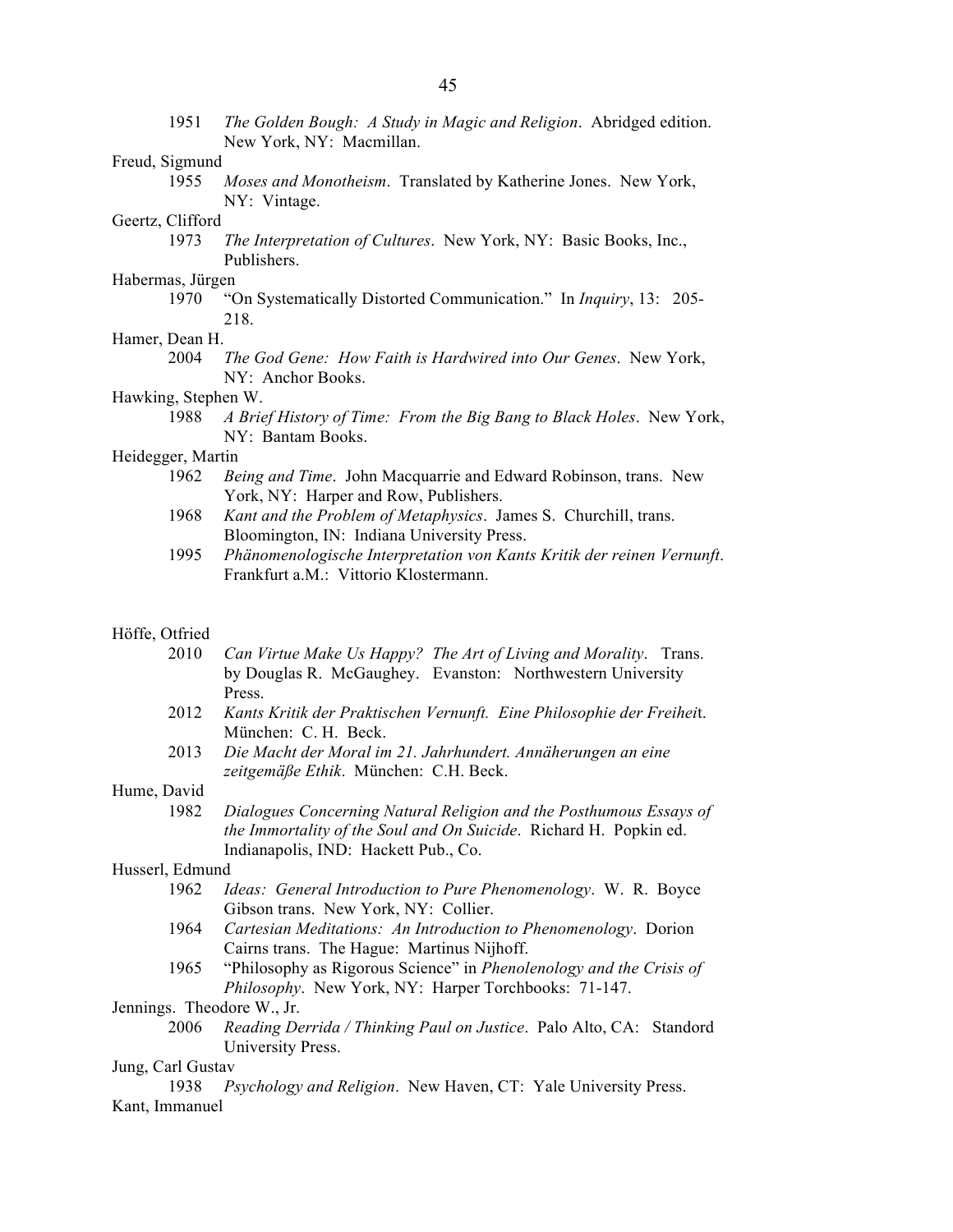- 1956 *Critique of Practical Reason*. Lewis White Beck trans. Indianpolis, IND: Bobbs-Merrill.
- 1965 *Critique of Pure Reason*. Norman Kemp Smith trans. New York, NY: Martin's Press.
- 1974 *Kritik der praktischen Vernunft*. Hamburg: Verlag von Felix Meiner
- 1983 "Metaphysik Mrongovius." In *Kant's Vorlesungen von der Akademie der Wissenschaften zu Göttingen*. Berlin: Walter de Gruyter & Co.
- 1998a *Prolegomena zu ener jeden künftigen Metaphysik, die als Wissenschaft wird Auftreten können*. Vol. 3. Darmstadt: Wissenschaftliche Buchgesellschaft: 109-264.
- 1998b *Der Streit der Fakultäten*. Vol. 6. Darmstadt: Wissenschaftliche Buchgesllschaft: 261-393.
- 1998c *Über Pädagogik*. Vol. 6. Darmstadt: Wissenschaftliche Buchgesellschaft: 691-761.
- 1998d *Anthropologie in pragmatischen Hinsicht*. Vol. 6. Darmstadt: Wissenschaftliche Buchgesellschaft: 395-690.
- 1998e *Mutmaßlicher Anfang der Menschengeschichte*. Vol. 6. Darmstadt: Wissenschaftliche Buchgesellschaft: 83-102.
- 1998e *Idee zu einer allgemeinen Geschichte in weltbürgerlicher Absicht*. Vol. 6. Darmstadt: Wissenschaftliche Buchgesellschaft: 31-61.
- 2001 *Critique of the Power of Judgment*. Paul Guyer and Eric Matthews trans. The Cambridge Edition of the Works of Immanuel Kant. Cambridge, UK: Cambridge University Press.
- 2004a *Religion within the Boundaries of Mere Reason*. Allen Wood and Robert die Giovanni trans. Cambridge, UK: Cambridge University Press.
- 2004b *Vorlesung zur Moralphilosophie*. (1774/1775). Berlin: Walter de Gruyter.
- 2008 *Groundwork of the Metaphysics of Morals*. Mary Gregor trans. Cambridge, UK: Cambridge University Press.
- 1817 *Vorlesungen über die philosophische Religionslehre*. Leipzig: Carl Friedrich Frans.

## Kuhn, Thomas S.

2012 *The Structure of Scientific Revolutions: Foundations of the Unity of Science*. 4th Edition. Chicago, ILL: University of Chicago Press.

## Lindbeck, George A.

- 1984 *The Nature of Doctrine: Religion and Theology in a Post-Liberal Age*. Philadelphia, PA: Westminster Press.
- Lyotard, Jean-François
	- 1985 *A Postmodern Condition: A Report on Knowledge*. Geoff Bennington and Brian Massumi trans. Minneapolis, MN: University of Minnesota Press.
- Malinowski, Bronislaw
	- 1984 *Magic, Science and Religion and Other Essays*. Westport, CT: Greenwood Press, Publishers.
- Martin, Luther H. and Donald Wiebe
	- 2012a "Religious Studies as a Scientific Discipline: The Persistence of a Delusion" in "Round Table: Religious Studies as a Scientific Discipline." *Journal of the American Academy of Religion* 80/3 September: 587–97.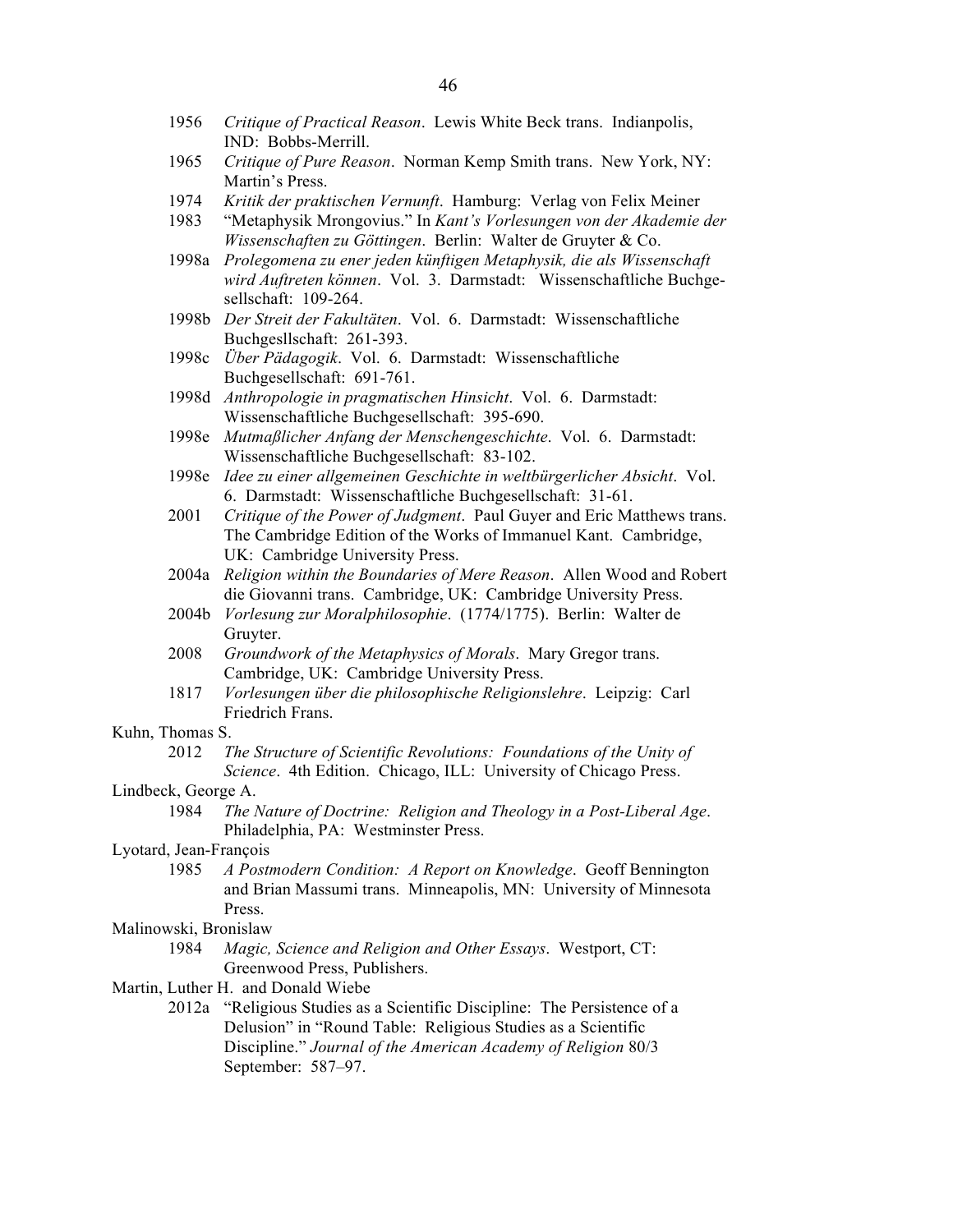2012b "When Pessimism is Realism: A Rejoinder to our Colleagues" in "Round Table: Religious Studies as a Scientific Discipline." *Journal of the American Academy of Religion* 80/3 September: 618-622.

McCutcheon, Russell T.

- 2006 "'It's a Lie. There's No Truth in It! It's a Sin!': On the Limits of the Humanistic Study of Religion and the Costs of Saving Others from Themselves." *Journal of the American Academy of Religion* 74/3 September: 720–50.
- 2007 "Words, Words, Words." *Journal of the American Academy of Religion* 75/4 December: 952-87.

### McGaughey, Douglas R.

- 1997 *Strangers and Pilgrims: On the Role of Aporiai in Theology*. Berlin: Walter de Gruyter & Co.
- 2011 "Freedom! What's it good for?" at http://www.criticalidealism.org
- 2013 . Pure and Historical Religion: A Response to Stephen Palmquist" in The Journal of Religion 93/2): 151-156

## Natorp, Paul

2000 *Philosophische Systematik*. Hamburg: Felix Meiner Verlag.

## Ogden, Schubert

1961 *Christ without Myth: A Study Based on the Theology of Rudolf Bultmann*. New York, NY: Harper & Row, Publishers.

## Orsi, Robert A.

2006 *Between Heaven and Earth: The Religious Worlds People Make and the Scholars Who Study Them*. Princeton, NJ: Princeton University Press.

## Palmquist, Stephen

2010 "Kant's Ethics of Grace: Perspectival Solutions to the Moral Difficulties with Divine Assistance" in *Journal of Religion*. 90/4: 530-554.

#### Polanyi, Michael

1964 *Personal Knowledge: Towards a Post-Critical Philosophy*. New York, NY: Harper Torchbooks.

#### Ricoeur, Paul

| 1974 | The Conflict of Interpretation: Essays in Hermeneutics. Don Ihde ed.  |
|------|-----------------------------------------------------------------------|
|      | Northwestern University Studies in Phenomenology and Existential      |
|      | Philosophy. Evanston, ILL: Northwestern University Press.             |
| 1988 | "Section 2: Poetics of Narrative: History, Fiction, Time" in Time and |
|      | <i>Narrative.</i> Vol. 3. Kathleen Blamey and David Pellauer, trans.  |

## Chicago, ILL: The University of Chicago Press: 99-240. Searle, John

| 2007 | Freedom and Neurobiology: Reflections on Free Will, Language, and |
|------|-------------------------------------------------------------------|
|      | <i>Political Power.</i> New York, NY: Columbia University Press.  |

#### Smith, Jonathan Z.

1978 *Map is not Territory: Studies in the History of Religion*. Chicago, ILL: University of Chicago Press.

## Sokolowski, Robert

1964 *The Formation of Husserl's Concept of Constitution*. The Hague: Martinus Nijhoff.

## Taves, Ann